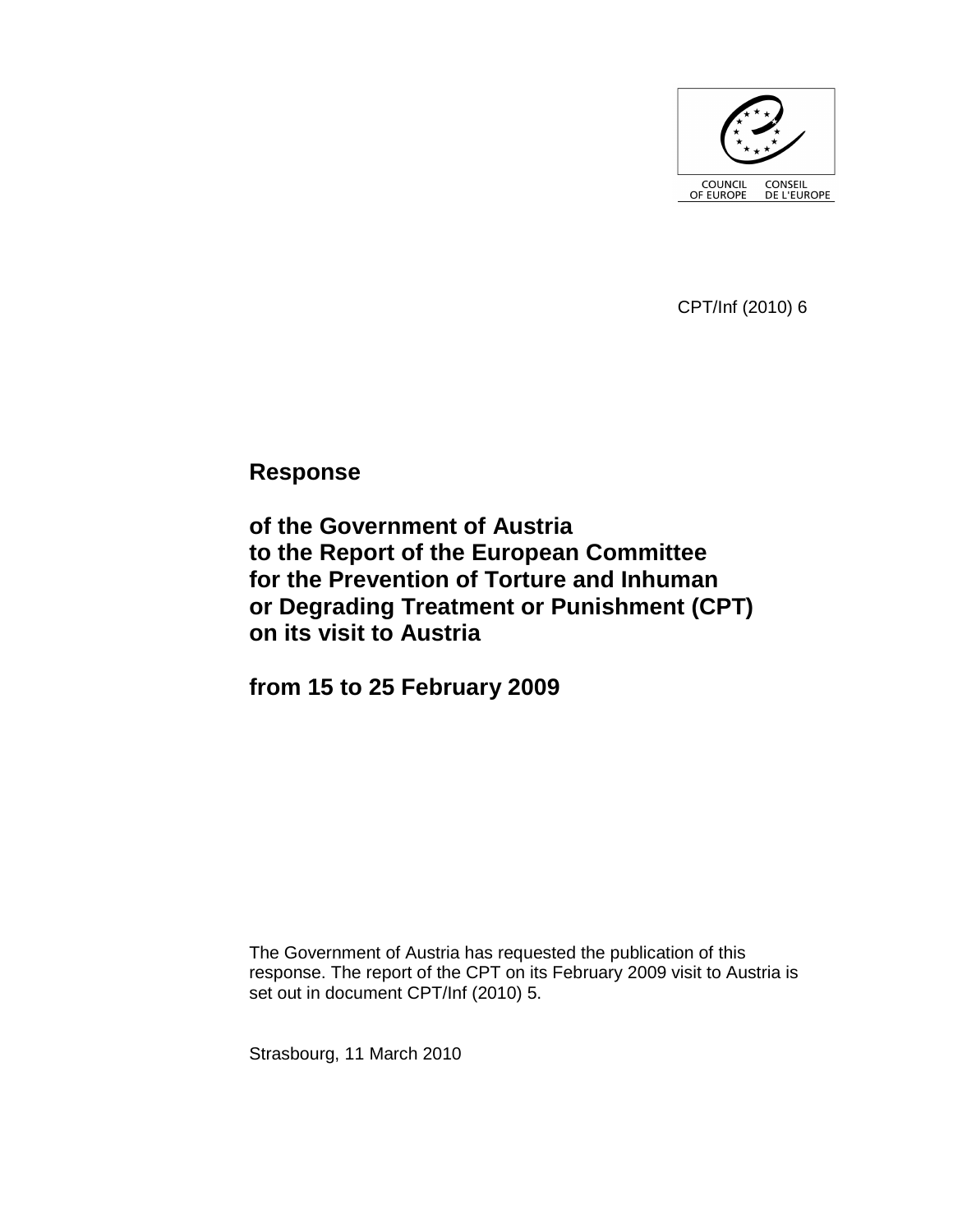# **Comments of the Republic of Austria on the Report of the European Committee for the Prevention of Torture and Inhuman or Degrading Treatment or Punishment (CPT) on its visit to Austria from 15 to 25 February 2009**

Vienna, 26 January 2010

# **I. Introduction**

Since the European Convention for the Prevention of Torture and Inhuman or Degrading Treatment or Punishment entered into force for Austria on 1 May 1989, the European Committee for the Prevention of Torture (CPT) has visited Austria five times: in 1990, 1994, 1999, 2004, and 2009.

Like the Committee's previous visits to Austria, its most recent visit from 15 to 25 February 2009 was characterised by extremely good and constructive cooperation. Austria would like to take this opportunity to thank the CPT in this connection.

Austria receives the recommendations and comments of the CPT with great interest and uses them as a valuable basis for improvement.

The following response by the Austrian government is in line with the structure of the CPT report.

# **II. Recommendations, comments, and requests for information of the CPT**

## **Police custody**

## **Ill-treatment**

## **Re. paragraph 13:**

First of all, the laws and ordinances regarding complaints of ill-treatment currently in force are to be pointed out. These laws were already explained to the Committee during its visit. Police interventions are carried out on the basis of clearly defined legal provisions, and all police officers try, at all times, to handle such interventions in a strictly impartial manner. It goes without saying that this also includes avoiding any discrimination on grounds of gender, colour, national or ethnic origin, religion, or political views, and in particular also any type of ill-treatment.

The past ten years, in particular, have been marked by the successful efforts of those responsible at the individual ministries and the heads of the competent authorities to prevent even the slightest form of ill-treatment by police officers. Measures taken to this end ranged from extensive tolerance training sessions as part of the education and further training of law enforcement personnel to training of police officers for operations where the issue of human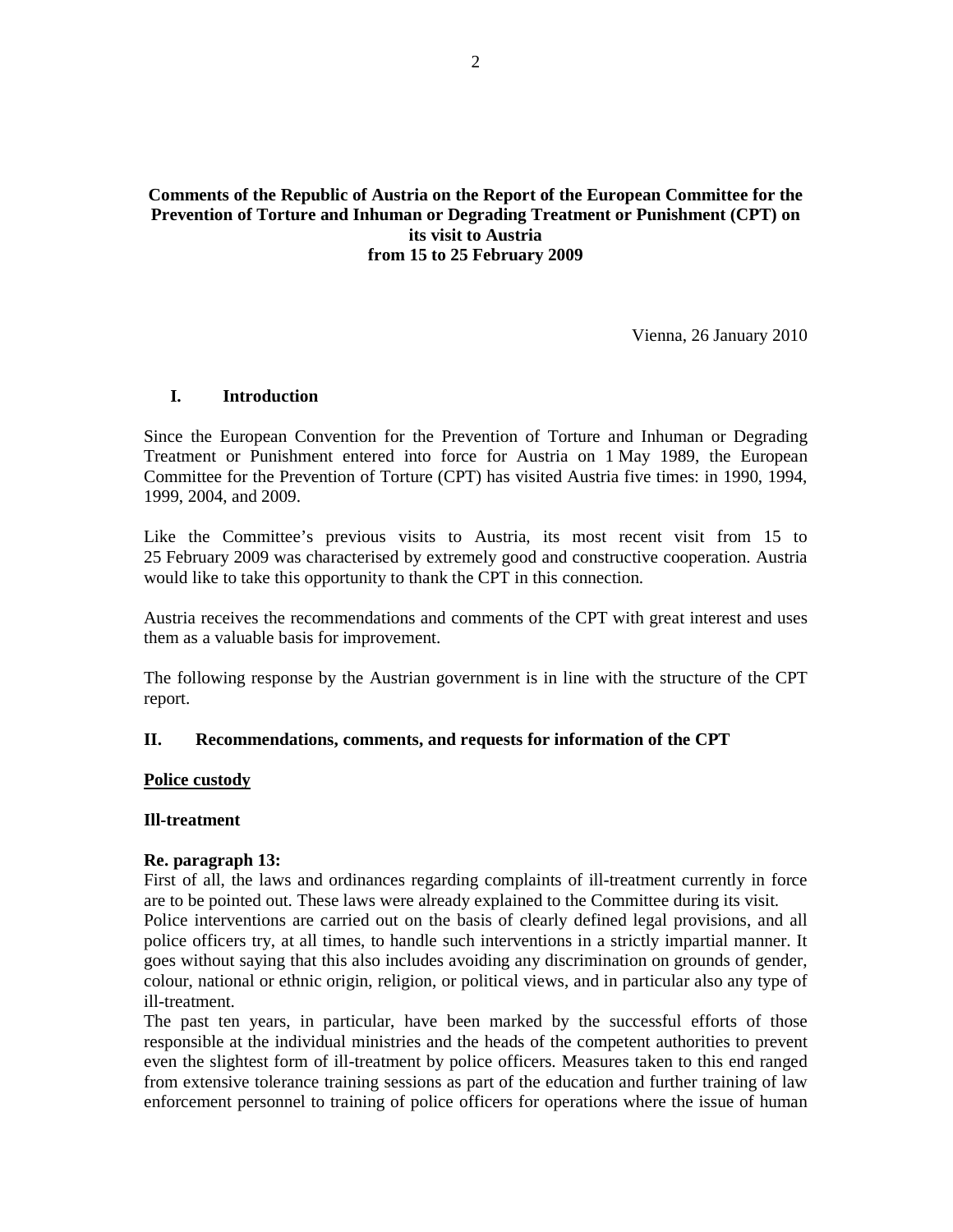rights has become a matter of fact. A detailed list of the measures taken was handed over to the delegation on the occasion of its visit.

Austrian police officers, which number approximately 27,000, carry out several million official acts each year, and it has to be pointed out that the use of instruments of restraint during contacts with individuals is very rare and is far more the exception than the rule.

# **Re. paragraph 16:**

Three officers were convicted pursuant to section 312 paragraphs 1 and 3 and one officer pursuant to section 12 in conjunction with section 312 of the Criminal Code (*Strafgesetzbuch*).

In the disciplinary proceedings, the officers involved were initially found liable to pay high fines. In the initial proceedings before the Disciplinary Commission (*Disziplinarkommission)* of the Federal Ministry of the Interior, the Disciplinary Ombudsperson (*Disziplinaranwalt*) was instructed to ask that the four accused officers be dismissed from office. The motion was heard and denied by the Disciplinary Senate. Thereafter, an appeal was filed with the Higher Disciplinary Commission (*Disziplinaroberkommission*) at the Federal Chancellery (*Bundeskanzleramt*). The Higher Disciplinary Commission confirmed the fines imposed.

The Disciplinary Ombudsperson contested this decision in the Administrative Court, which set the decision aside pursuant to section 42 paragraph 2 (1) of the Administrative Court Act (*Verwaltungsgerichtshofsgesetz*) (No. 2007/09/0320-14) on 18 September 2008. Accordingly, the proceedings had to be resumed before the Higher Disciplinary Commission, and the case was to be retried. In its decision, the Administrative Court explained that when determining the measure of the penalties the Disciplinary Commission needed to consider a very high degree of unlawfulness of the offence as well as the fact that the offenders strongly violated their professional duty as police officers (*disziplinärer Überhang*).

In the second instance, the appeal of the Disciplinary Ombudsperson was upheld and two officers were punished with the disciplinary penalty of dismissal from service and one officer, who in the meantime had been retired, with the disciplinary penalty of losing all rights and claims arising from his service. In the case of another officer, the fine in the amount of five monthly salaries was confirmed.

In this connection, internal measures were taken as well. A study that focuses particularly on the excessive demands confronting law enforcement officers carrying out deportation has been commissioned. In addition, deportation practices were subjected to a comprehensive evaluation. Problematic deportations are increasingly carried out with chartered aircrafts (joint return operations)

In order to take the pressure off and/or rotate the long-serving escort teams, training modules for new escort officers have been initiated. In addition, the Human Rights Advisory Board is informed in advance of all problematic and charter deportations so that committee members can participate in the preparatory contact meetings and/or accompany the deportees on their way to the airport.

## **Re. paragraph 17:**

Item F.3 (page 131) of the government programme for the  $XXIV<sup>th</sup>$  legislative period provides for the inclusion of a definition of the term "torture" in the Criminal Code and a revision of the criminal law protection against torture. It is currently envisaged to draft the relevant bill in the first half of 2010.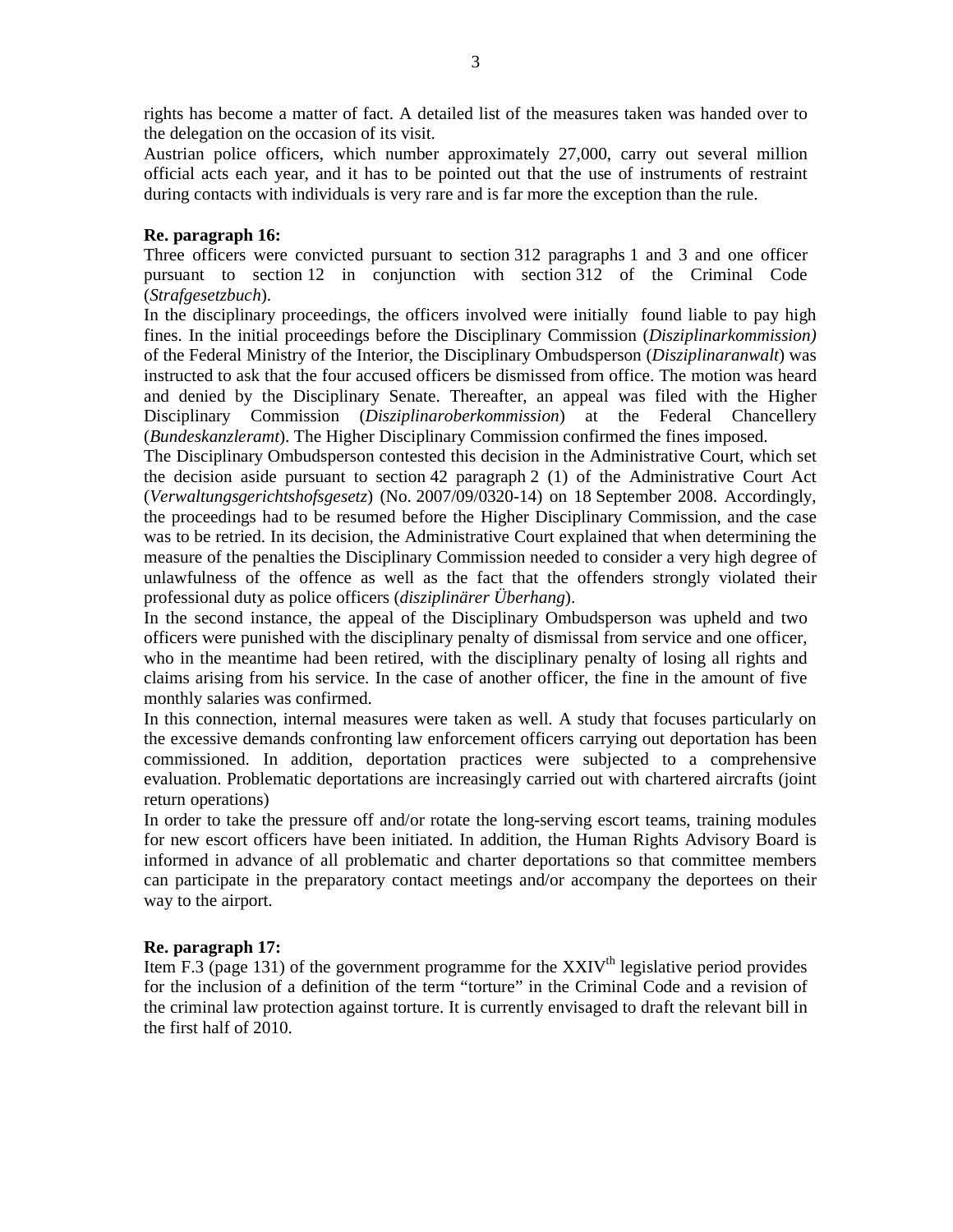#### **Investigations of complaints of police ill-treatment**

# **Re. paragraph 19:**

In order to guarantee an effective, quick, and unbiased clarification of alleged cases of illtreatment, the Federal Ministry of Justice, in cooperation with the Federal Ministry of the Interior, has set up an inter-ministerial working group in order to agree on concerted action when investigating a suspicion. A change had become necessary not least because the legal bases for investigations were amended by the Criminal Procedure Reform Act (*Strafprozessreformgesetz*), Federal Law Gazette I No. 19/2004, which entered into force on 1 January 2008.

As a result of the discussions of this working group, on 6 November 2009 the Federal Ministry of Justice issued an ordinance (*Erlass*) (addressed to all public prosecutors' offices and courts) regarding complaints of ill-treatment made against officers of the security agencies and correctional officers (BMJ-L880.014/0010-II 3/2009) in order to guarantee that the proceedings are carried out in an objective and completely unbiased manner. A copy of this ordinance in English is attached to this response. Said ordinance provides that the criminal investigation departments and the public prosecutor's offices are obliged to investigate every suspicion of ill-treatment *ex officio* once they obtain knowledge of it (section 2 paragraph 1 of the Code of Criminal Procedure [*Strafprozessordnung StPO*]). The law obliges them to be objective (section 3 Code of Criminal Procedure). Investigations must be carried out by officers who are considered as unbiased. According to section 100 paragraph 2(1) of the Code of Criminal Procedure any complaint of ill-treatment is to be reported to the public prosecutor's office without delay, but no later than within 24 hours, by the competent criminal investigation departments of the provinces (*Landeskriminalamt*) or, in Vienna, by the Bureau for Special Investigations (*Büro für besondere Ermittlungen*) or the Federal Bureau of Anti-Corruption (*Bundesamt zur Korruptionsprävention und Korruptionsbekämpfung*). Presently the Federal Ministry of the Interior is still examining whether it is possible, if necessary, to carry out the investigations outside the responsibility of the individual provincial criminal investigation departments in order to assure impartiality. An ordinance in this matter is being prepared.

In order to speed up the process, the police establishments (*Dienststellen*) have been ordered to continue with the investigations unless the competent public prosecutor's office instructs them otherwise or takes charge of part of or the entire investigations. In order to prevent any impression of lack of impartiality, the ordinance underlines the option to entrust the court with the investigations (section 101 paragraph 2 second sentence of the Code of Criminal Procedure). This option is to be chosen in particular when high-ranking or executive officers of the criminal investigation departments (or the public prosecutor's office) are personally involved in a case of alleged ill-treatment.

The Code of Criminal Procedure (StPO) lays down the same reasons for prejudice both for officers of the criminal investigation departments and for officers of the public prosecutor's office (section 47 of StPO). If an officer who is prejudiced pursuant to section 47 of the Code of Criminal Procedure has taken part in the investigations, an objection on grounds of legal violation pursuant to section 106 paragraph 1 StPO may be raised against this breach of the Code of Criminal Procedure; the court decides on the objection. If the court allows the objection, the public prosecutor's office and the criminal investigation departments have to restore the respective legal situation (section 107 paragraph 4 of StPO); i.e. evidence has to be taken again. The Code of Criminal Procedure, supplemented by the aforementioned ordinance, guarantees a quick, objective, and unbiased investigation of complaints of illtreatment, which should also ensure observance of the defined standards (CPT/Inf (2004) 28, paragraphs 25 to 42).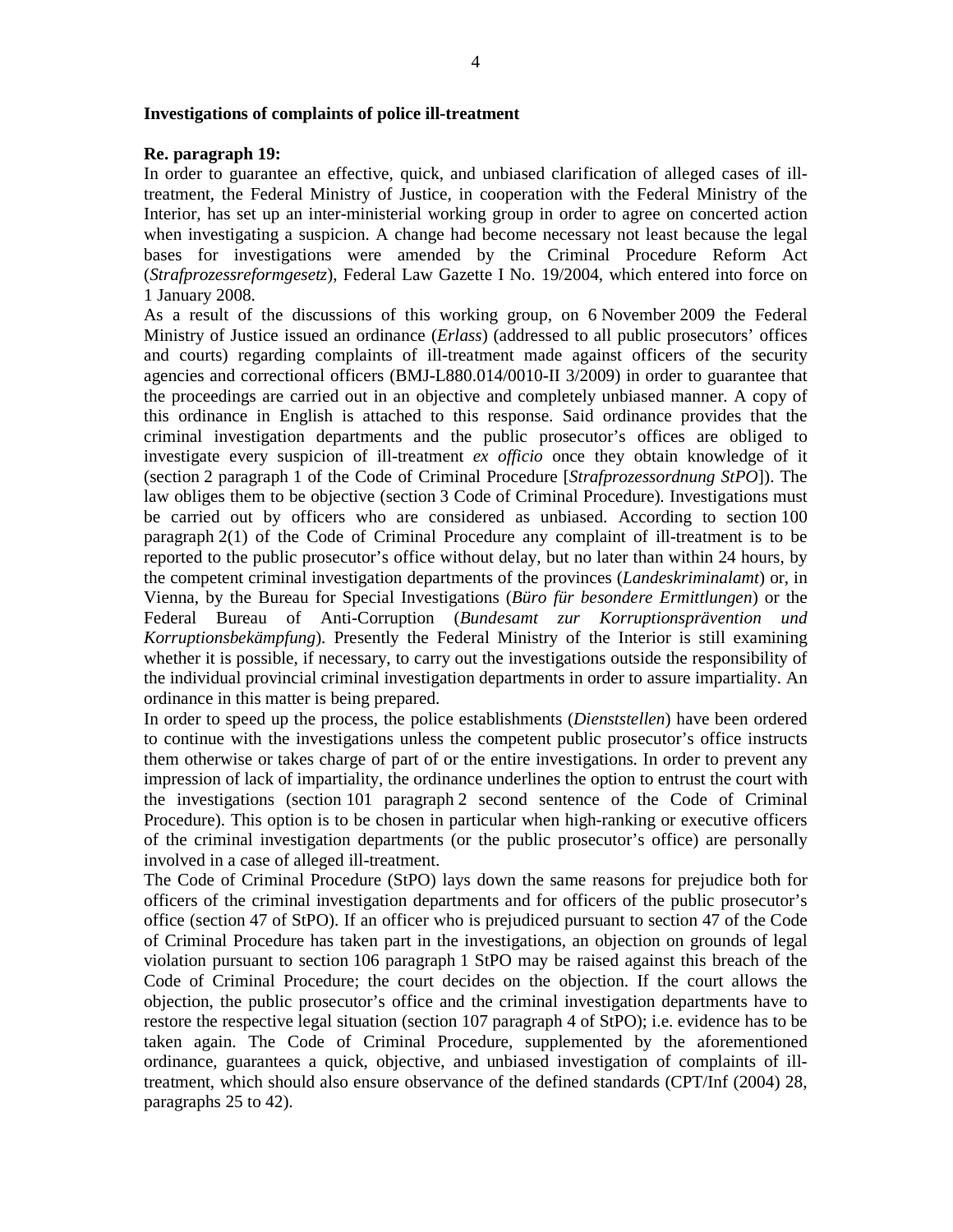#### **Procedural safeguards against ill-treatment**

#### Notification of custody

#### **Re. paragraph 22:**

The Criminal Procedure Reform Act sets forth the right of the suspect to have a defence counsel present during his/her interrogation by the criminal investigation department (section 164 paragraphs 1 and 2 of the Code of Criminal Procedure). When a suspect is apprehended, he/she must be informed immediately or directly after his/her apprehension that he/she is entitled not only to inform or have informed a relative or a person of his/her trust but also a defence lawyer of his/her detention (section 171 paragraph 3(1) of the Code of Criminal Procedure). According to section 59 paragraph 1 of the Code of Criminal Procedure contact of a detained person with his/her lawyer may only be restricted if this is considered necessary in order to prevent the investigation or the gathering of evidence being adversely affected by the lawyer's presence; in addition, according to section 59 paragraph 1 of the Code of Criminal Procedure, the apprehended person is, in principle, entitled to talk to his/her lawyer without being monitored. Up to the suspect's referral to the penitentiary establishment contacts may only be monitored if adverse effects are feared. The option to deny contact with a lawyer and to monitor the talks with the lawyer is rarely applied (see comments regarding paragraph 23); in case such measures are taken, the detainee is entitled to raise an objection on grounds of violation of the law pursuant to section 106 of the Code of Criminal Procedure.

In addition, the criminal investigation department is obliged to inform each apprehended person about the stand-by legal counselling service and provide him/her with the information sheets for detainees (*Informationsblatt für Festgenommene*) and about the stand-by legal counselling service (*Informationsblatt über den rechtsanwaltlichen Journaldienst*) (in the respective language).

If the detained person requests to meet with a defence counsel of his/her choice or a lawyer from the stand-by legal counselling service, he/she is to be given the opportunity to make a phone call to the lawyer of his/her choice or to the hotline of the stand-by legal counselling service. If the circumstances so require (e.g. for language reasons), this phone call may also be made by an officer of the criminal investigation department or by an interpreter, if present. The detained person's wish to contact or have contacted a lawyer via the stand-by legal counselling service, his/her wish with to meet with a defence lawyer in person at the police establishment, his/her refusal to exercise these rights and, if applicable, any contacts with the defence counsel are to be put on record in the Detention Report II (*Haftbericht II*) (Notification Sheet item 2). The fact that the information sheet about the stand-by legal counselling service has been handed over is to be documented appropriately as well. According to the internal guidelines of the Austrian Bar Association, a lawyer who is requested to come personally to a police establishment where a suspected person is detained should do so as soon as possible and in any event within three hours.

#### **Re. paragraph 23:**

Regarding the stand-by legal counselling service, which provides free contact with a lawyer, the following statistical data are available:

Since 1 November 2008 around 475 persons have contacted the service. In 45 cases a personal counselling meeting has taken place, which was monitored pursuant to section 59 paragraph 1 of the Code of Criminal Procedure in ten cases only. In a total of 90 cases (which is one fifth of all cases) a defence counsel was present during the interrogation. There was not a single case where the lawyer sent by the stand-by legal counselling service was denied attendance of the interrogation.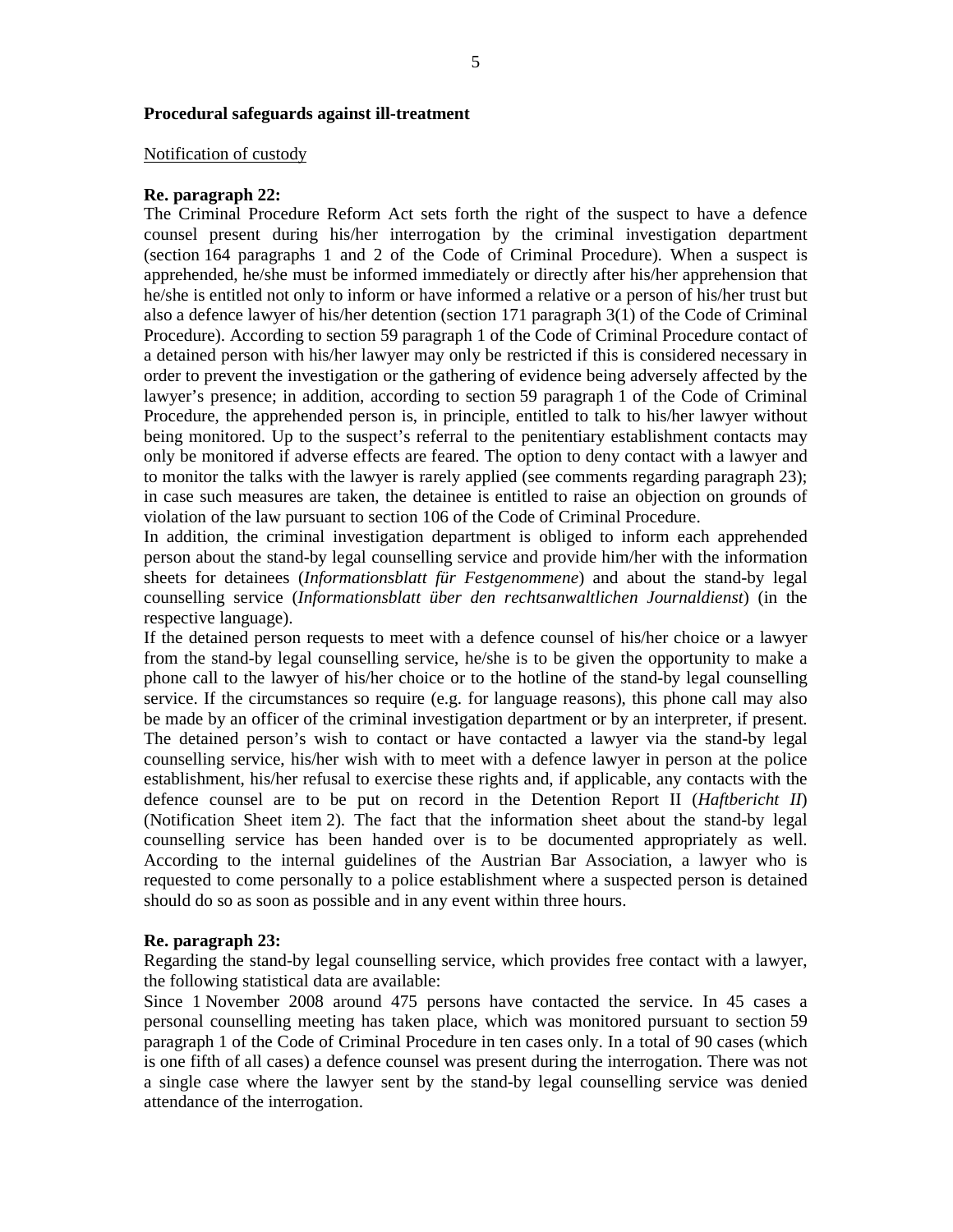The stand-by legal counselling service has been made use of frequently and has thus become established practice. Its further development into a fully-fledged system of legal aid for police interrogations still has to be subjected to a comprehensive examination, in particular with a view to the financial implications.

# **Re. paragraph 24:**

It has to be stated that delaying the interrogation of the detained until the lawyer has arrived is in conflict with the obligation to clarify the facts of the case without delay (even more so as the suspect was arrested and needs to be remitted to a penitentiary establishment within 48 hours) and to grant the apprehended person the rights he/she is entitled to. The ordinance issued by the Federal Ministry of the Interior on 30 January 2009, BMI-EE1500/0007- II/2/a/2009, expressly refers to the provisions of section 164 of the Code of Criminal Procedure for cases where a person is apprehended by the criminal investigation department in accordance with section 172 paragraph 2 of the Code of Criminal Procedure. As according to section 164 paragraph 1 of the Code of Criminal Procedure the suspect is to be given the opportunity to contact a lawyer prior to the interrogation (by making a phone call to the standby legal counselling service) the procedural rights of the suspect are sufficiently warranted. In addition, the apprehended person must be expressly informed, prior to the interrogation, of his/her right to remain silent (cf. sections 49(4), 164 paragraph 1 of the Code of Criminal Procedure) so that – even after having contacted and consulted a defence counsel – he/she is entitled to delay his/her statement until his/her legal counsel has arrived at the police station. That means that in fact an interrogation of the suspect without the presence of a defence counsel is not possible. Therefore, there is no identifiable need for change.

#### Information on rights

#### **Re. paragraphs 26 and 27:**

According to section 164 paragraph 1 of the Code of Criminal Procedure the detained person is to be informed, prior to the start of the interrogation, of the offence he/she is suspected of, of his/her rights to comment on this matter or to refrain from making a statement, and to consult a defence counsel prior to the interrogation. Moreover, the suspect has to be informed that his/her statements may be used to defend himself/herself but also as evidence against him/her. In addition to receiving oral legal instructions, the detainee is also provided with the currently used information sheet for detainees, which has stood the test of time and is also widely accepted by those using it in their daily work.

The Federal Ministry of Justice is currently evaluating in how far access to information can be improved and made easier, also taking into consideration how to appropriately document that the detainee has been informed of his/her rights. In this context, it must be borne in mind that in practice even documentation by means of a signature prior to the interrogation cannot fully guarantee that the suspect has actually perceived the information (e.g. whether the detainee was given sufficient time to read the information and whether he/she actually understood the contents of the instructions). What turns out to be difficult is the improvement of access to information for those who cannot read or write; mechanisms determining such obstacles to communication have to be provided for such cases.

As recommended by the CPT, the information sheets currently used by the Federal Ministry of the Interior are being subjected to a thorough examination.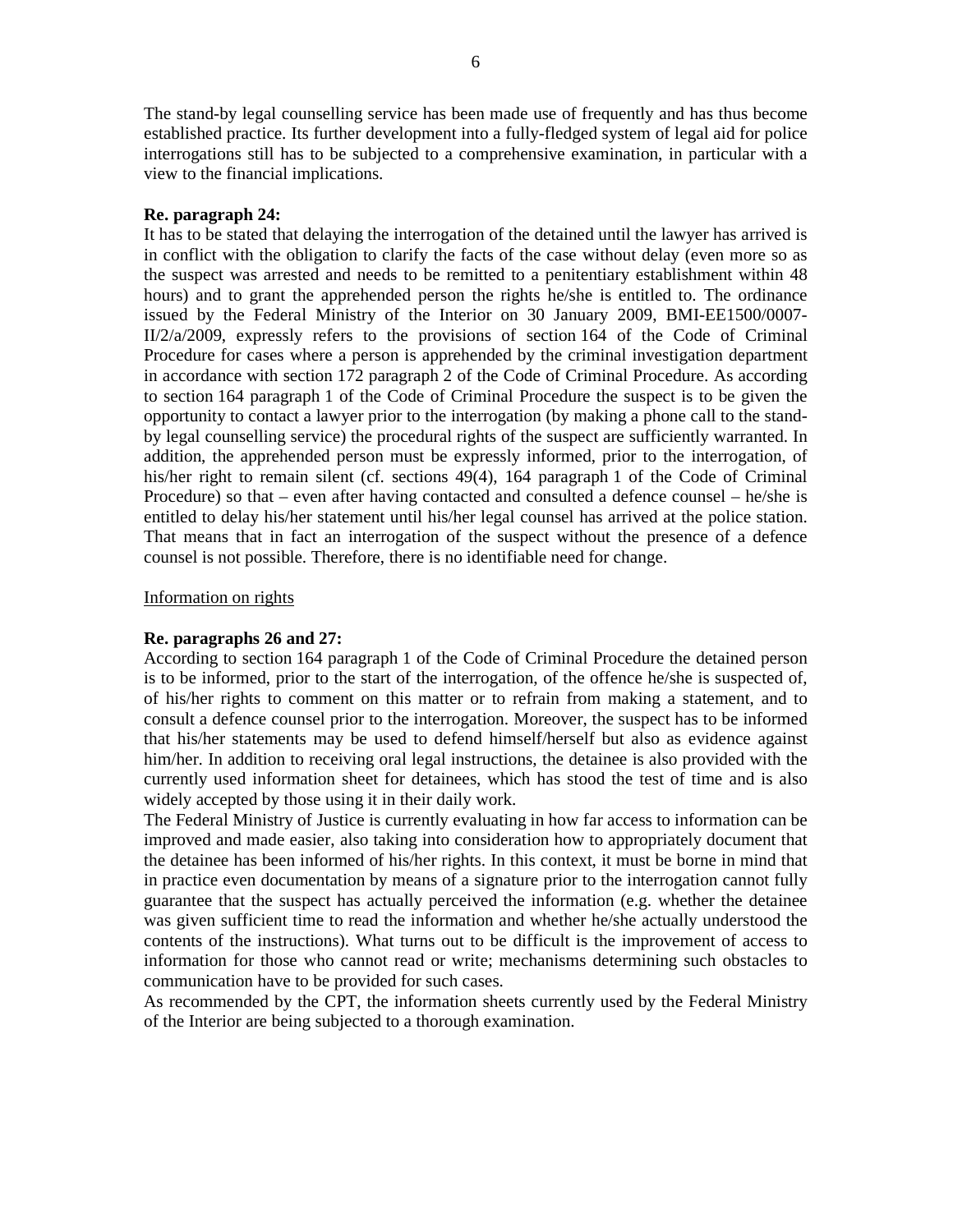# Specific issues related to juveniles

## **Re. paragraph 28:**

According to section 35 paragraph 4 of the Juvenile Justice Act (*Jugendgerichtsgesetz*) – as was also noted in the report – in the case of the detention of a juvenile who cannot be released immediately in any case the parents or legal guardian or a relative sharing a home with the juvenile and, if applicable, the juvenile's probation officer and the competent youth welfare institution must be informed without any undue delay. Exceptions are possible only if the juvenile objects to informing such persons for a compelling reason. According to section 164 paragraph 2 of the Code of Criminal Procedure every suspect is entitled to have a defence lawyer present during his/her interrogation. This right applies to juveniles and young adults without any restrictions whereas the exception provided for in section 164 paragraph 2 third sentence of the Code of Criminal Procedure, which applies if adverse effects on the investigation or on evidence have to be averted, does not apply in the case of juveniles or young adults (cf. section 37 paragraph 1 last sentence of the Juvenile Justice Act, in the case of young adults in conjunction with section 46a paragraph 2 of such Act).

In addition, according to section 37 paragraph 1 of the Juvenile Justice Act a trusted person is to be present during the interrogation at the juvenile's request unless he/she is represented by a legal counsel. The juvenile is to be informed of this right when receiving the instructions regarding his/her rights and in the summons, however, at the latest prior to the beginning of the interrogation.

We are well aware of the fact that this age group requires special protection. However, the applicable laws – as presented above – provide for sufficient mechanisms to guarantee fair proceedings for juveniles. It should also be mentioned in this connection that according to section 3 of the Code of Criminal Procedure the investigating authorities (criminal investigation department and public prosecutor's office) are obliged to be objective, which means that the rights of juveniles are safeguarded *ex officio* as well.

In Austria, no problems have become known in this connection. Best-practice models (in particular suggestions by the child and youth advocates) are to be acted on and discussed in greater detail.

## **Re. paragraph 29:**

The Austrian authorities are aware of the problems regarding the lack of intelligibility of the information sheets due to the use of legal terminology. An adequate balance between the intellectual comprehension of the written information of the persons it is addressed to (juvenile suspects find it harder to understand the legal terms than adults) and the requirement to provide correct and complete information has to be found. In doing so, it has to be borne in mind that simplification of the wording in an official information sheet is sometimes limited as too many simplifications could lead to imprecise and eventually also misleading or even incorrect (incomplete) information. In the currently used information sheet an attempt was made to choose understandable wording which is based, in all material aspects, on the provisions of the law.

A Europe-wide project is currently dealing with the establishment of "letters of rights" for suspects. Austria supports this project, which was initiated by Germany and is co-funded by the European Commission. In the course of this project the importance of simple wording in information sheets was highlighted. The results of this project are expected to be available in mid-2010 and will be considered when reviewing the international information sheets used in Austria.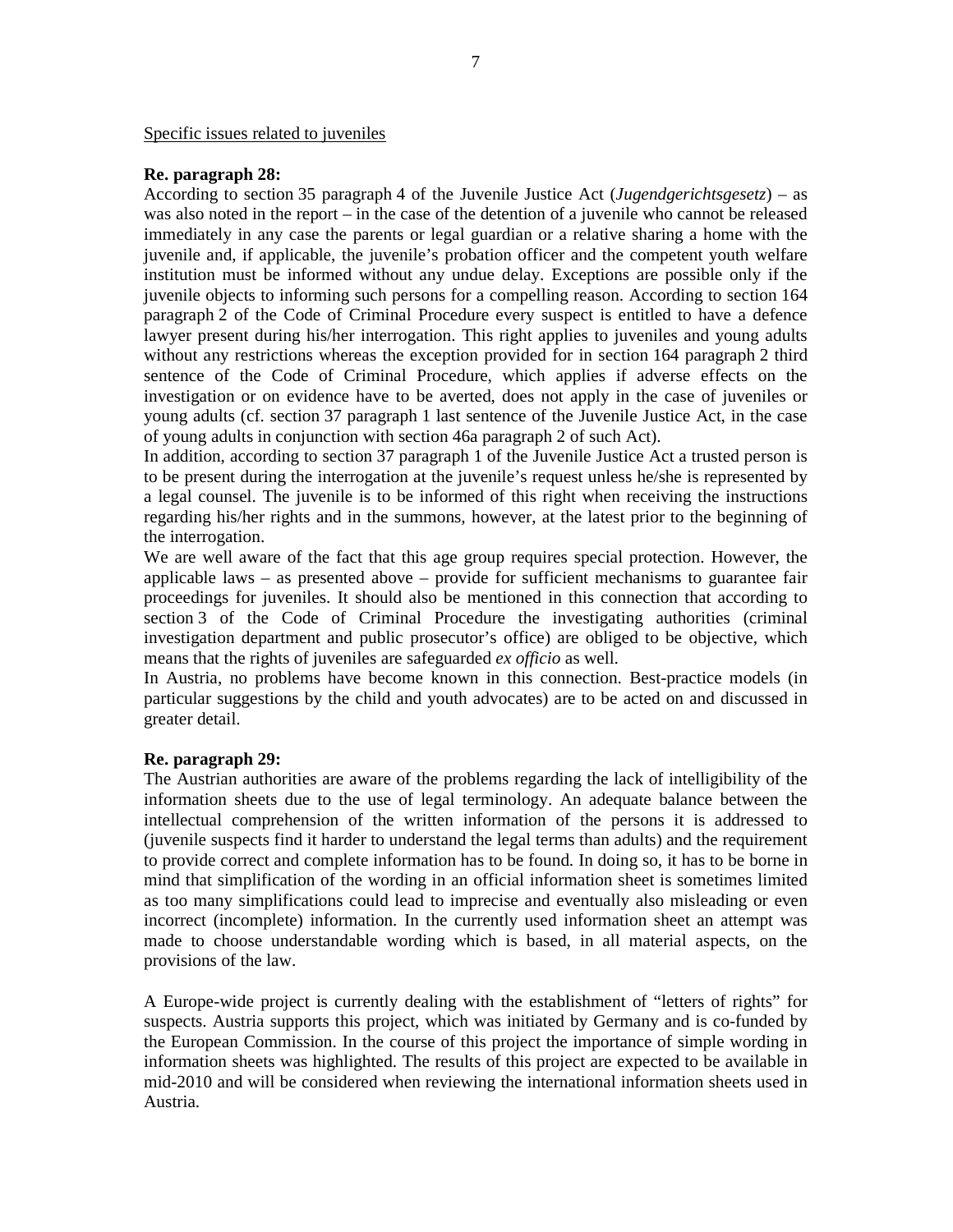# Custody records

# **Re. paragraphs 30 and 31**

The police records and/or reports made to the police provide a consistent documentation. The statements made by the Committee in this connection are obviously based on a misunderstanding. Detention details have always been documented consistently.

As a rule, a standardised detention report is prepared in order to document a person's deprivation of liberty. With this detention report, the entire process of the detention, starting from the apprehension up to the release or the transfer to the authority in charge of the proceedings can be documented in a single report. The detention report is supplemented by the information sheet for detainees (Administrative Criminal Act, Aliens Police Act, Asylum Act) (*Informationsblatt für Festgenommene [VStG, FPG, AsylG])*" and/or the information sheet for detainees (Criminal Code of Procedure) (*Informationsblatt für Festgenommene [(StPO])*).

The detention report consists of the following parts:

| Detention report I    | Apprehension                                               |
|-----------------------|------------------------------------------------------------|
| Detention report II   | Notification sheet                                         |
| Detention report III  | Medical report                                             |
| Detention report IIIa | Medical report – drug-related official acts / body packers |
| Detention report IV   | Personal belongings                                        |

The first sheet – "Detention report I: Apprehension" – serves the purpose of documenting the apprehension and all relevant circumstances for the further detention (risk of escape, addiction, etc.)

"Detention report II: Notification sheet" documents notification of the persons and authorities that need to be informed. If the detainee waives his/her right of notification this is indicated on this sheet as well.

"Detention report III: Medical report" covers all health-related aspects of the detention. In particular the "diagnostic findings" section contains information regarding existing symptoms of illnesses and lists any kind of injuries of the detainee (regardless of whether the detainee was already injured before he/she was apprehended or the injury was – for whatsoever reason – inflicted thereafter). If necessary, diagnostic findings and expert opinions are to be attached to the detention report III. The "injury documentation sheet" (*Verletzungsdokumentationsblatt*) and/or the forms documenting the examination as to physical fitness to remain in custody (*Haftfähigkeitsuntersuchungsformulare*) may be attached to the detention report III as well.

"Detention report IV: Personal belongings" documents the whereabouts of items that the detainee had with him/her and, if applicable, any transfers of the detainee. It has to be completed by the law enforcement officer in charge of the direct arrest area and/or the law enforcement officer receiving the detainee at the police detention centre (*PAZ*) (if the suspect was sent there directly).

# Purpose of the detention report

- It provides documentation that the detainee has been informed of his/her situation and helps prevent complaints that statutorily required information on rights was not provided.
- It provides evidence of the wishes expressed by the detainee (e.g. notification, medication).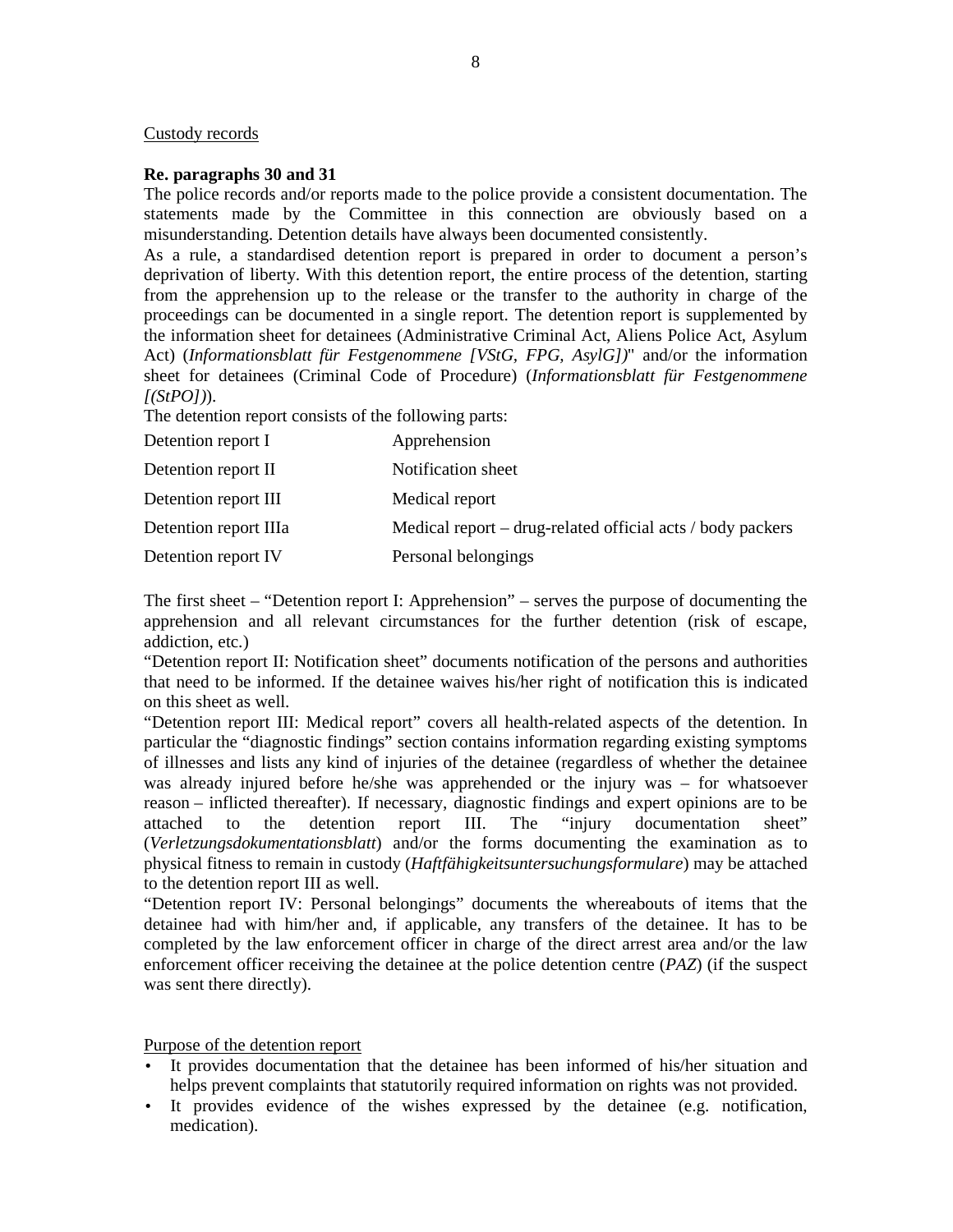- The comprehensive documentation of all important circumstances of the custody in a single detention report makes the safe reconstruction of these circumstances at a later point in time easier and thus enables the security authority to defend itself against alleged violations of the law on a safe basis.
- By combining the required records in a single detention report the administrative efforts inherent with a detention are to be kept as concentrated and brief as possible.

The detention report and the information sheet are used with all people apprehended by officers of criminal law enforcement agencies or administrative authorities.

The officer ordering and/or carrying out the apprehension has to enter the data already known and the measures taken by him/her in the detention report. Even if no data are known yet, as a minimum requirement, the reason for the apprehension, the instructions as to the reasons for the arrest (provided that it was possible to inform the detainee accordingly) and the order regarding the transfer of the apprehended person to a prison have to be recorded in the "Detention report I".

Following the visit of the CPT, all arrests carried out by the police establishments of the Federal Police Directorate of Vienna were entered into the "detention file – police administration" (*Anhaltedatei-Vollzugsverwaltung*), an application generally used to document transfers of suspects to prisons. Detainees who are released are continued to be documented in the detention journal (*Anhalteprotokoll*) and in the respective notification of detention (*Anhaltemeldung*).

From 1 January 2010 onwards, the police establishments will be in charge of keeping electronic documentation analogously to that of the PAZ. Until then, all police stations with detention facilities are obliged to keep detention registers (*Anhaltevormerkbücher*). All persons to be transferred to a detention facility have to be entered in these registers. In addition, every police station has to keep a "detention journal", which lists all measures resulting in the deprivation of liberty of a person irrespective of whether the measures were also entered into any other record (in particular in the detainee journal (*Arrestantenprotokoll*)/detention register) and regardless of the duration of the deprivation of liberty. Deprivations of liberty according to the Act on Involuntary Placement (*Unterbringungsgesetz*) or pursuant to section 45 of the Security Police Act (*Sicherheitspolizeigesetz*) have to be recorded in the detention journal as well, stating their start and end dates.

# **Inspections of police establishments**

# **Re. paragraph 32:**

The government programme of the Austrian federal government for the XXIV<sup>th</sup> legislative period provides for the implementation of the Optional Protocol to the Convention against Torture or other Cruel, Inhuman or Degrading Treatment or Punishment of 18 November 2002, UN Doc. A/RES/57/199 (2003) (hereinafter referred to as: OPCAT). Austria signed the OPCAT on 25 September 2003. According to article 3 of the OPCAT each State Party shall set up, designate or maintain at the domestic level one or several visiting bodies for the prevention of torture and other cruel, inhuman or degrading treatment or punishment (hereinafter referred to as the national preventive mechanism). The government programme provides that the Office of the Ombudsperson (*Volksanwaltschaft*) will be in charge, so that a basis for ratification of the OPCAT is created. The legislative work necessary to implement this project is at the preparation stage.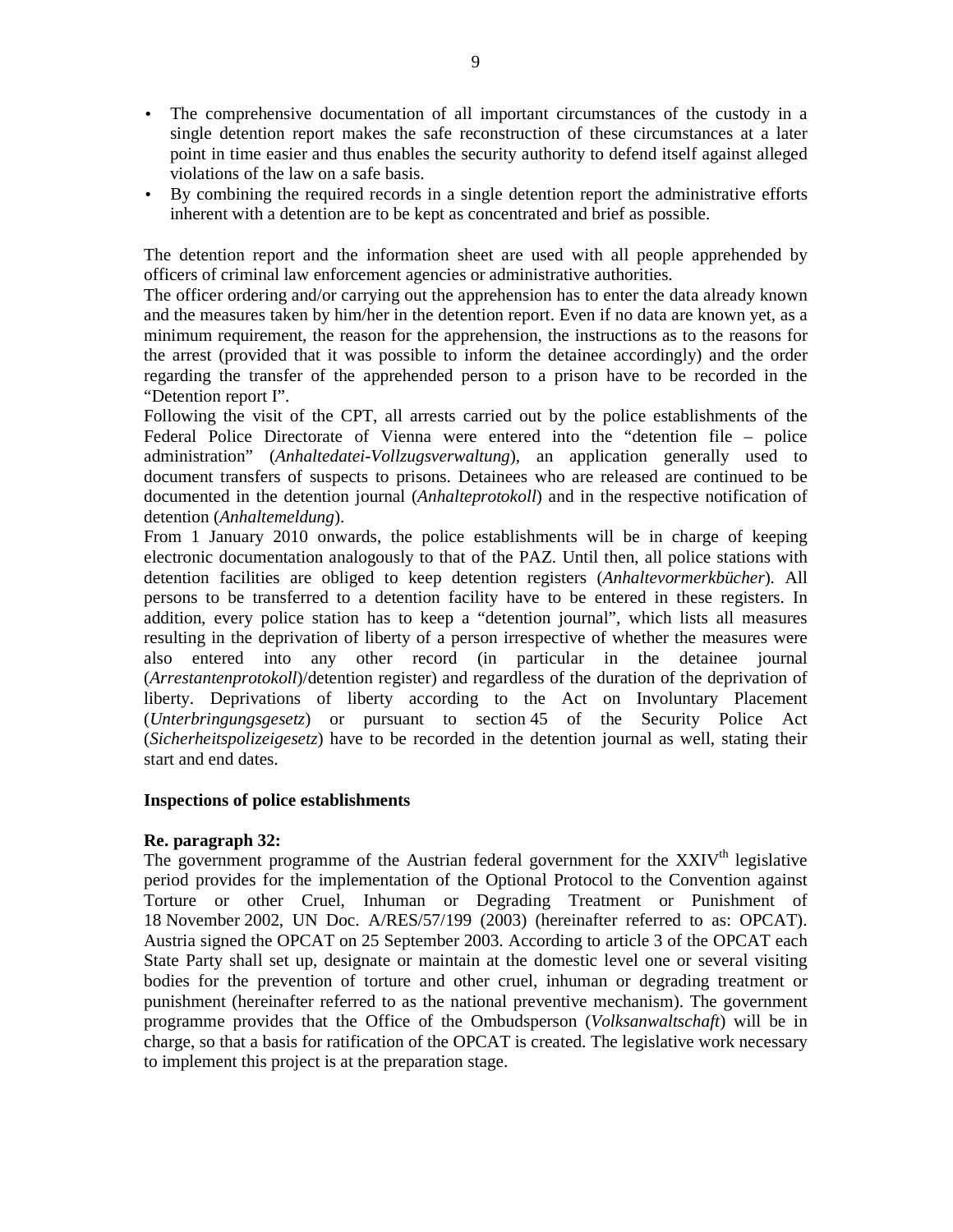# **Police detention centres (with particular emphasis on detention pending deportation –** *Schubhaft***)**

# **Preliminary remarks**

# **Re. paragraph 36:**

In order to optimize the implementation of national and international provisions and guidelines for the enforcement of deprivations of liberty by the aliens police, there are plans to set up a high-quality centre in Vordernberg/Styria for nationals of third countries who have to return to their home countries.

The primary goal when building new detention facilities in order to secure proceedings before the aliens police, a person's departure and/or expulsion, is to improve the currently existing conditions of detention (in particular in the detention areas of the police detention centres, which have evolved historically) for foreign nationals who are detained pending deportation, taking into consideration the human rights standards and national and international recommendations.

The Directive on the Return of Illegal Immigrants adopted by the European Parliament provides, inter alia, that as a rule foreign nationals are to be detained, in the course of measures ending their stay in Austria, in specialised detention facilities. This concept of detention is to be put into practice at the new detention facility, which will play a pioneer role pursuing an effective European return policy and in combating illegal migration.

Building on international experience with specialised detention facilities for securing proceedings before the aliens police, a person's departure and expulsion as well as based on the recommendations by the Human Rights Advisory Board and the European Committee for the Prevention of Torture and Inhuman or Degrading Treatment or Punishment (CPT), it is necessary to improve the framework conditions accordingly, primarily with a view to the following issues:

- respect for the human dignity of the detained individuals, in particular in terms of language and culture,
- treating detainees with reasonable care,
- granting them autonomy regarding their daily routines, adequate activities, as well as
- an organisational and spatial separation from administrative (criminal) prisoners

The new centre for returning nationals of third countries will accommodate up to 220 people obliged to leave the country, whose asylum and/or aliens police proceedings require a measure depriving them from their liberty, and who are, in principle, willing to leave the country. The police custody process in Austria is to be based on a multi-stage programme where in principle the detainees pass through several stages of detention. As a rule, they are received at a closed admission department at another PAZ where they stay until it is determined where the person is to be detained (e.g. by means of anamneses or social prognosis, preparedness to return to home country). If, after several days and/or according to objective criteria, it can be determined that these detainees can be integrated in the normal unit, provisions will be made for them to be transferred to the new deportation centre. The detention centre Vordernberg is intended to be an "open station".

In addition, the detainees' willingness to leave the country on a voluntary basis (in particular under a programme of the European Return Fund) will be encouraged by providing them with special care and extensive pre-return counselling.

Other characteristics of the new facility will include special devices to determine the identity of the detainees as well as accomplishing cooperation in order to obtain so-called return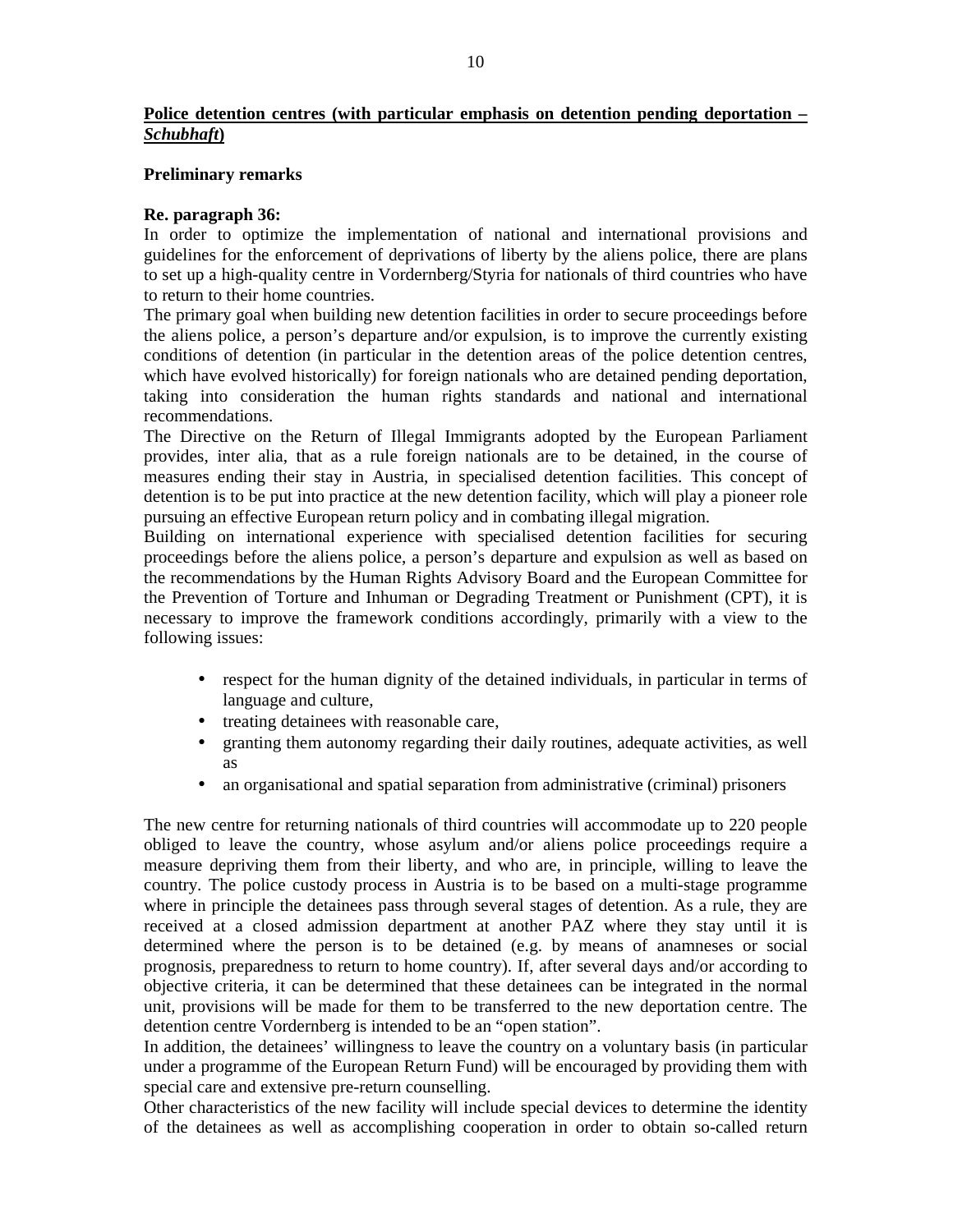certificates (replacement travel documents). Special attention will be paid in this respect to persons requiring protection (unaccompanied minors) and families with children (age and family-appropriate detention conditions), for which detention pending deportation may only be imposed "if absolutely necessary and for the shortest possible duration".

Detainees not willing to cooperate or detainees showing signs of psychological problems (persons who are prone to conflicts or aggressive, persons who resisted arrest or circumvented their deportation order, etc.) are to be continued to be detained at the existing police detention centres.

All sovereign enforcement tasks as well as sovereignty regarding organisational matters relating to the detention facility will remain in the hands of the state. In the light of the complex tasks resulting from the enforcement of detention orders, comprehensive fields of cooperation between the public sector and private agents are opened up (e.g. facility management, basic health care services, psychological and social consulting services etc.), allowing for the interaction of public and private structures. Services are thus expected to be performed efficiently and effectively while at the same time local jobs will be created.

A planning contract providing for the preparation of an adequate rental offer has been entered into with the Federal Real Estate Management Company Bundesimmobiliengesellschaft.

The procedure for obtaining an adequate zoning plan has been initiated at the municipality of Vordernberg as the building authority of first instance. The decision by the municipality of Vordernberg entered into full legal force and effect as of 8 January 2010.

An EU-wide, open, single-stage invitation for tenders for architects and/or a competition for the realisation of a preliminary design and a subsequent negotiated procedure for the award of general planning services pursuant to the Federal Act on Public Procurement (*Bundesvergabegesetz*) is in the planning stage. The constituting meeting of the jury has been scheduled for 21 January 2010. The results are expected to be available by the end of April 2010.

From today's point of view, the construction phase is scheduled to take 18 months. The preliminary design planning will be forwarded to the Committee as soon as it is available.

# **Conditions of detention**

# **Re. paragraph 39:**

The Austrian authorities are well aware of the issues relating to the "closed regime". Therefore, in consultation with the committees of the Human Rights Advisory Board, specifications for a large "open station" (ground floor at the PAZ in Vienna-Hernalser Gürtel) were developed. This station will accommodate 50 detainees.

Due to delays in the delivery of furniture, the opening was postponed. In the meantime, the furniture has arrived and the open-regime station was opened on 18 January 2010.

Before a detainee becomes eligible for detention in the open unit, he/she needs to be on trial in the closed regime first. This time period, during which the detainee is to be constantly available, should in particular be used for carrying out all interrogations, examinations, first consultation talks, and also for acclimatisation.

Although increased access to television is being considered, it has to be pointed out that at present the TV sets used cannot be bought at the PAZ but have to be brought in by the detainees themselves or by their relatives.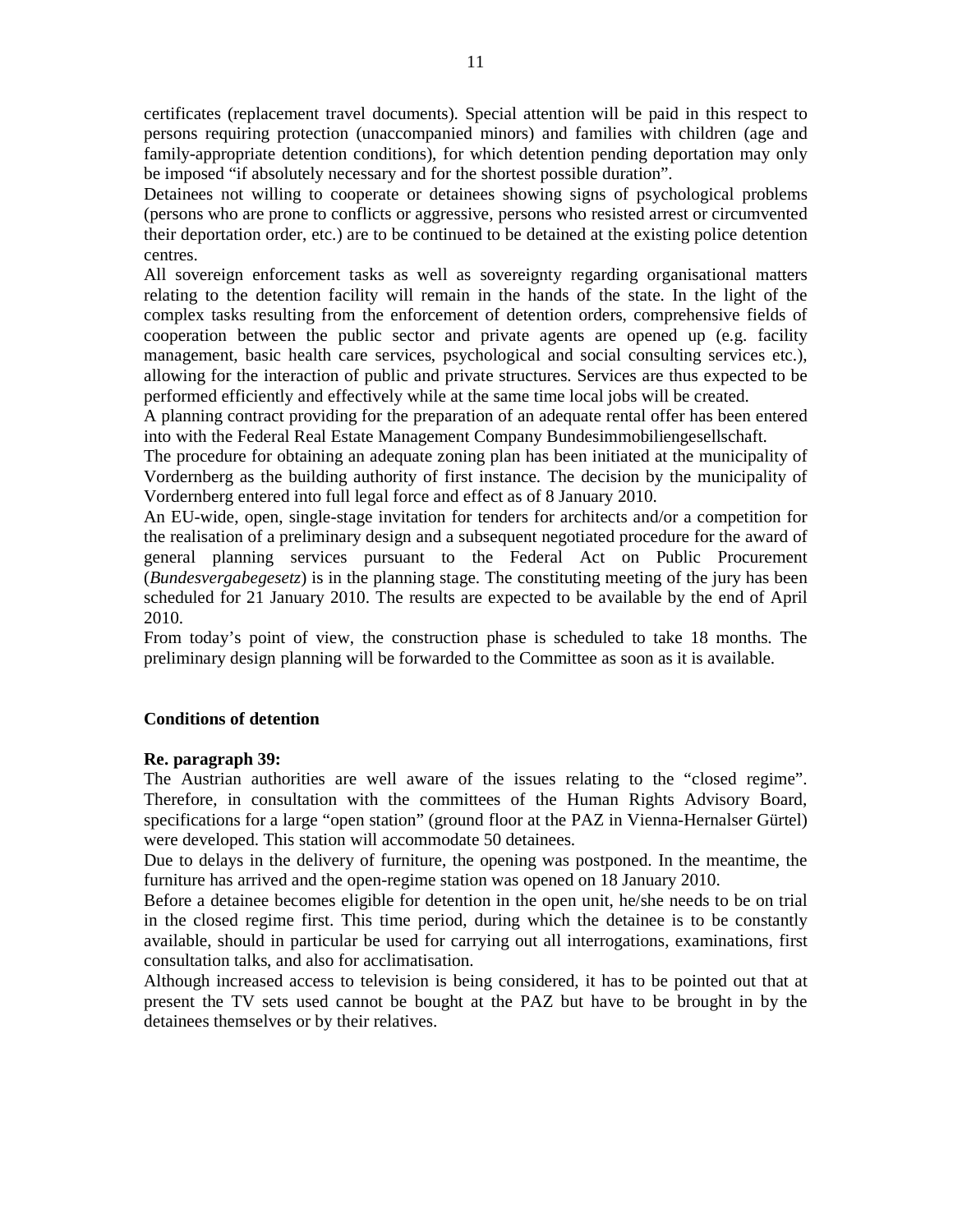#### **Re. paragraph 40:**

The daily routine at the PAZ in Vienna-Hernalser Gürtel includes two one-hour periods of outdoor exercise per floor. This is necessary for the fact that the prisoners have doctor's appointments, interrogations, escorted leave, consultation meetings, etc. at different times and it is therefore quite possible that they miss one of the time slots for outdoor exercise.

It is to be pointed out that participation in outdoor exercise is voluntary and that this offer is used by the detainees from time to time only. The officers, in cooperation with the pre-return preparation organisation, take efforts to raise the detainees' awareness of the importance of outdoor exercise so that this offer is being made use of increasingly.

# **Re. paragraph 41:**

Much to our regret we have to state that the information provided was obviously not precise enough.

The statement that the prison maintenance chores were performed by administrative detainees because "foreigners are not reliable enough" referred only to a small group of around four (administrative) detainees who are responsible for tasks that also involve them "going out on the streets" (example: putting the dustbins on the street for the waste collectors, cleaning jobs in the public rooms (*Parteienraum*), cleaning of doors and windows from the pavement). Most of the handymen jobs (4 jobs per floor) are performed by detainees pending deportation, as this provides several advantages for interacting on a daily basis with other detainees on their floors (language skills, information).

However, the high fluctuation makes it difficult to integrate deportation detainees into an employment relationship on a permanent basis. In particular tasks requiring a certain amount of training are therefore available to them to a limited extent only.

#### **Re. paragraph 42:**

The Federal Police Directorate of Klagenfurt has already provided several books and magazines in order to meet the needs of the detainees. In addition, the new pre-return preparation organisation (*Rückkehrvorbereitungsorganisation*, formerly *Schubhaftbetreuung* – counselling programme of detainees pending deportation) has started to organise up-to-date reading material in foreign languages and offers it to the detainees. Apart from reading material, games have been made available as well. Creative and handicraft sessions are also offered by the pre-return preparation team.

The Federal Ministry of the Interior and the subordinated departments are aware of the fact that unfortunately the conditions do not (yet) meet the best possible standards in terms of available space and infrastructure. It is to be pointed out that the Federal Ministry of the Interior takes continuous efforts to equip and/or reconstruct the police detention centres according to the standards of modern detention facilities so that they meet all human rights criteria and enable humane police custody at a high qualitative level.

#### **Re. paragraph 43:**

Renovation of the detention areas at the PAZ in Vienna-Hernalser Gürtel in 2010 has been planned and budgeted. In the course of these measures, additional jobs for detainees will be created as well.

Regarding the recommendation to provide sufficient quantities of personal hygiene products, it can be reported that normal personal hygiene products (including ladies' hygiene articles) are either allocated to the individual detainees or available in the detention room. In the past, soap was frequently used to clog the toilets and to flood them so that in part liquid soap and soap dispensers are now being used. In addition, every new detainee receives a set of bed linen and in some cases also plates and dishes. Diapers for babies are available and are handed out when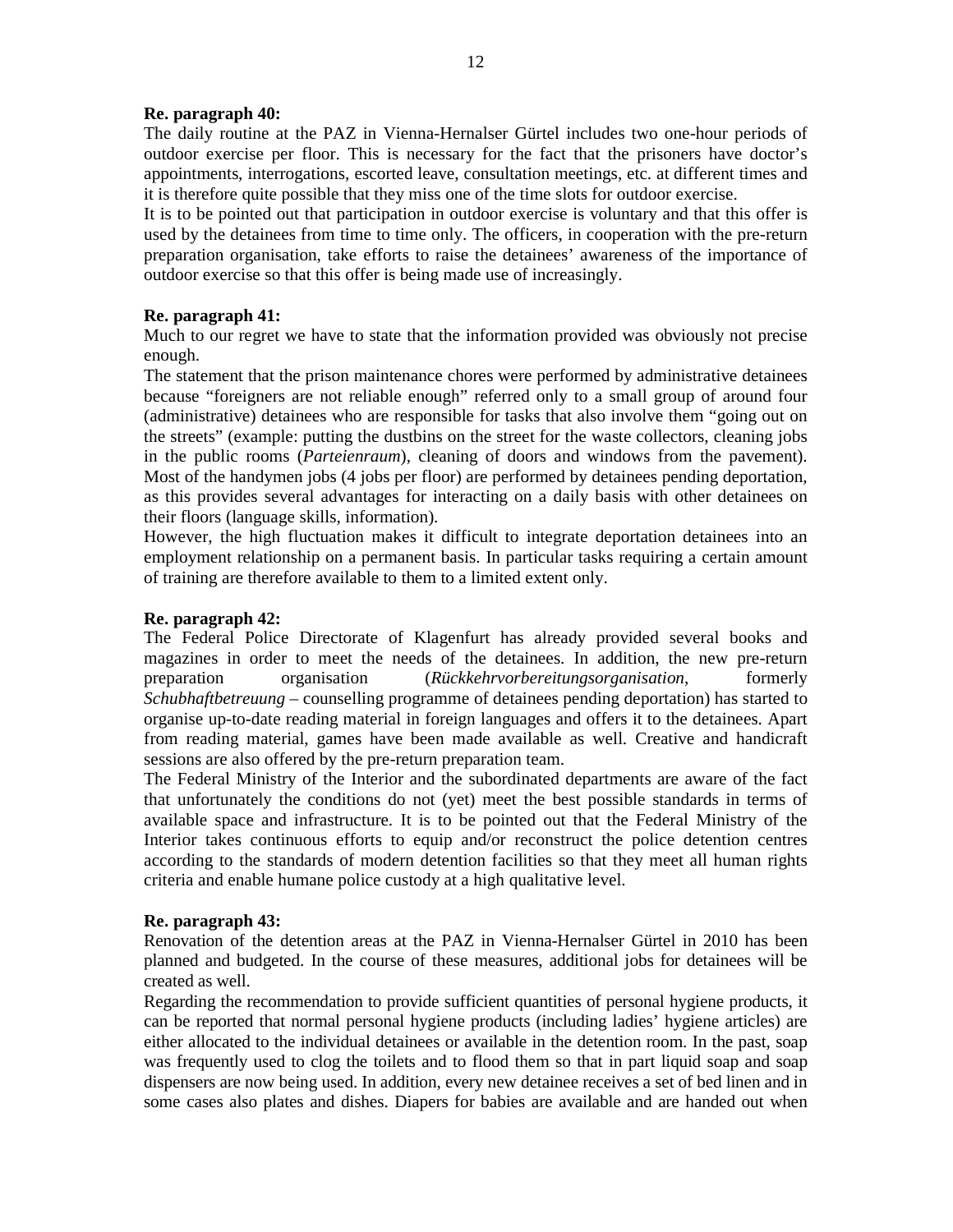needed. Additional articles such as body lotion, beauty cream, after-shave etc. can be bought by the detainees at the respective centres at their own expense.

# **Re. paragraph 44:**

Regarding the structural shortcomings mentioned in paragraph 44, efforts will be made to take the necessary measures to remedy these shortcomings in the course of the investment programme 2010/2011.

# **Health care**

# **General information on health care at Austrian detention centres:**

Providing medical care to detainees is primarily the responsibility of experienced public health doctors. In the provinces, fee-based physicians support them in this task or are responsible for it. The provision of health care to persons in the custody of the security police, which is a result of the relevant national and international provisions of conventions, laws, regulations, and ordinances (e.g. Recommendations of the CPT, the Human Rights Advisory Board, case law of the ECtHR, article 3 ECHR, Federal Act on the Medical Profession (*Ärztegesetz*), and the like) is a major obligation of the Federal Ministry of the Interior.

In general, it has to be emphasised that the provision of high-quality health care services is at present already guaranteed during several hours every day and that a medical service team/team of paramedics headed by a doctor is present at all times at the police detention centres. The permanent presence of a person competent to provide First Aid, preferably a person with recognised training meeting the criteria of the Medical Service Act (*Sanitätergesetz*), guarantees that primary medical care is provided. Usually it does not take long before the emergency physician arrives should immediate medical care by a doctor be required.

The paramedics and physicians involved pay attention to the intercultural and milieutherapeutic aspects as well as to the continuity of medical care. The existing bases for medical care for detainees by the public health doctors were discussed and evaluated several times in the past few years on the occasion of consultations on specific issues and by working groups involving the governmental and non-governmental organisations affected.

On these occasions, the following issues were treated and/or implemented:

- systematic examination of the detainees' physical fitness to remain in custody and/or initial examination (comprehensive determination of medical history), including improved documentation of the detainees' state of health
- current curative treatment, treatment of acute diseases (dressing of small injuries), identification of mental impairment
- more complex, more frequent blood and urine tests (and performed at an earlier stage) (lab test results)
- preventive measures, in particular in connection with detainees on hunger strike and/or refusing to take liquids;
- medical aspects prior to problematic deportations or deportations by aircraft (examination prior to deportation by aircraft)
- special treatment, in particular narcotics/drug substitution programmes led by medical experts (e.g. association "DIALOG")
- special monitoring of persons suspected of having ingested narcotics/drugs ("body packers")
- preparation of expert opinions (e.g. documentation of signs of injuries)
- trauma exploration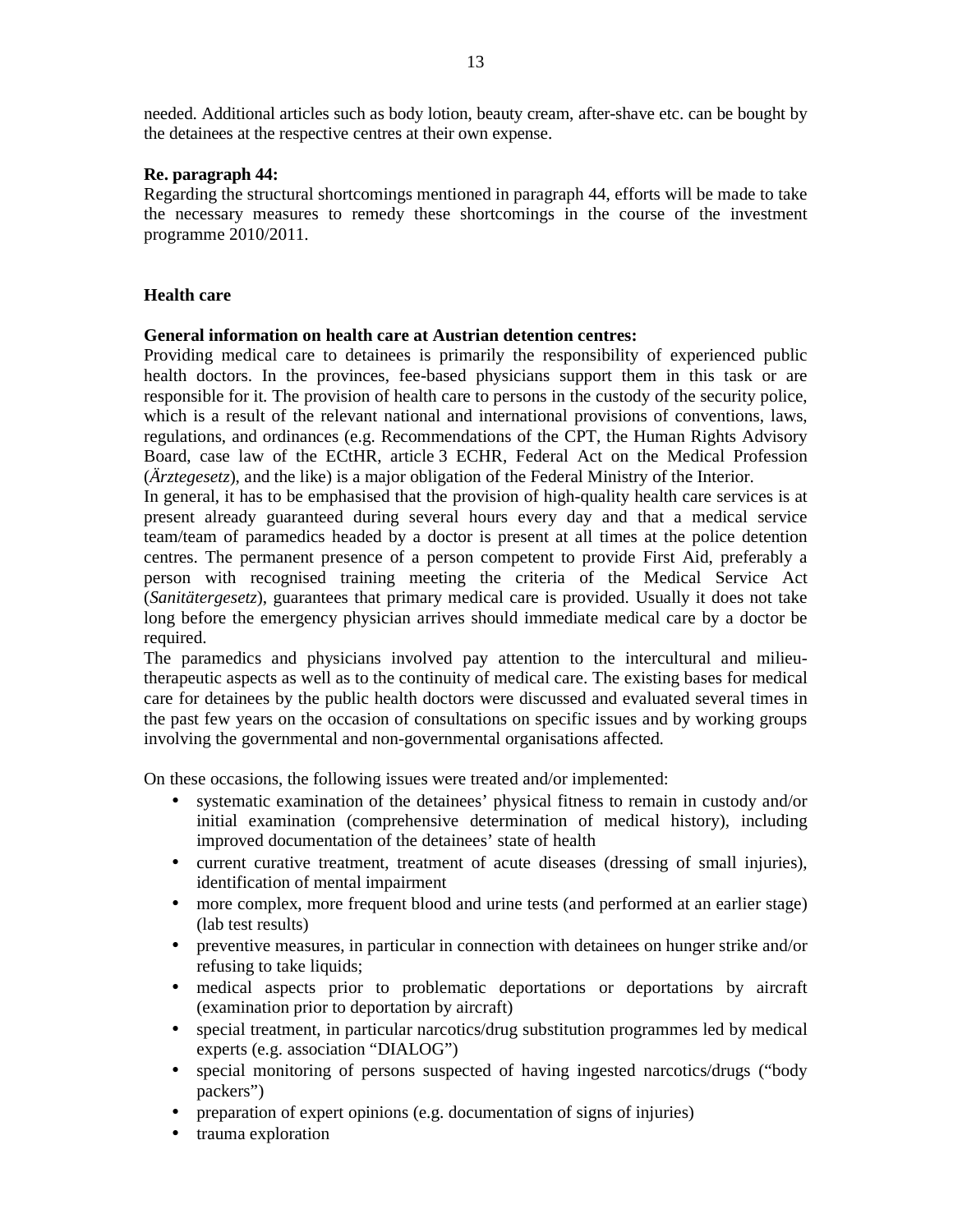- examinations regarding contagious diseases (TBC serial X-ray examinations)
- comprehensive hygiene guidelines
- continuous educational and training session for medical staff

All detainees are checked for fitness to remain in custody without undue delay, in any case, however, within 24 hours from their apprehension, in the course of a preventive medical check-up, using the medical history questionnaire (see section 7 of the Regulations by the Federal Minister of the Interior on the Detention of Persons by the Security Authorities and Public Security Officers, *Anhalteordnung*, as amended by Federal Law Gazette II No. 439/2005). That means that fitness for detention is a *conditio sine qua non* for retaining a person in custody at a police detention centre.

Primary health care for detainees is structured according to the model of a general practitioner's practice and comprises primarily physical examinations as well as treatment of simple ailments with medication. Mental and/or complex somatic examinations are carried out by consulted medical experts.

Persons suffering from drug abuse are examined in line with the Substitution Regulation (Federal Ministry of Health) by external medical experts with sufficient experience and qualification. At the police detention centres in Vienna this treatment is provided by the association DIALOG, which is also regarded "best practice" by human rights organisations and the Human Rights Advisory Board.

Detailed anamnesis for suicide prevention purposes is obtained on the basis of the medical history forms in the course of the examinations upon admission; these personality analyses facilitate targeted treatment and care.

The tasks of the public health doctors at the police detention centres have been expressly laid down in the Guidelines for Police Doctors (*Richtlinien für den polizeiärztlichen Dienst*) (cf. items 1.10 and 1.11. of the ordinance no. BMI-OA1300/0011-II/1/b/2006 of 20 February 2006). Police doctors are obliged, on the basis of their position, to perform the relevant tasks within the areas of responsibility allocated to them by the authority. As they have committed to working for the security authorities, they have to exercise their jobs to the extent that they are in a position to do so given their knowledge, expertise, and experience.

The assessment of a deportation detainee's fitness to remain in custody is the responsibility of the police doctors in their function as official experts and public health doctors of the police. They are not covered by the provisions of the Act on the Medical Profession of 1998 (cf. section 41 paragraph 4 of the Act on the Medical Profession) in the performance of this task. Their particular role as public health doctors at the police detention centre guarantees that these doctors are familiar with the conditions and possibilities in the police detention centres.

The medical care to be provided and the measures to be taken with regard to detainees on hunger strike or refusing to take liquids are regulated in detail in an ordinance (including the determination of parameters in consultations with the Human Rights Advisory Board). For instance, as soon as a hunger strike is reported, a clinical examination plus documentation of all required parameters is required on a daily basis. These examinations are, of course, also carried out on Saturdays, Sundays, and holidays. If necessary, lab tests (full blood count) are ordered as well. In the case of signs of psychological problems (e.g. drug substitution therapy, etc.) it is also possible to consult a psychiatric expert.

Regarding the criticism that detainees on hunger strike are not sufficiently examined by the public health doctors, it has to be stated that in spite of objective information as to the importance of medical check-ups and the consequences for the person's health, many detainees refuse medical examinations (e.g. lab tests). It has to be pointed out that the examinations are carried out on a voluntary basis (right to bodily integrity).

The Federal Ministry of the Interior has provided the chief medical officer's establishments of the Federal Police Directorates with comprehensive new compendia and collections of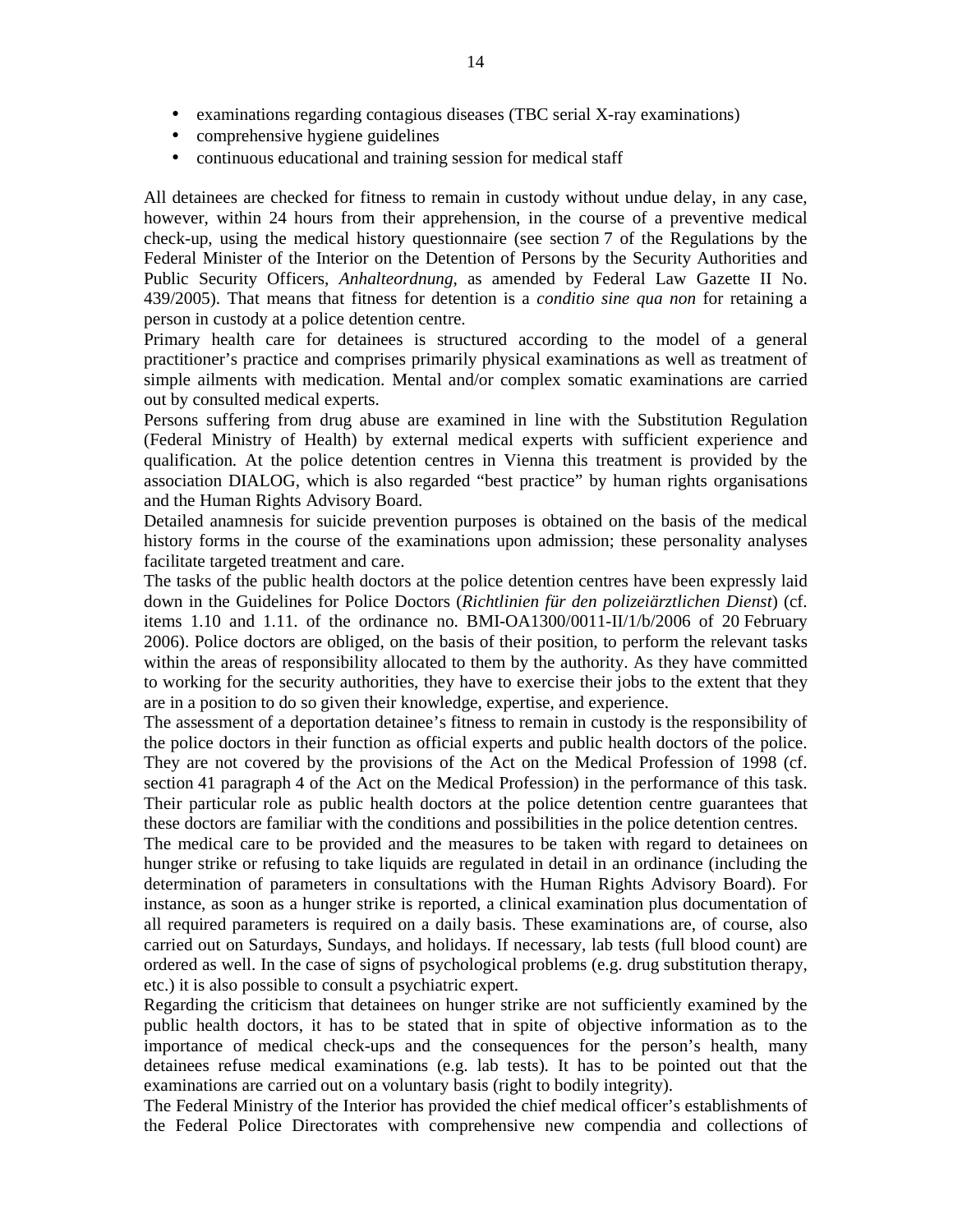ordinances for the medical service. The police doctors and fee-based doctors were asked to take note of these instructions and confirm that they have done so.

In addition, a reorganisation of the police medical service is being considered. It is planned to implement a demand-oriented service system (e.g. standard and/or flexible hours of service) as well as incentive systems and expedient adjustments of the remuneration scheme (base remuneration and allowances) for police doctors.

The objective of this special regulation is, among other things, to make it easier to recruit motivated physicians with expertise for the police medical service.

With effect as of 1 March 2009 the chief medical service of the Federal Ministry of the Interior was supplemented by the position of deputy chief of medicine. This resulted in a significant improvement of quality management and technical supervision. The deputy medical chief has been taking random checks for the purpose of quality assurance, in particular in the field of health care documentation and the overall facilities.

Regarding documentation it is stated that the chief medical service of the Federal Ministry of the Interior has instructed the medical services of the subordinated establishments to ensure uninterrupted and complete medical documentation. The documentation has to be carried out on the basis of the forms which have been revised and harmonised. Regarding the implementation of the documentation, reference is made to the planned continuation of the project "detention file – police administration" (*Anhaltedatei-Vollzugsverwaltung*). At the moment, the preparatory works for adding a so-called "medical tool" to the detention file are underway. With this application, consistent and uniform documentation will be guaranteed. Non-medical personnel will then no longer be entitled to access medical files.

For safety reasons, the occasional presence of police officers in treatment rooms, which was mentioned several times by the Committee, cannot be changed or limited. The safety aspect is gaining importance as detainees increasingly show aggressive behaviour, in particular when faced with unpopular information and measures. In this context it has to be pointed out that these are paramedics, who in their role as assistants pursuant to section 54 of the Federal Act on the Medical Profession are subject to doctor-patient confidentiality. The main task of the police offers in this context is to ensure the smooth process of medical examinations and to provide subliminal medical assistance.

# **Regarding the recommendations and comments relating to health care issues made by the CPT:**

## **Re. paragraph 45:**

The recommendations of the Committee with regard to improving health care and rendering nursing services in a more professional manner have been acted on. The nursing staff are currently being evaluated by the Federal Ministry of the Interior with a focus on the (expert) staff needed to assist the doctors. In connection with the establishment of a 24-hour stand-by medical service for larger police detention centres, intense inter-ministerial efforts are currently being taken to achieve a permanent introduction of demand-oriented nursing services provided by registered nursing staff. According to the nursing concept that is being prepared nursing staff will be present during the examinations on the one hand and take care of the detainees as qualified medical persons of trust on the other.

In the future, the distribution of medicines, urine samples, and lab tests will be carried out exclusively by registered nursing staff (with a DGKS diploma [*Diplomierte Gesundheits- und Krankenschwestern/-pfleger*]) upon the instruction of a doctor at the respective units.

Qualified nursing staff will pay regular visits to police detention centres accommodating fewer detainees.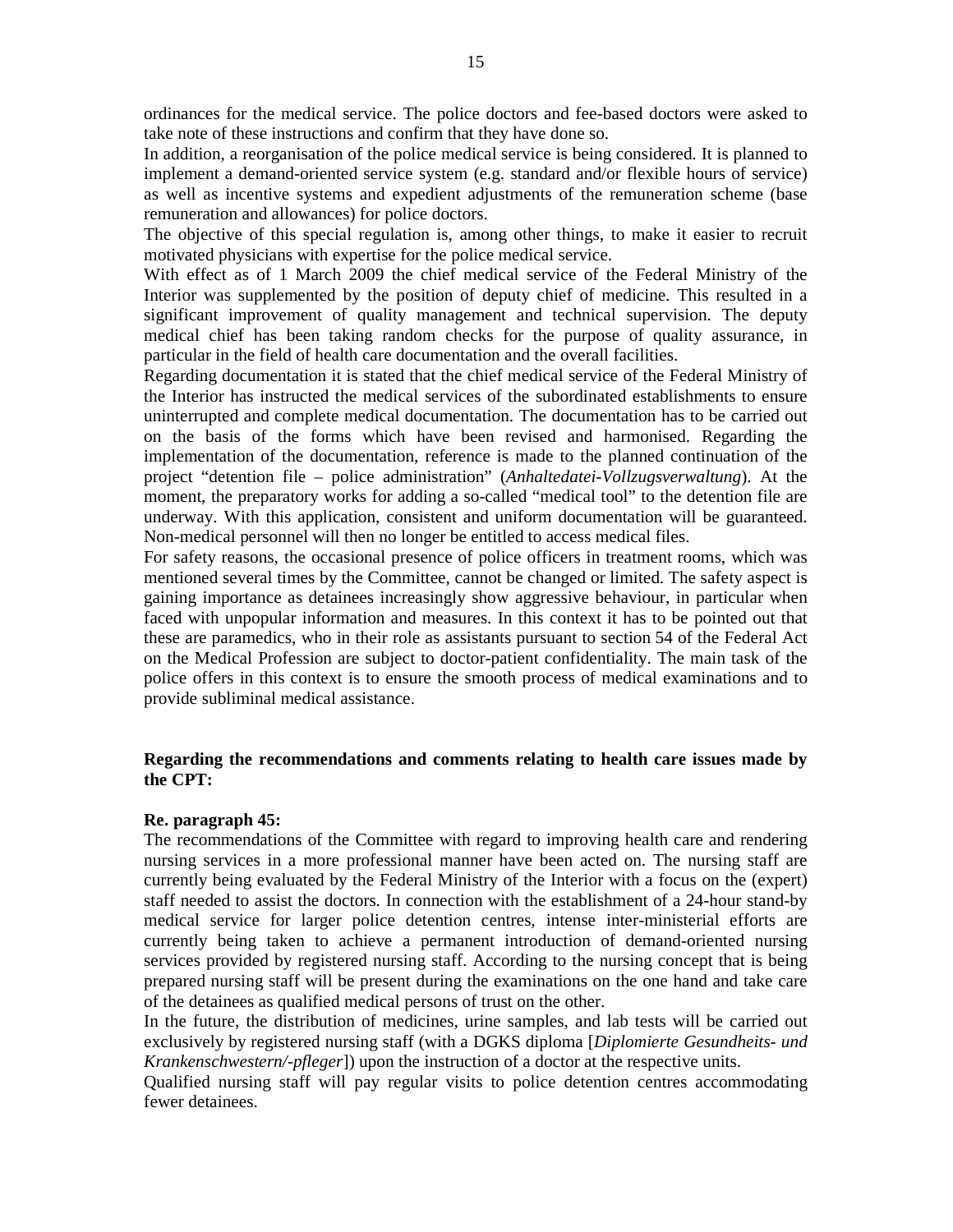A comprehensive package of measures is being prepared. However, it has to be pointed out that the realisation of the recommendations partly also entails material restructuring of the medical service.

#### **Re. paragraph 48:**

In case of communication problems, the public health doctors are assisted by suitable interpreters, who are also subject to confidentiality. However, it has to be assessed on a caseby-case basis whether the consultation of a certified interpreter is necessary or whether a trusted person who speaks the respective language (e.g. NGO representative or fellow detainee) and who is present during the medical examination at the request of the detainee may be asked to interpret and/or whether any other form of communication (e.g. by using another foreign language) is possible. In many cases, the persons detained at police detention centres are taken care of by the staff of the pre-return preparation office who have the same mother tongue. As these staff members are constantly in contact with the detainees at the police detention centre and are very experienced in dealing with them, they are frequently used as interpreters. Any change in the behaviour of a detainee can be scrutinised and reported to the treating doctor during the next medical examination. Section 7 paragraph 5a of the Regulation by the Federal Minister of the Interior on the Detention of Persons by the Security Authorities and Public Security Service Officers (hereinafter – Detention Rules, Federal Law Gazette II No. 128/1999, last amended by Federal Law Gazette II No. 439/2005) clearly provides that, if necessary, suitable interpreters are to assist the public health doctors in assessing the detainees' fitness to remain in custody or regarding any other medical issues. In the case of hunger strike or refusal to take liquids, the doctor has to discuss the health consequences with the detainee. If required, an interpreter has to be consulted for this purpose pursuant to section 10 paragraph 4 of the Detention Rules in order to guarantee that the detainee is informed in the best possible manner.

## **Re. paragraph 50:**

The shortcomings referred to in the report have been remedied in the meantime. In the course of a review and on the occasion of the periodical education and further training sessions, this circumstance was pointed out in all clarity. Awareness of the medical staff has been raised.

#### **Re. paragraph 51:**

The dual role of police doctors has been reviewed several times. Regarding the separation of the activities performed as a doctor or those performed as a medical assessor, it is to be pointed out that the trust a detainee puts into a doctor who meets him/her as a medical assessor on one day and treats him/her as a curative doctor the next seems to be the same. Experience has shown that detainees pending deportation who were on hunger strike with the aim of obtaining a release would not be dissuaded from their original goal when they were treated by different doctor. Detainees do not build confidence in public health doctors who were restricted to curative treatments as they do not understand that the doctor who comes to the police detention centre is "not" part of the police organisation. The police doctor is not the sole person responsible, even less so as medical findings and expert opinions of other doctors and, in particular, of the out-patient wards consulted are an important factor as well.

It is noted that the medical documentation regarding detainees on hunger strike or refusing to take liquids is reviewed by the doctors of the Commission of the Human Rights Advisory Board on a regular basis.

According to section 10 paragraph 5 of the Detention Rules the detainees are, in principle, entitled to choose their doctor freely but in most cases this is frustrated by their lack of funds.

The determination of a person's fitness to remain in custody is the responsibility of the competent authority. The public health doctors only act as official experts. Conflicts of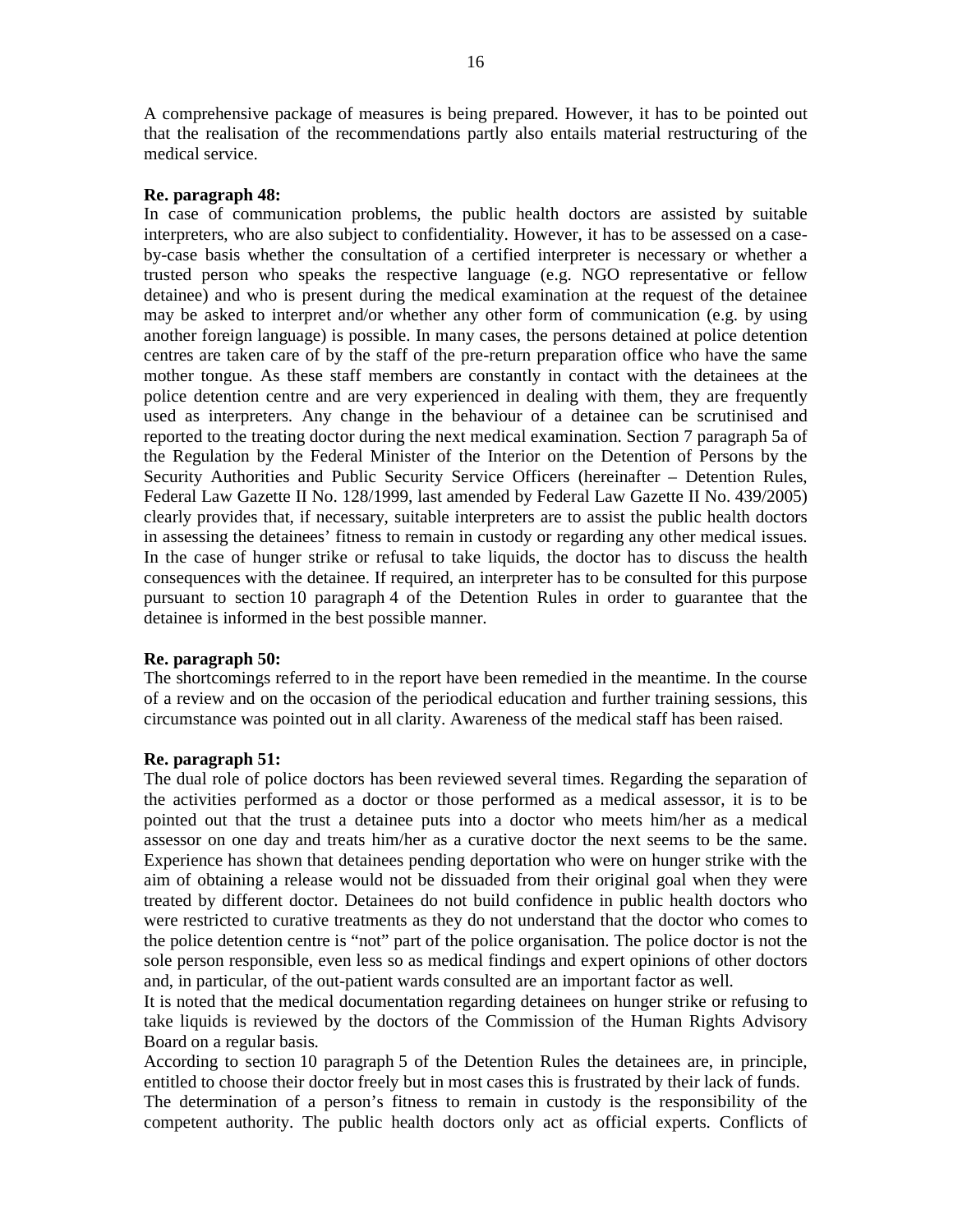interests can be excluded as police doctors acting as official experts on the one hand and as medical experts treating their patients to the best of their knowledge and belief on the other are not faced with any advantages and/or disadvantages. This general situation results from the doctor's task of assessing the detainees' fitness for detention which means that the doctor makes a considerable contribution to keeping the detainee in custody.

# **Re. paragraph 52:**

Before new detainees are admitted they are subjected to a thorough clinical examination in the course of the initial screening. On this occasion, the arrested person is also provided with a standardised "medical history sheet", which has been agreed upon with the Human Rights Advisory Board. The detainees complete this sheet themselves and then discuss it with the doctor during the initial medical examination.

This first medical examination includes testing for HIV and/or hepatitis. Lab screenings or blood tests are not a standard procedure but are ordered when necessary.

At the moment the diagnosis is entered into the respective medical files and in the detention report III.

As a rule, diseases and injuries are considered with a view to the detainee's fitness for detention. If injuries are detected, an expert opinion is prepared (in particular if it is likely that or if the detainee states that the injury was inflicted by another person). Reference is made to the injury documentation sheet.

This circumstance is pointed out in the course of the random quality checks and the periodical discussion and training rounds regarding medical care at police detention centres. The medical staff has been requested to take this circumstance into account.

Interpreters – see paragraph 48

The doctor-patient confidentiality is, in principle, governed by section 54 of the Federal Act on the Medical Profession under the heading of "Duties of confidentiality, report, and information", which reads as follows: "The doctor and his/her assistants are obliged to treat confidentially all secrets which are entrusted to them or which they obtain knowledge of in the performance of their profession". That means that the doctor-patient confidentiality does not only apply to medical data but to all circumstances made accessible to a limited group of people only and obtained in the course of the practice of the medical profession.

As a rule, only paramedics are present during the medical examinations to assist the treating doctor. If requested by the doctor, examinations may also take place without these civil servants.

The lessons to be learned from the current system as well as the possibility of a regular presence of doctors without any close connection to the police are being examined in the course of the implementation of the new centre for detainees pending deportation in Vordernberg.

# **Staff**

# **Re. paragraph 53:**

The further training of PAZ staff is based on three pillars:

- specialist training at the police detention centres with practical counselling
- additional training methodical and didactical courses at the Academy for Security Forces (*Sicherheitsakademie*), in particular in the field of human rights
- regular internal and external training courses in specialist issues (conflict resolution, etc.)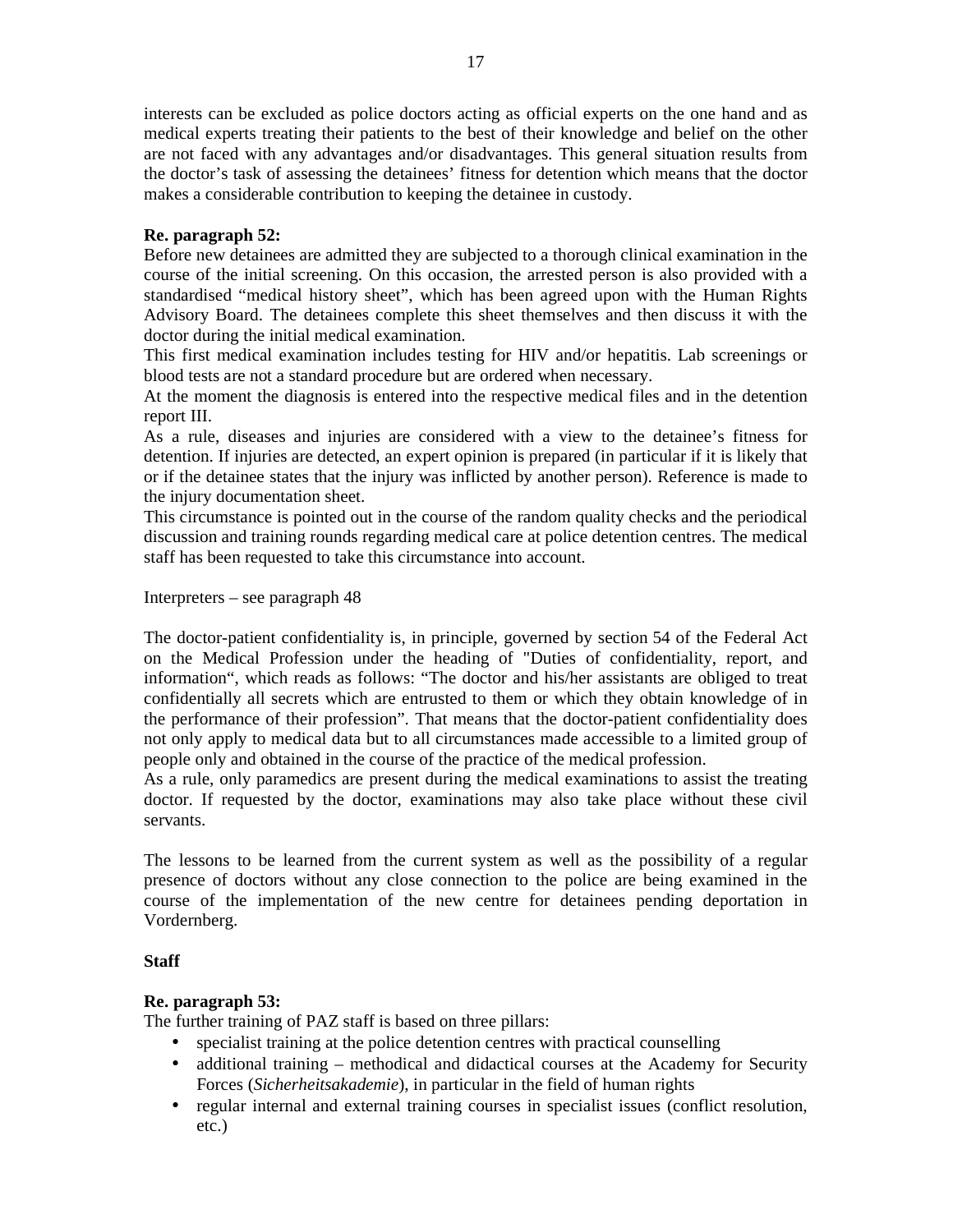The following courses will be offered in the course of the extra-occupational training in 2009/2010:

Psychology, law, cultural affairs (how to treat people of different cultures/religions, understanding their behaviour and habits), fire protection, police operations (protecting yourself during interrogations and while taking records, transferring detainees who do not cooperate to a cell and/or segregating recalcitrant detainees from multi-occupancy cells – Federal operations trainer (*Bundeseinsatztrainer*) and/or trainer used by him/her).

Interpersonal contacts will be treated in particular in the psychology module.

In the future, a separate officer of the Federal Ministry of the Interior will be in charge of the education and further training of the PAZ staff.

The suggestion that staff responsible for the custody of immigration detainees and administrative detainees should be in a different and separate service from law enforcement officials cannot be supported.

According to article 78d of the Federal Constitution (*Bundes-Verfassungsgesetz*) constabularies are armed or uniformed or otherwise militarily patterned units invested with tasks of a police character.

A merger with the prison staff (*Justizwachekorps*) is not planned.

However, within the constabulary force organisational units and/or organisational sections for the enforcement of detention pending deportation and detention for administrative offences have been set up which are subordinated to the respective authorities.

Regarding the additional language training it is stated that in recent years the number of courses offered by the Academy for Security Forces has been increased and language courses for police officers working in detention centres have been supported considerably.

# **Re. paragraph 54:**

There should not be any relationship of instruction or any hierarchy among the inmates, and it is the duty of the custodial staff to intervene should they get knowledge of such behaviour. The staff will be instructed accordingly.

## **Contacts with the outside world**

## **Re. paragraph 55:**

The Committee's recommendation to extend the duration of visits for foreign detainees has been acted on and will be considered in the course of a planned amendment of the Detention Regulations. Changes in the framework conditions for detainees pending deportation as well as efficiency-increasing measures entail the constant evaluation of the processes relating to the act of expelling people from the country who are not entitled to stay. The planned establishment of a new detention centre for detainees pending deportation in the south of Austria is of special importance in this connection. Issues like the expansion of outdoor exercise entitlements and visitor management are also included in these comprehensive considerations.

The review regarding the extension of visits, in particular taking into consideration the consequences for the new detention centre, has not been completed yet. At the moment it is still not possible to estimate any organisational measures that may become necessary. Nevertheless, irrespective of possible changes, adequate measures will be taken.

See also paragraph 56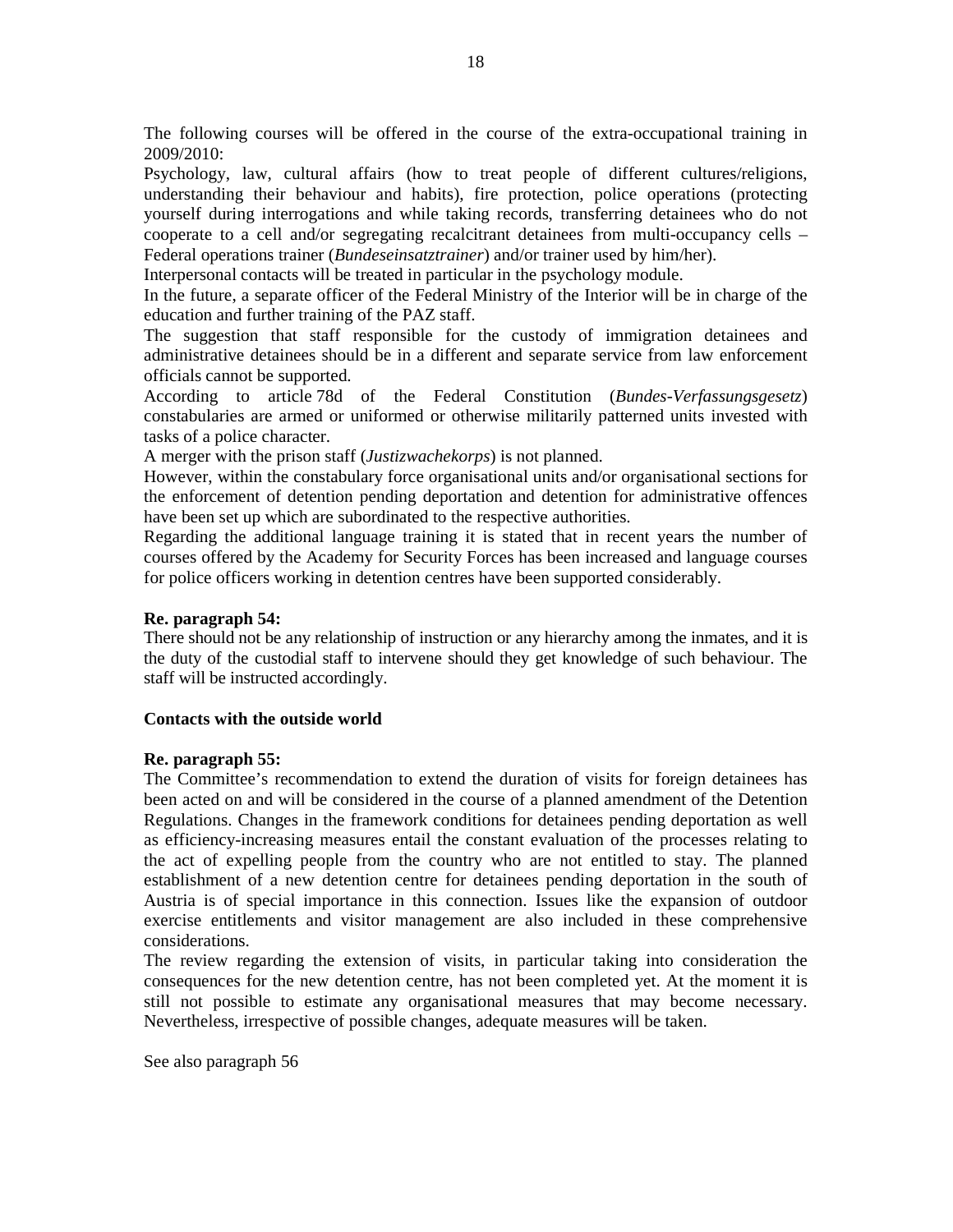## **Re. paragraph 56:**

We take the view that good contacts with the outside world are of considerable importance for all people who are deprived of their liberty.

The practice of separating inmates from normal visitors by a glass pane in the visitor zones has not been changed. The Federal Ministry of the Interior, after having considered all aspects of this practice, has found it to be admissible and cannot change it for security reasons: This method is applied in Austria as it is necessary to prevent the unauthorised inward transfer of objects that might jeopardise safety (e.g. devices for prison breaking, tablets, drugs). The risk that objects from the outside are smuggled in during the visits is very high.

Neither the Federal Ministry of the Interior nor the Independent Administrative Senate (*UVS*) (decision by the UVS Carinthia of 17 April 2009, Dr. Rettenbacher-Krenn) regard this as an illegal handling of visiting rights as communicating through glass separation walls does not result in any restrictions or impediments as you can hear and see sufficiently through these glass partitions. In order to avoid cushioned acoustics, adequate technical devices have been installed.

The suggested practice of a so-called table visit – a supervised meeting where prisoners and visitors remain seated at a table – is available in justified cases and, in a client-oriented manner, for visits by the pre-return preparation counselling officers. Within the meaning of section 21 paragraph 3 of the Detention Rules visits by legal representatives, representatives of Austrian authorities, diplomatic or consular representations of the country of origin, as well as of bodies which have been set up in Austria on the basis of human rights conventions binding for Austria, or whose importance for the purpose of arranging important personal matters is evidenced, are possible at any time to the extent necessary.

At the new detention centre in Vordernberg the room designs will allow for more table visits, in particular from family members. The introduction of less strict rules for inmates in open station wings is also being considered.

## **Re. paragraph 57:**

The Austrian authorities have acted on this recommendation. The PAZ executives were instructed to provide for an extension of the times allowed for making phone calls in their schedules.

## **Re. paragraph 58:**

Since 2003 two card telephones per floor have been available at the PAZ in Vienna-Hernalser Gürtel. There is another card phone at the solitary confinement wing.

## **Segregation cells**

## **Re. paragraphs 59 - 61**

Those responsible at the local police establishments were informed, in the course of staff briefings, that detainees who are in solitary confinement for reasons laid down in section 5 paragraph 1(1) of the Detention Rules are also to be given the opportunity to exercise outdoors as a part of their daily routine, but that they have to be separated from the other inmates.

Regarding the condition of the high-security detention rooms, the Committee's recommendations were acted on and a new concept was prepared. The structural alterations will be carried out in the course of the next investment programme 2010.

Plans to build a new high-security detention room at the police detention centre in Wiener Neustadt in 2010 have been made.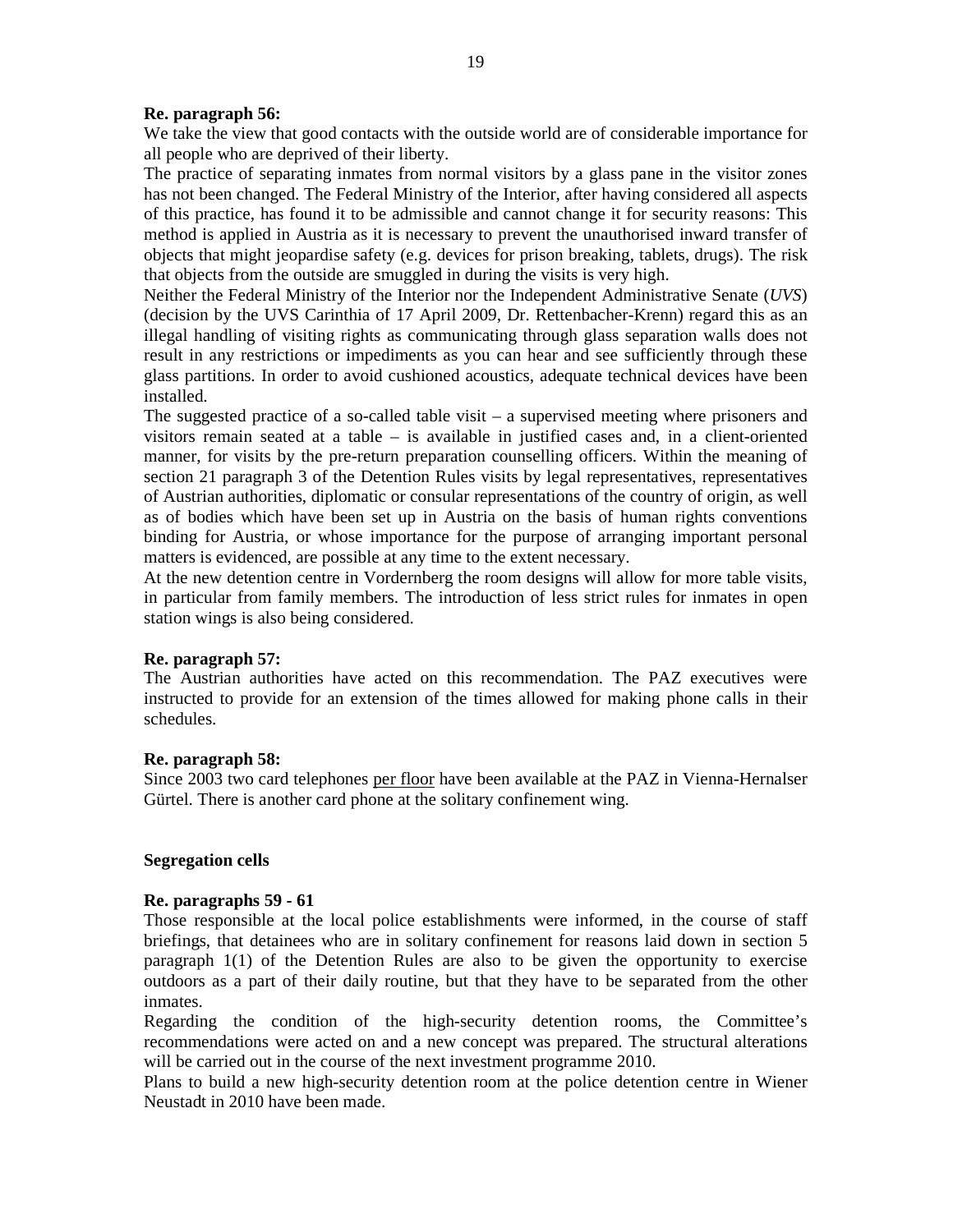New regulations on the documentation of detention in high-security cells were enacted by means of ordinance BMI-OA1320/0032-II/1/b/2009 of 31 March 2009. The Committee's recommendations were considered and a list of the measures taken was made available. The security measures taken will be saved in the electronic network system of the Federal Ministry of the Interior.

Apart from documentation, major improvements of the special detention conditions were implemented (e.g. regular consultations of doctors, reporting chain to the prison authority and security directorates, check of proportionality).

# **Information and assistance to foreign nationals**

# **Re. paragraph 62:**

In principle, every person taken into detention pending deportation is provided with comprehensive initial information about his/her rights and obligations (to this end, form sheets in around 30 languages are available), which also includes the offer to contact staff members of the pre-return preparation counselling service. This is to guarantee that every detainee pending deportation who requests assistance is actually provided with it. The tasks of the officers include informing the detainees about legal circumstances, in particular with a view to the proceedings pending against them, in the course of the consultations.

In addition to being provided with written information, the detainees awaiting deportation, in the presence of a qualified translator, also receive individual and personal explanations regarding their situation in the course of an interrogation, which takes place within a few days after the apprehension as a part of their asylum proceedings or proceedings before the aliens police. On this occasion, the detainees are also instructed regarding the further proceedings with a view to section 13a of the General Administrative Procedures Code (*AVG*). In this context, it has to be pointed out that providing the people concerned with as much information about their situation as possible is also in the interest of the authority as it helps to ensure an unproblematic enforcement of the detention pending deportation.

In spite of the fact that they are informed extensively, practice has shown that some detainees do not accept or do not understand their situation so that they appear to be not sufficiently informed. This is a phenomenon most likely to occur on the occasion of visits by the Commission or its delegation. Also in this context, the competent authority and/or the prereturn preparation counselling organisations take their best efforts to inform the detainees about all options available to them. Another measure to increase the detainees' understanding of the legal background of the detention pending deportation is the translation of the awards and instructions on the right to appeal contained in the decisions, which in part has already been done.

Information about the legal situation is successful if the individual detainee knows why he/she is being detained, which legal remedies he/she may resort to, and what the purpose of detention pending deportation is. This duty of information is laid down in article 4 paragraph 6 of the Federal Administrative Act on the Protection of Personal Freedom (*Bundesverfassungsgesetz über den Schutz der persönlichen Freiheit*).

Any alien requesting access to a lawyer is granted such access. Detainees pending deportation have the right to be represented by a lawyer, but they have to bear the costs incurred themselves. Detainees pending deportation who have applied for asylum in Austria are provided with legal counselling and representation during their asylum proceedings.

According to the EU Return Directive, the obligation to systematically inform detainees pending deportation about their rights and obligations as well as about the prison rules is to guarantee that as much legal information as possible is provided. Upon application, nationals of third countries are to be granted the required legal advice free of charge according to the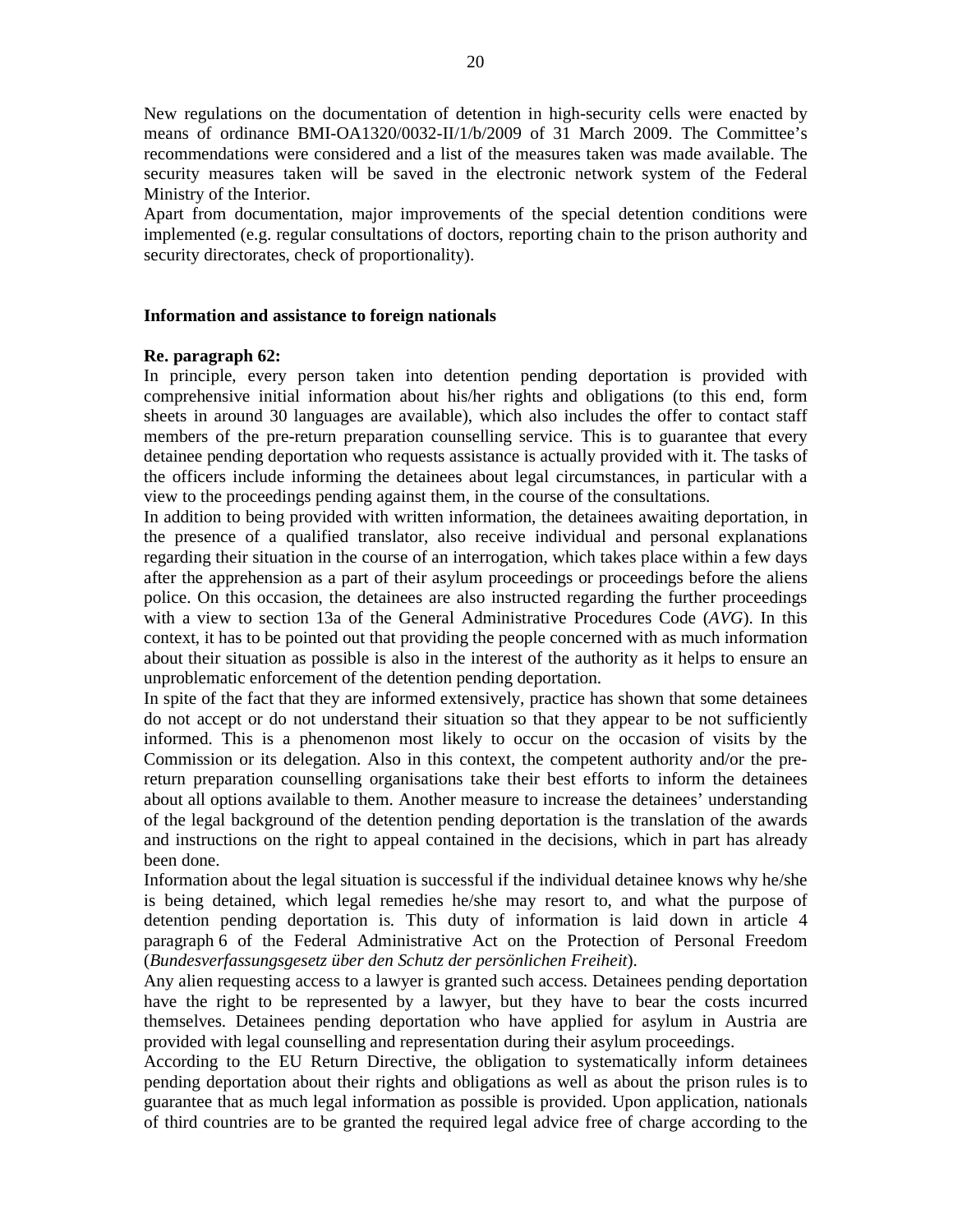legal provision of the individual country or the provisions on legal aid. The implementation of the EU Return Directive will enhance the guarantees of legal protection and facilitate access to free legal representation.

The Federal Ministry of the Interior intends to use, in the medium-term, audiovisual media which can also be used for illiterate detainees. These info PCs are designed to increase the amount of information provided even further and also point out the legal protection available.

# **Detention review procedure**

#### **Re. paragraphs 63 and 64:**

In principle, the individual review of a remand in custody is sufficiently provided for in the Austrian legal system. This review is carried out *ex officio* by the Independent Administrative Senate for the first time after an uninterrupted detention of six months. In connection with the obligatory review, reference is made to the Return Directive, which provides for a review of a remand in custody "at reasonable intervals". The Committee's recommendations will be included in the future considerations regarding the implementation of said Directive.

## **Prisons**

#### **Preliminary remarks**

#### **Re. paragraph 68:**

In September 2007 the Federal Ministry of Justice set up a working group to develop a pilot project called "Electronic surveillance – monitored home confinement under section 126 of the Execution of Sentences Act" (*Strafvollzugsgesetz*). This working group was staffed with representatives of all organisational units of the Federal Ministry of Justice that could possibly be affected if this project were implemented as well as representatives of the probation assistance association *Verein Neustart*.

The project was divided into a development phase and a trial phase (real operation). The development of the pilot project outline was completed by December 2007. From 15 January to 15 October 2008 and in an additional one-month expiration period for prisoners participating in the project, the pilot project was tested in practice at Vienna-Simmering and Graz-Jakomini Prisons and evaluated by the Institute for the Sociology of Law and Criminology (IRKS) as the project progressed.

The pilot project of electronic surveillance and/or electronically monitored home confinement was designed as a form of executing a prison sentence or a part of a prison sentence and thus as a correctional regime. The decision on whether a sentenced prisoner was allowed to take part in this pilot project was up to the respective prison management, and even though they lived at home, participants in the programme (formally) remained prisoners. The target groups were offenders serving short sentences whose sentence was to be enforced in a monitored home confinement programme (front-door model), on the one hand, and prisoners serving the last part of their sentence in monitored home confinement (back-door model), on the other. Apart from an offender's basic suitability that is verified by a list of criteria, the risk of abuse and/or the problems to be anticipated, the offender could only participate in this pilot project provided that he/she has an adequate home and a job working at least 30 hours a week. For the duration of the programme a strict alcohol and drug ban was imposed, the observance of which was tested by random checks carried out by correctional officers. Another requirement for participating in the programme was that the offenders as well as all adults living in the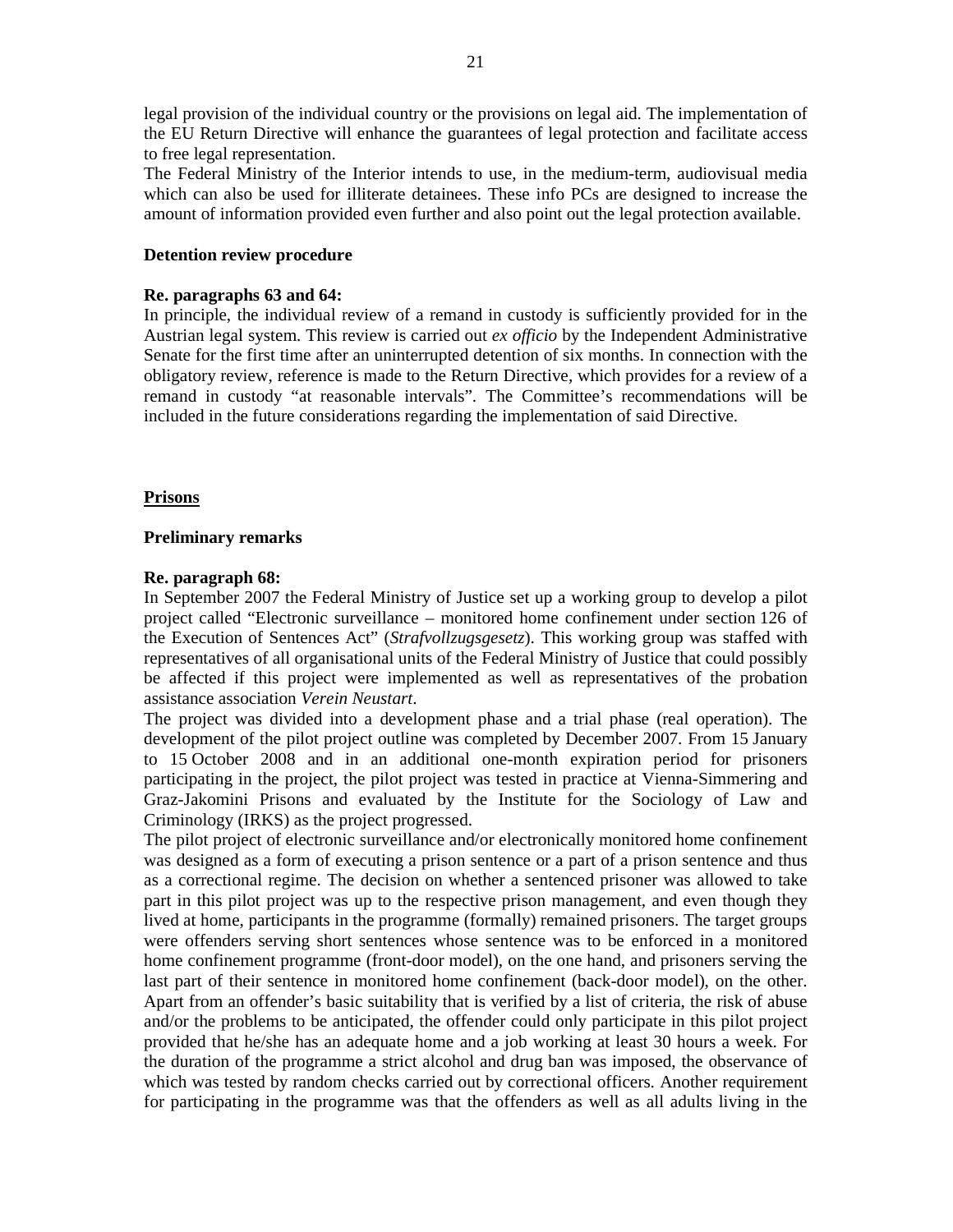same household gave their consent. Electronic monitoring used land-line telephone technology and was limited to observing the home confinement times.

As participants were prisoners during the duration of home detention, they continued to be under the responsibility and supervision of the respective correctional facility. These facilities had to present a short-list of potential candidates, select participants, install the equipment, approve weekly schedules, use the monitoring system to check observance of home confinement times, and conduct adequate checks. Social workers of the *Verein Neustart* were in charge of checking the qualifications for participation, providing social work services, and planning the house arrest times on a weekly basis. The company G4S Security Systems was responsible for the technology used. A total of 15 monitoring devices were available to both prisons participating in the project.

Due to the time limit of the pilot project and an average duration of home confinement of three to four months, the total of people participating in the project was 36. Of those 36 participants there were only three offenders who violated regulations and thus failed to complete the programme; there were not any noteworthy problems or other conflicts either. Even the drop-out cases were described as being unproblematic as they were not related to any incidents relevant under criminal law or any impairment to the safety of the participants or other persons. The rate of acceptance of the model tested was very high among all the participants. What proved to be extremely positive was the cooperation between the prisons and the *Verein Neustart* association, whereas technology turned out to be the weak spot. However, the problems arising were more or less eliminated towards the end of the pilot project.

The concept which was designed as a programme involving electronically monitored home confinement, work, a structured daily routine, leisure time, regular meetings with social workers, support provided by social workers, and – if necessary or agreed – also therapy has basically proved to be positive. The gradual (smooth) re-integration of back-door clients via day release and subsequent house arrest together with the support from social workers accompanying them on their way to liberty qualifies as a promising concept for the future. Similarly, the front-door model has proved to be suitable for regular practice. In summing up it can be said that electronically monitored home confinement can be regarded as a correctional regime that maintains an offender's private and professional integration to a high degree and contributes to stabilising his/her social and economic circumstances.

Apart from subject-matter criteria, the relevant organisational, administrative, legal, and financial framework conditions still have to be clarified prior to introducing electronic monitoring as a correctional regime in all of Austria. In this regard, the correlation with other correctional developments, among other things, will have to be investigated, such as, for instance, the question of whether the implementation of the model all over Austria will result in changes in planning for the use of existing, and/or the creation of new, day release places. Depending on the specific design of the model, some legal changes will also have to be made (adapting section 126 of the Execution of Sentences Act, rules on employment contracts, social security and unemployment insurance and probation as well as more detailed implementing regulations regarding electronically monitored home confinement under an ordinance issued by the Federal Minster of Justice).

Moreover, it has to be taken into account that under the tightly knit outline conditions of the pilot project it is only possible to make a rough and approximate estimate of the number of offenders qualifying for release from custody. Only when the potential number of candidates and the average duration of participation can be predicted more precisely, will it be possible to make more reliable statements as to the costs ultimately associated with the general introduction of electronic surveillance. Still when making any exact assessment it is hard to attribute an exact (monetary) value to the useful elements arising from the new penitentiary regime, such as offenders being able to keep their jobs and their relations to their social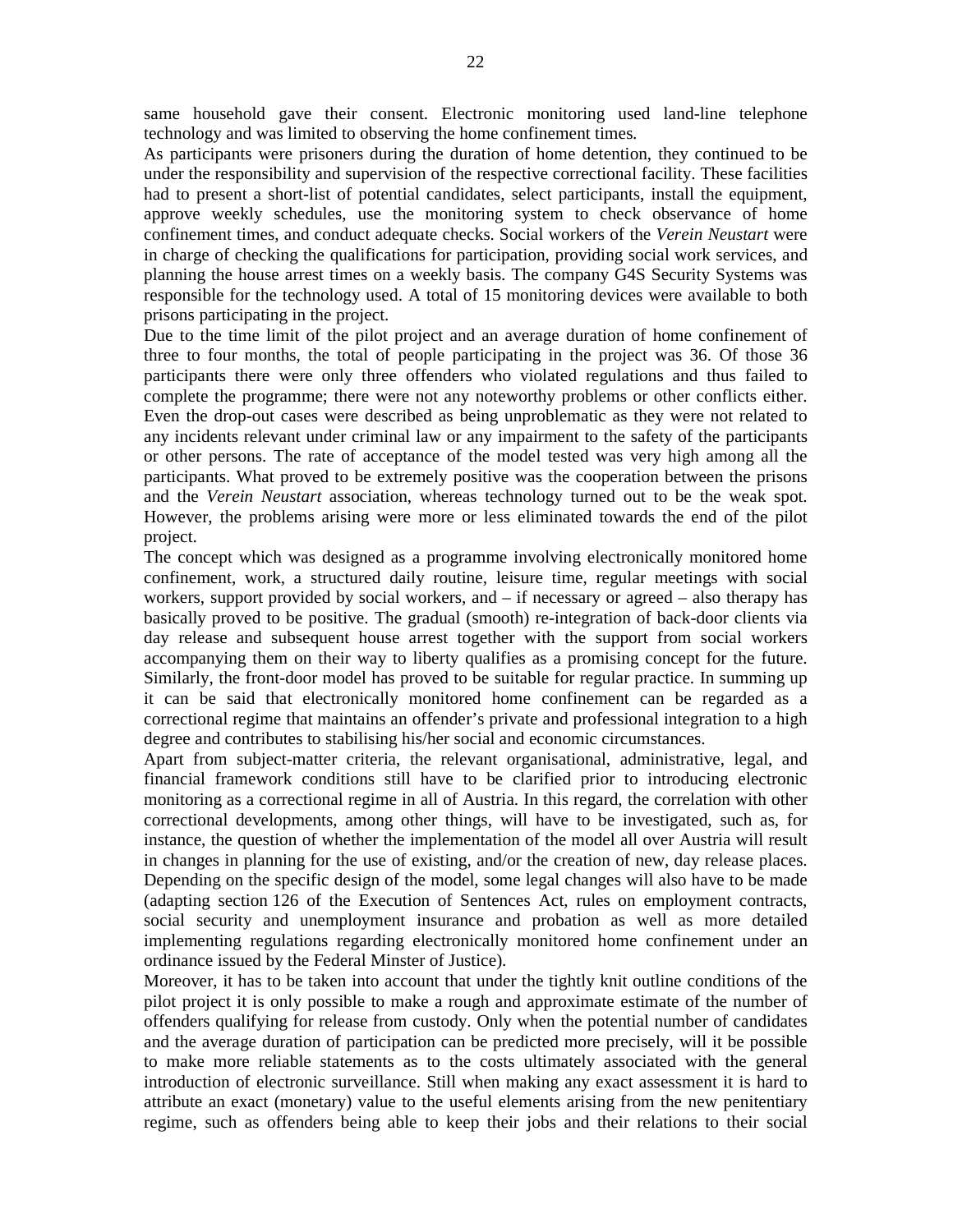environment, especially because such economic benefits are not taken into account in cost calculations.

Founded on the experience made with this pilot project, it is now planned to draw up a white paper for making the electronic home confinement monitoring model under section 126 paragraph 5 of the Execution of Sentences Act part of regular practice by spring **2010**. Based on the general suitability of the subject-matter of the plan, this paper is to lay down the necessary framework for an Austria-wide introduction of electronic monitoring as a correctional regime.

# **Staff-related issues**

# **Re. paragraphs 71 to 74:**

The Federal Ministry of Justice is attempting to raise the prison staffing levels, but budgetary targets make an increase in permanent positions seem unlikely. The Ministry of Justice's efforts to prevent a staff shortage are nevertheless evidenced by the fact that approximately 100 prison officers are in training at all times and that the so-called *Justizbetreuungsagentur*, a correctional support institution, which has been set up in the meantime, forms a staff pool ensuring that any vacant permanent position can be filled immediately.

**Vienna-Josefstadt** Prison has been assigned 25 prison officers more than in 2008 who are to work in particular with juveniles. When recruiting these new officers, as well as when hiring new prison staff, particular attention is paid to raising the share of women.

An internal working group, which was set up in 2008, has been dealing with the issue of changes in the shift system as currently applied in prisons and has now come up with two possible options for changing work schedules. As requested in the CPT's report, the implementation of the findings of this working group would result in shorter lock-up times of inmates.

The first model calls for a treatment-based regime with a 40-hour work week of inmates, thus attuning them to the free market economy, relatively short lock-up times, a good selection of activities, and visitation times at the weekend. This model defines a more elevated correctional standard with higher staffing levels.

The second model provides for a standard of 30 weekly hours of work to be performed by inmates and shorter times of open cell doors and activities. This model defines a suitable minimum correctional standard that must definitely be met.

In principle, both models constitute reference models that may be further expanded with higher prison staffing levels. The objective pursued by both models is creating a core working time for inmates that may not be reduced. Thus lock-up times will be lowered, while at the same time recreational activities will be increased. Both work schedule models define a transparent and understandable framework. They were prepared within the scope of the present organisational structure and could be implemented with staff levels as currently available. Implementing these work schedule models will only be possible subject to the consent of the competent union. Respective negotiations will be taken up in the near future. The requested special training for newly recruited custodial staff assigned to work with juvenile prisoners is the responsibility of the respective Prison Staff Academy. Training programmes will be modified soon with a separate focus on "dealing with juvenile inmates".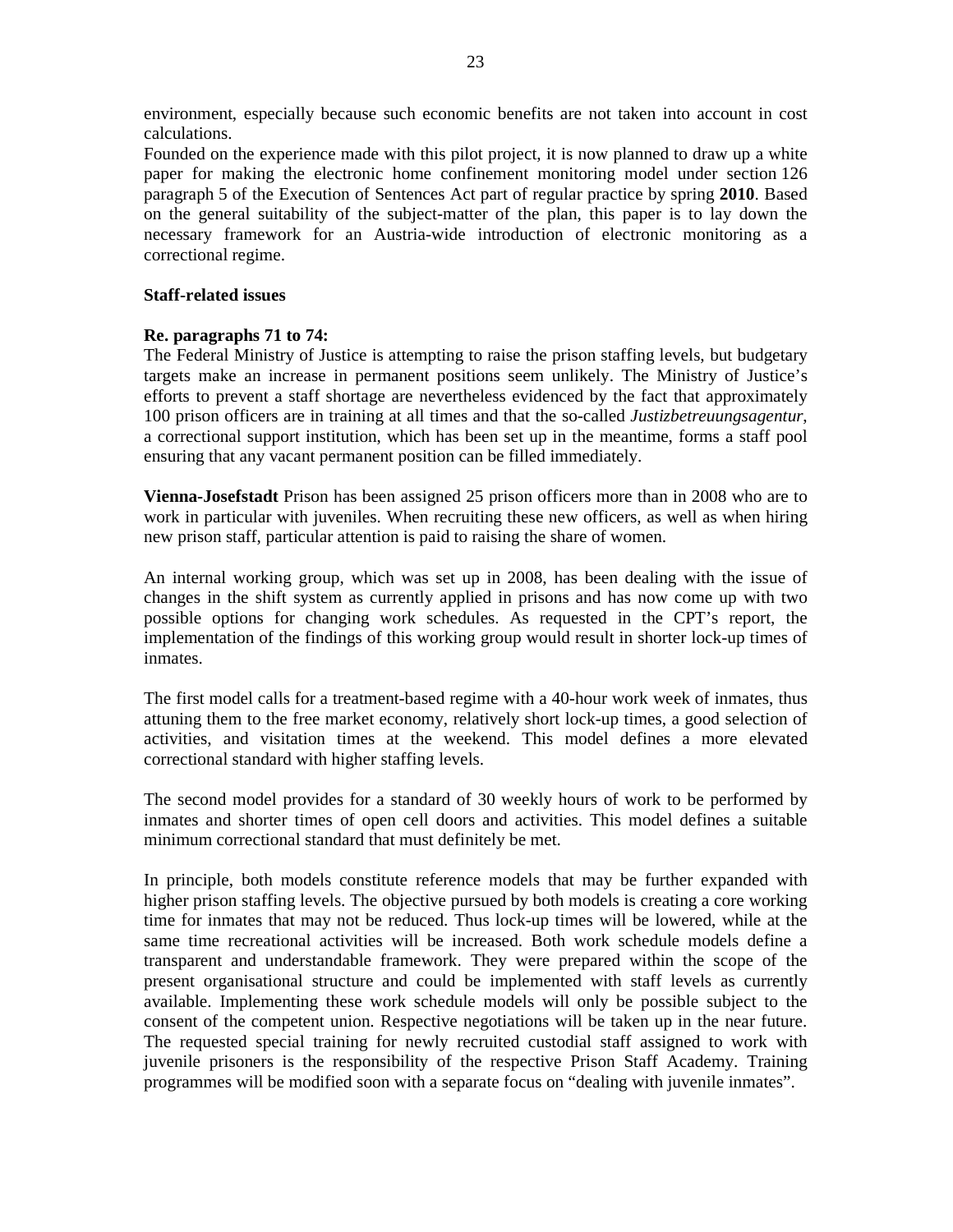With regard to the appeal made in paragraph 110 to introduce more language courses for staff members, it can be reported that a larger number of language programmes will also be provided for. This will lead to a further reduction of language barriers in dealing with inmates.

# **Conditions of detention of adult prisoners at Innsbruck Prison**

# Range of activities

# **Re. paragraph 78:**

The situation of remand prisoners is fundamentally different from that of prisoners undergoing a sentence, which is why a comparison is only permissible to a limited degree. Sentenced prisoners are basically obliged to work (section 44 of the Execution of Sentences Act), whereas remand prisoners have to give their consent to being employed in work, on the one hand, and such work is also subject to the approval of the competent public prosecutor's office (provided that no disadvantages are to be expected for the legal proceedings  $-$  cf. section 187 paragraph 1 of the Code of Criminal Procedure), on the other.

Concretely, a gym – open to inmates several times a week – was set up at the remand prisoners' ward at **Innsbruck Prison**. In addition to physical exercise, prisoners are, of course, given the opportunity to engage in outdoor exercise (going for a walk) at least for an hour a day as specified in section 43 of the of the Execution of Sentences Act. Other activities available to remand prisoners at Innsbruck Prison are participation in religious programmes (faith-based groups) as well as group counselling. Moreover, an average of 20 percent of remand prisoners at Innsbruck Prison are employed in work.

As concerns the activities offered to sentenced prisoners, staff are trying to offer a multifaceted programme to inmates. Recreational activities include sports, cooking, playing music, and engaging in handicraft. After finishing work, inmates are allowed to spend one hour outdoors. Numerous sentenced prisoners are placed in the semi-open regime and may therefore leave the prison for education and further training purposes. Also they are given the opportunity to make outings so that the time they remain locked up in their cells can be reduced to a necessary minimum.

## **Re. paragraph 79:**

Equipping outdoor exercise areas at Innsbruck Prison with benches and seats is currently being investigated. The creation of shelters against inclement weather has so far not been possible for budgetary reasons, which is why rain wear (protective clothing) is being provided.

## **Conditions of detention of juveniles in the prisons visited**

## Material conditions

## **Re. paragraph 80:**

With regard to the cells used by juveniles at **Linz Prison** it should be noted that there are four cells measuring 7.6m² each, with two of them being equipped with bunk beds which are, however, only used for double occupancy in exceptional cases. Such a cell only accommodates a second inmate if according to the cell allocation programme juvenile prisoners may not be accommodated in a cell alone (for example because they are at risk of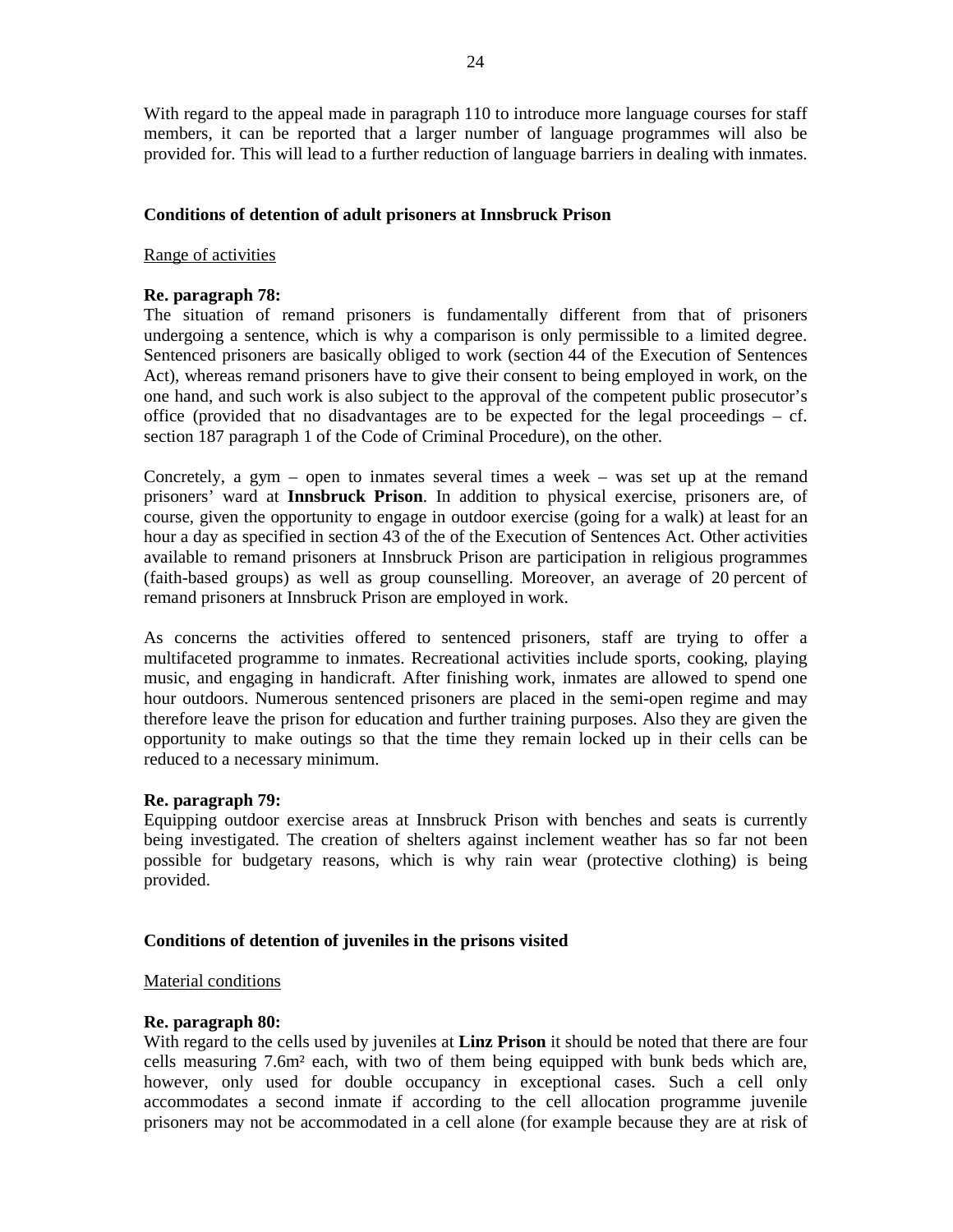committing suicide). Apart from this exceptional case mentioned above, cells of that size are used for single occupancy only, as noted during the visit.

# **Re. paragraph 81:**

The General Prison Rules specify that (for security reasons) television sets may only be purchased through the prison administration at the expense of inmates. Accordingly, juvenile prisoners at Linz Prison are given the opportunity either to purchase a television set through the prison administration at a price of currently EUR 286 or to rent a television set at a monthly fee of EUR 7. At present 86 television sets are available for rent, some of which are always available.

It is not correct that permission to rent a television set is hardly ever given. Numerous in-cell television sets are available for rental, which are given out to prisoners upon request. However, it cannot be ruled out that those inmates complaining to the CPT have actually committed an administrative offence, which is why their right to watch television may have been (preliminarily) removed or curtailed pursuant to section 109 sub-paragraph 3 second case of the Execution of Sentences Act.

# **Re. paragraph 82:**

As regards the access to showers the current situation in the individual prisons is as follows:

At **Innsbruck Prison** female juveniles can take as many showers as they want, in other words they have unrestricted access to showers. Male juveniles who do not work may shower three times a week, those working every day.

Inmates at **Gerasdorf Prison** are allowed to shower every day.

The same goes for all juvenile prisoners at **Klagenfurt and Linz Prisons**.

At **Vienna-Josefstadt Prison** juveniles are given the opportunity to wash up or to shower more frequently than the minimum times provided for by law, for instance after work and hard physical exercise, such as after engaging in sports. In summertime juveniles may in any case take showers on a daily basis.

All in all juvenile inmates are given sufficient opportunity to maintain their personal hygiene.

# **Re. paragraph 83:**

At **Gerasdorf Prison** the food is tasted every day by the inspection service (*Inspektionsdienst*) or the prison doctor. Inmates may also help themselves to fruit and vegetables. Any requests or suggestions made by inmates will be taken into consideration to the extent practicable.

The food provided at **Vienna-Josefstadt Prison** meets the relevant nutritional standards as regards its quality, preparation, and quantity. In addition, juveniles have been served an extra dish (such as cakes and pastries) since September 2006. Therefore the food provided is both sufficient and adequate in quality and quantity and in line with the particular needs of juvenile inmates.

## Activities

# **Re. paragraph 89:**

Improving the situation of juvenile inmates also is a particular concern to Austrian authorities. The present situation presents the following picture:

At **Innsbruck Prison** juvenile prisoners can engage in numerous out-of-cell activities, indoor sports in the respective ward and/or indoor soccer (two hours a week each), cooking (four hours a month) and a computer course (twice a month). During normal operating hours prisoners may also go to the recreation room, where they can talk to each other or play board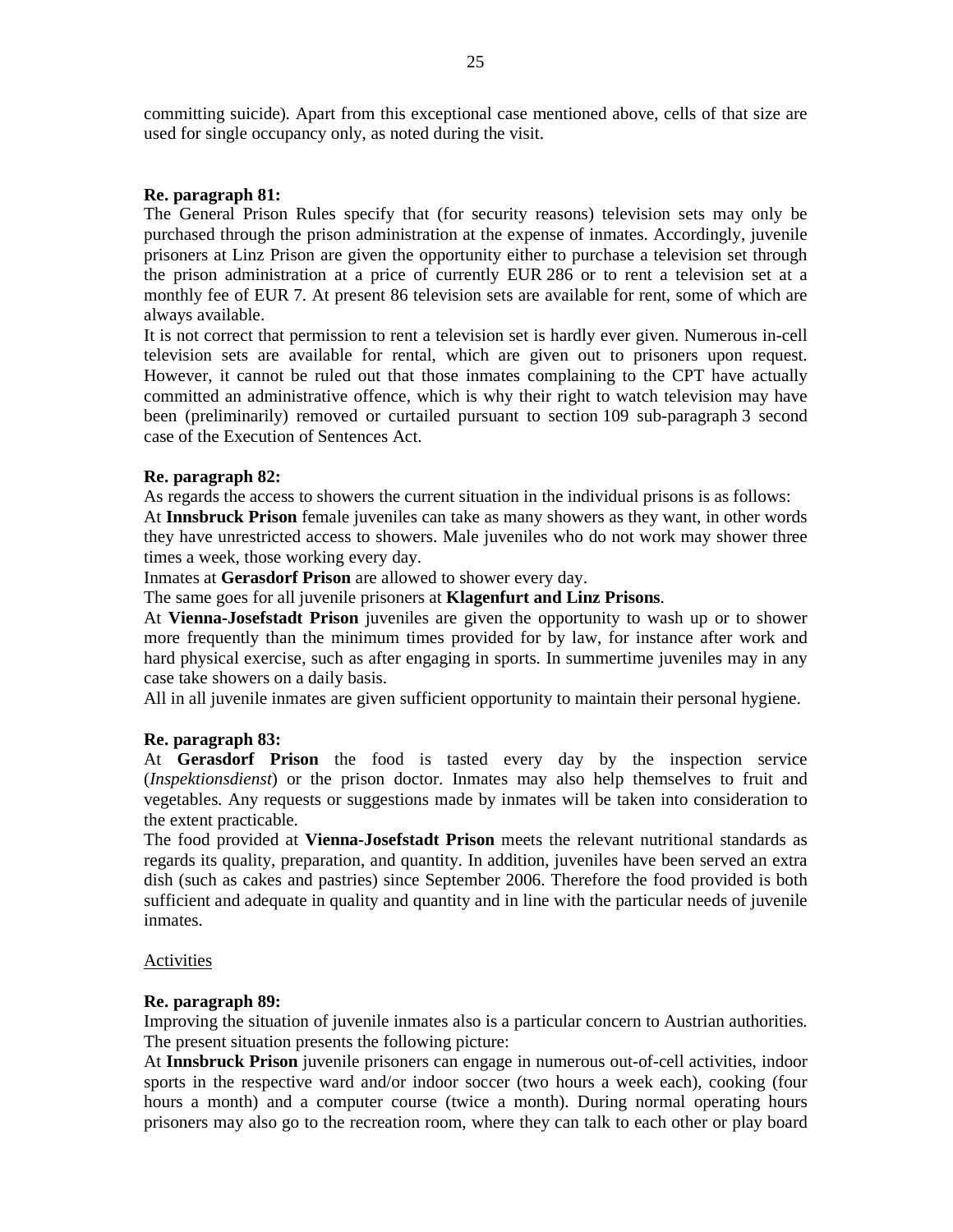games. Every Tuesday classes on a compulsory-education level are offered to Germanspeaking juveniles and German language classes to foreign nationals. At weekends from 7 a.m. to 11 a.m. juveniles are given the opportunity to use the outdoor exercise yard, the gym, or the table-tennis room.

Also at **Vienna-Josefstadt Prison** the situation has further improved. Juvenile inmates are offered scheduled out-of-cell activities also at weekends; there are only staff-related restrictions on Sundays and holidays. The juvenile regime at Vienna-Josefstadt Prison offers two hours a week each of soccer and table tennis practice, guitar lessons, and (for female juveniles) creative classes. In addition, every fortnight a painting class as well as (for female juveniles) twice a month a cooking and needlework class is offered. This range of activities is completed by team sports played several times a week and  $-$  if a sufficient number of staff are present – by table football (foosball), darts, or weight lifting.

At **Linz Prison** juvenile inmates work in the prison's own work units in the morning where they are given the opportunity to get to know various jobs by way of a job rotation. Twice a week further training seminars are held in the juvenile ward. In the afternoon and early evening juveniles stay in their ward with cell doors being open. Cell doors remain open from 7 a.m. to 7 p.m., and also at weekends juvenile prisoners may engage in several recreational and exercise options in the ward.

At **Klagenfurt Prison** all juveniles are currently employed in businesses or undergo an education. Sports and recreational programmes (such as creative or cooking classes) are also offered outside day-shift times. In addition, further improvements through changes in the design of duty rosters and/or working schedules are planned.

# **Re. paragraph 91:**

To date (January 2010) two possible options have been presented for constructing a new institution for juvenile delinquents and women in Vienna. In accordance with a decision taken by the Federal Minister of Justice, the budget distribution for this project still needs to be accorded with the Federal Ministry of Finance. So far this has not happened, which is why more specific details as to the time schedule of the realisation of this prison cannot be given (as of now).

Basically this new institution is designed for those juveniles and young adults as well as women now accommodated at Vienna-Josefstadt Prison. This is to take away some of the occupancy pressure now felt at Vienna-Josefstadt Prison. The juveniles, young adults, and women are to be placed in an institution that meets the particular requirements of this target group.

Should this construction project be realised, the detached unit of Vienna-Josefstadt Prison at Vienna-Simmering Prison, where primarily remand prisoners are accommodated, could be closed down.

# **Health care**

# **Re. paragraph 92:**

A part-time specialist in child/adolescent psychiatry is responsible for the care and treatment of juvenile inmates at **Vienna-Josefstadt Prison**. The Austrian authorities are well aware of how important the proper care of juveniles suffering from psychological or psychiatric problems is.

## **Re. paragraph 94:**

The health-care staff at prisons are being evaluated by the Federal Ministry of Justice. In a first step permanent posts have been re-shuffled and/or new staff contracted. The results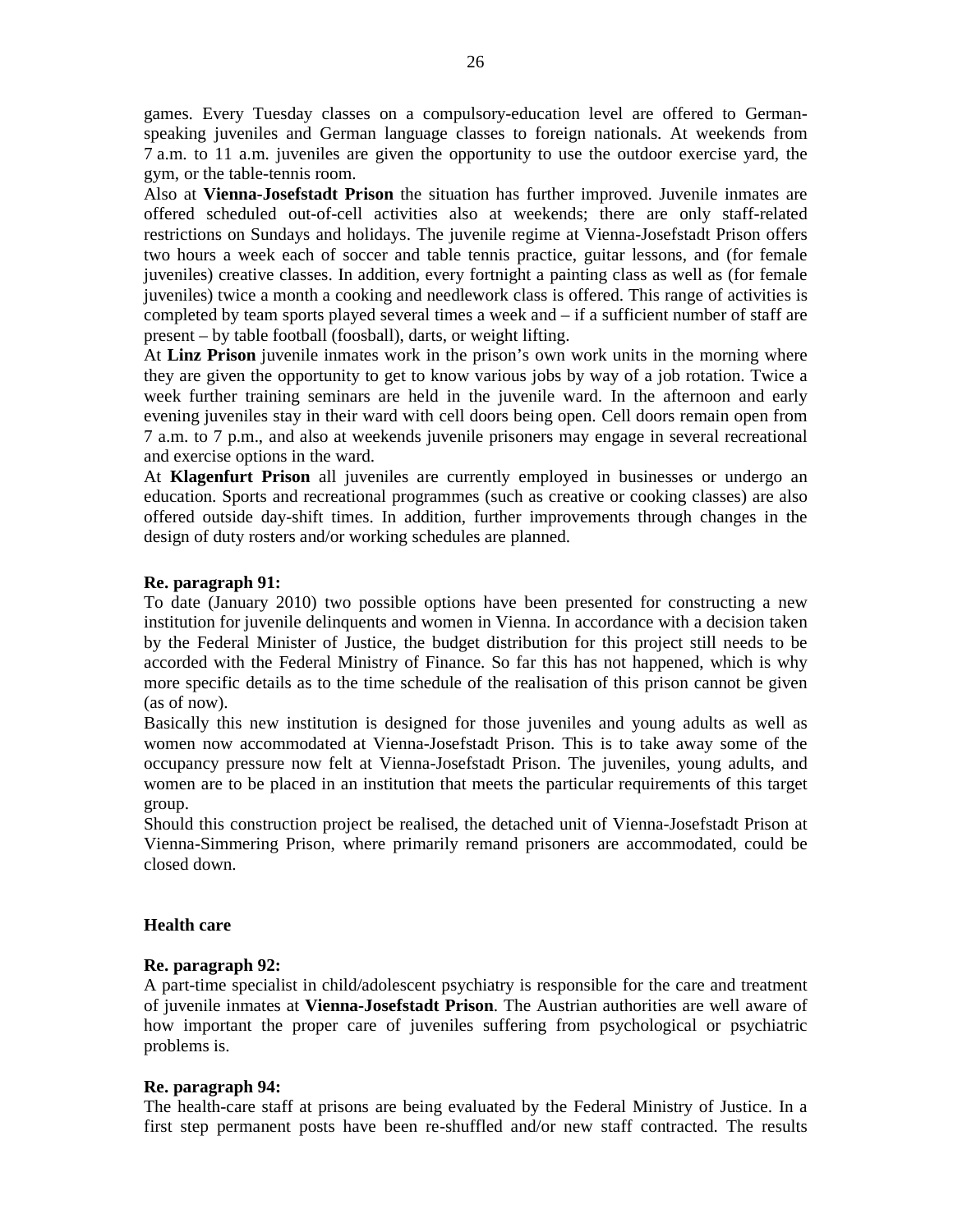concerning Gerasdorf and Innsbruck Prisons for juveniles are not yet available. Should further understaffing become evident, new staff will be contracted without delay.

Since 1 November 2009 an adolescent psychiatrist has been working at **Gerasdorf Prison**. A full-time general practitioner has been available at **Innsbruck Prison** since 6 August 2009; the continuity of psychiatric care to prisoners is now ensured as a group practice consisting of three psychiatrists has been set up.

# **Re. paragraph 95:**

Due to present occupancy levels and staff shortages, the fact that health-care staff (registered nurses) are assisted by prison officers cannot be changed. In this field, prison wardens are primarily responsible for the trouble-free handling of escorting inmates and providing medical auxiliary services, such as distributing medicines – only after being prescribed by a doctor, which practice is strictly adhered to. In order to ensure a truly independent health-care service, attempts will be made to reduce health-care duties of prison officers to the necessary minimum. In any case prison wardens without any health-care training are not engaged in any duties under the Healthcare and Nursing Act (*Gesundheits- und Krankenpflegegesetz*) as of now.

As mentioned in the report, the occasional presence of prison officers during medical consultations cannot be changed and/or limited for security reasons. In this connection it should be explicitly pointed out once more that the treatment rooms are not civil hospital wards and that the patients have been sentenced or are remand prisoners, which is why security concerns always are of utmost priority. As concerns access to medical files, it should be noted that, in their capacity as assistants, prison officers are bound by (doctor-patient) confidentiality pursuant to section 54 of the Federal Act on the Medical Profession.

# **Re. paragraph 96:**

The concerns relating to the organisation of health-care services at **Gerasdorf Prison** will be implemented in accordance with budgetary and staff resources so as to be able to employ a general practitioner on a half-time basis. At present the health-care services at Gerasdorf Prison are provided by a physician who works at the prison for eight hours a week.

# **Re. paragraph 97:**

The poor level of hygiene addressed in the report has been remedied in the meantime, and **Vienna-Josefstadt Prison** immediately hired a pest control company to disinfect the healthcare facilities.

# **Re. paragraphs 98 and 99:**

At **Innsbruck Prison** a new physician who is also in charge of initial examinations has been employed for 15 hours a week, for the time being. Increasing her engagement to a working time of 20 hours per week is being reviewed right now so as to enable her also to spend more time on medical file work.

Inmates at **Gerasdorf Prison** do not commence their sentence in that institution but are always transferred from other correctional facilities, where they have already undergone a previous initial examination. The nurse at Gerasdorf Prison is handed over the respective medical files and takes appropriate action. In addition, a first psychiatric/psychological consultation is made on the day the inmate is admitted to Gerasdorf Prison. The physician responsible for the prison is on stand-by duty round the clock, and in cases of emergency inmates are examined in out-patient wards or treated in a public hospital. Every step taken by a medical doctor is documented, and also the nursing staff enter information in the medical records of inmates.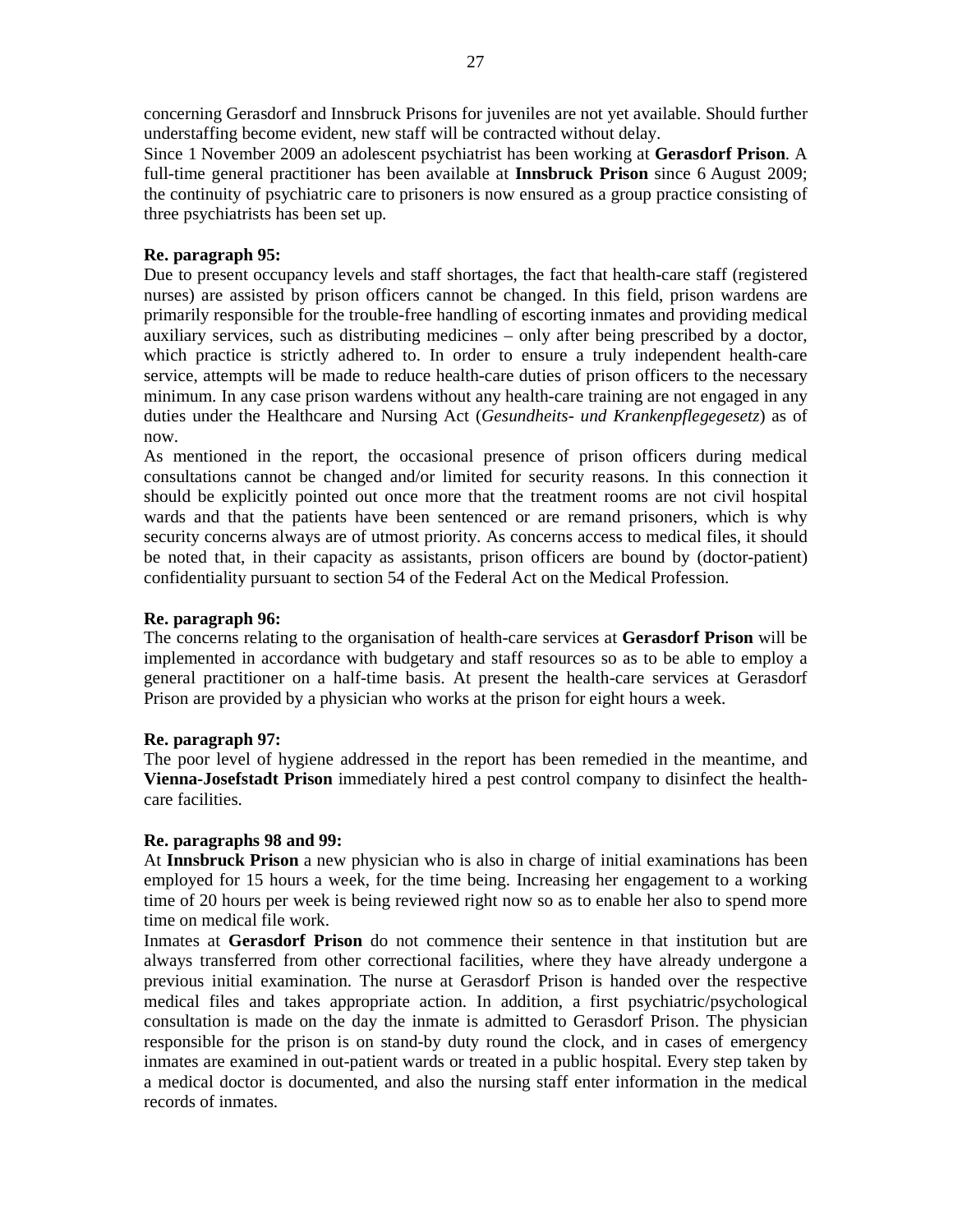#### **Re. paragraph 100:**

Please refer to the opinion delivered by the Federal Ministry of Justice regarding paragraph 100 of the CPT's report as regards the psychiatric care provided at **Innsbruck Prison**.

# **Re. paragraph 101:**

At **Innsbruck Prison** the psychological service was reinforced by half a permanent post effective of 15 September 2009, improving the professional psychological care of both juveniles and adult inmates. Additionally, several group activities (fitness group, theatre group, autogenic training) had already been organised before by the prison's psychological service.

# **Other issues**

#### Discipline

## **Re. paragraph 102:**

As concerns solitary confinement in an ordinary or disciplinary cell (*Hausarrest*) for juveniles, its maximum duration as well as the granting of human contact for the term of solitary confinement are being examined in light of a future amendment of the Execution of Sentences Act. With regard to solitary confinement as a punishment for adults, reference is made to section 116 paragraph 6 of the Execution of Sentences Act, which specifies that an additional term of solitary confinement may only be imposed if at least the period of time equalling the duration of such solitary confinement has elapsed prior to the solitary confinement to follow. Existing Austrian law is in compliance with the request that a period of solitary confinement should not be prolonged (due to additional disciplinary sanctions) without a break in solitary confinement.

#### **Re. paragraph 103:**

As the law stands, section 112 paragraph 1 of the Execution of Sentences Act specifies that the disciplinary sanction of prohibiting visits may only be imposed if the prisoner has abused his/her visiting right; the entitlement to visit a prisoner may not be restricted for any other reasons whatsoever. Providing for family contact during the solitary confinement of juveniles is an option that is currently being reviewed. However, when this sanction is imposed in its more lenient form *(einfacher Hausarrest)*, individual rights or privileges, in other words also the right to receive visits may continue to be granted. Other forms of suitable human contact, for instance with expert service providers in prisons (social workers, psychologists, physicians, priests/pastors, etc.) are also available during the term of solitary confinement.

#### **Re. paragraph 105:**

The disciplinary sanction of restricting or withdrawing privileges (section 109(2) and section 111 of the Execution of Sentences Act) by restricting or withdrawing, for a certain time, the use of a television set provided to inmates (pursuant to section 24 paragraph 3(3) of the Execution of Sentences Act) is imposed very rarely at **Vienna-Josefstadt Prison**. In the (few) cases where such a sanction was indicated it was only imposed on (adult) inmates in single-occupancy cells, exactly so as to avoid collective punishment. However, it should be noted that the privilege of using a television set is to be restricted or withdrawn (section 24 paragraph 4 of the Execution of Sentences Act) if the prisoner abuses such privilege or if the preconditions on which the privilege was granted no longer exist.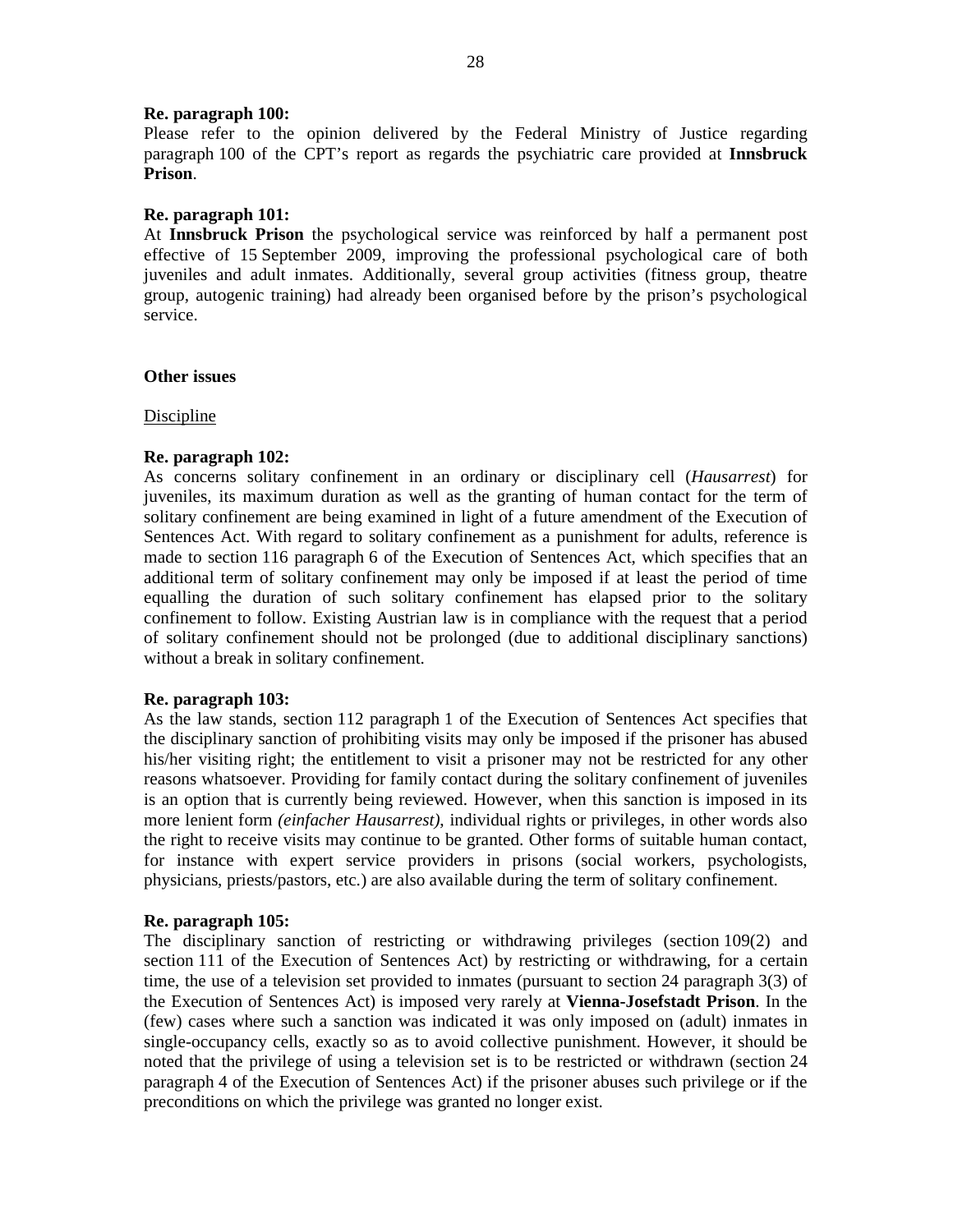These measures (restriction/withdrawal of privileges) are taken without a formal procedure and very often on short notice and affect all other prisoners sharing the same cell who are involved in an obvious disciplinary offence. Such action is occasionally also taken if all inmates of a cell persistently commit disciplinary offences, the gravity of which does not justify their segregation (section 116 paragraph 2 of the Execution of Sentences Act). This will, for example, happen if the peace at night is disturbed through noise nuisance during the night shift and consequently fellow prisoners frequently complain. In any case this sanction is only imposed if all inmates sharing the same cell haven been engaged in the disciplinary offence and if several warnings (section 108 paragraph 1 of the Execution of Sentences Act) as well as appeals invoking a conduct in observance of the rules by the supervising officers have remained without effect.

# **Re. paragraph 106:**

According to the provision of section 116 paragraph 3 of the Execution of Sentences Act, amended by Federal Law Gazette I No. 142/2009 and effective as of 1 January 2010, sentenced prisoners facing disciplinary charges explicitly have the right to submit evidence (calling of witnesses). This provision reads as follows: *"If a sentenced prisoner is accused of a punishable disciplinary offence, he/she shall be heard on such charges. He/she shall also have the right to demand further investigations. If the matter does not appear to be sufficiently settled thereafter, additional investigations shall be made. If such investigations find that a disciplinary punishment is to be imposed, the prisoner shall be heard once more".* In this respect the recommendations of the Committee have been met. Questioning the prisoner and thus granting him/her the right to be heard are obligatory if the prisoner faces punishable disciplinary charges; he/she must be heard once more if the investigations made find that a punishment is to be imposed.

## **Re. paragraph 107:**

The role of prison doctors and/or the health care provided to prisoners in solitary confinement is being reviewed. Daily visits paid by a medical practitioner are already provided for, however, only if solitary confinement is imposed as a particular safeguard.

## Contact with the outside world

## **Re. paragraph 109:**

At **Innsbruck Prison** remand prisoners are allowed to receive visits of at least half an hour three times a week. Upon request and subject to the approval of the public prosecutor's office, in individual cases also table visits are granted. Such meetings take place every Monday and, as a rule, last one hour.

At **Vienna-Josefstadt Prison** the fact that remand prisoners are usually only allowed to receive visits under closed conditions is the result of numerous attempts at smuggling (in particular drugs). In order to cope with the large number of visitors, three meeting rooms have been set up where up to eleven visits may take place at the same time. Under open conditions visitors cannot be supervised thoroughly for the purpose of preventing smuggling attempts as this is neither practicable nor is there sufficient staff available. Even in the visiting area for juveniles a 40-cm high transparent plastic partition had to be put up at the tables because of numerous attempts at smuggling. This is why, for security reasons, the present arrangement will not be modified.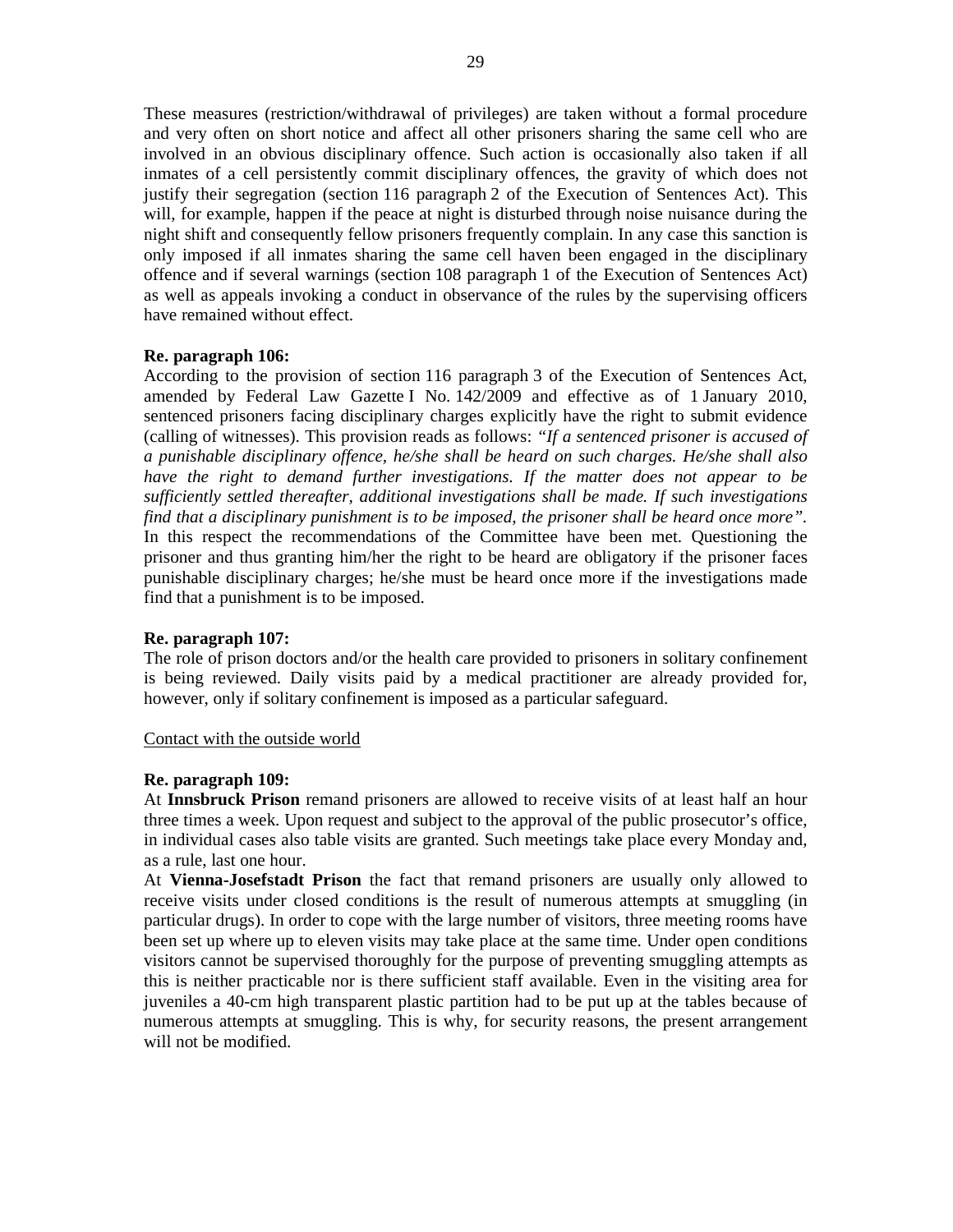#### The situation of foreign prisoners

## **Re. paragraph 110:**

The suggestion to find ways of overcoming frequent language barriers existing between staff and the prison population will be followed up by offering more foreign language training.

#### **Re. paragraph 111:**

Basically it should be stated that the Austrian prison population is made up to a (very) high degree of foreign nationals who speak a great number of different languages. Both for economic and factual reasons, prison staff cannot do without interpreting services provided by other inmates in matters of daily life. Consulting external interpreters would bring regular prison operations to a standstill. On demand and in important cases, professional interpreters are definitely consulted.

#### Security issues

## **Re. paragraph 112:**

In response to the CPT's report, the staff at **Innsbruck Prison** was instructed to properly complete the special forms provided in connection with the placement of a prisoner in a segregation cell. The time when segregation commences and ends is indicated on the form and, in addition, an internal note is made on it. The prisoners placed in a segregation cell are also offered outdoor exercise on a daily basis.

#### **Re. paragraph 113:**

Prisoners who are considered to be at risk are placed in a cell monitored by cameras and presented to the treatment staff (Fachdienst) and/or the psychiatrist as quickly as possible. They are visited by the ward officer, unit commander, and health-care staff on a daily basis and cared for by the prison doctor and psychiatrist during office hours. Human contact is at any rate ensured by this intensive care being provided.

#### **Preliminary remarks on paragraphs 114 to 117:**

By way of introduction to all the paragraphs relating to the carrying of service weapons by officers (114 to 117) it should be noted that Austria observes its obligation – resulting from court decisions passed by the European Court of Human Rights – which is to ensure, prior to any given case, that always the lightest weapon is used. Bearing that in mind, Austrian authorities are trying to equip officers with an array of weapons corresponding to the particular needs of various risk situations in order to be able to use, in any given case, the most moderate weapon that just meets its objective. Such weapons will only be admitted if an analysis of previous incidents finds that there is a tactical necessity and (especially medical) opinions adequately delineate the risk involved. These intensive efforts to modernise the means used in connection with providing substantial organisational and training measures have resulted in the fact that for more than a decade now there have been no complaints about any assault on the part of prison officers. The lawful and proportionate use of weapons has clearly led to a de-escalation of conflicts in prisons. The fact that some weapons are also carried openly, linked with the certainty that they are used by professionally trained officers and applied in a lawful and proportionate manner, creates more security through the preventive effect alone than carrying concealed weapons, which in fact signals uncertainty as concerns one's own duty and position.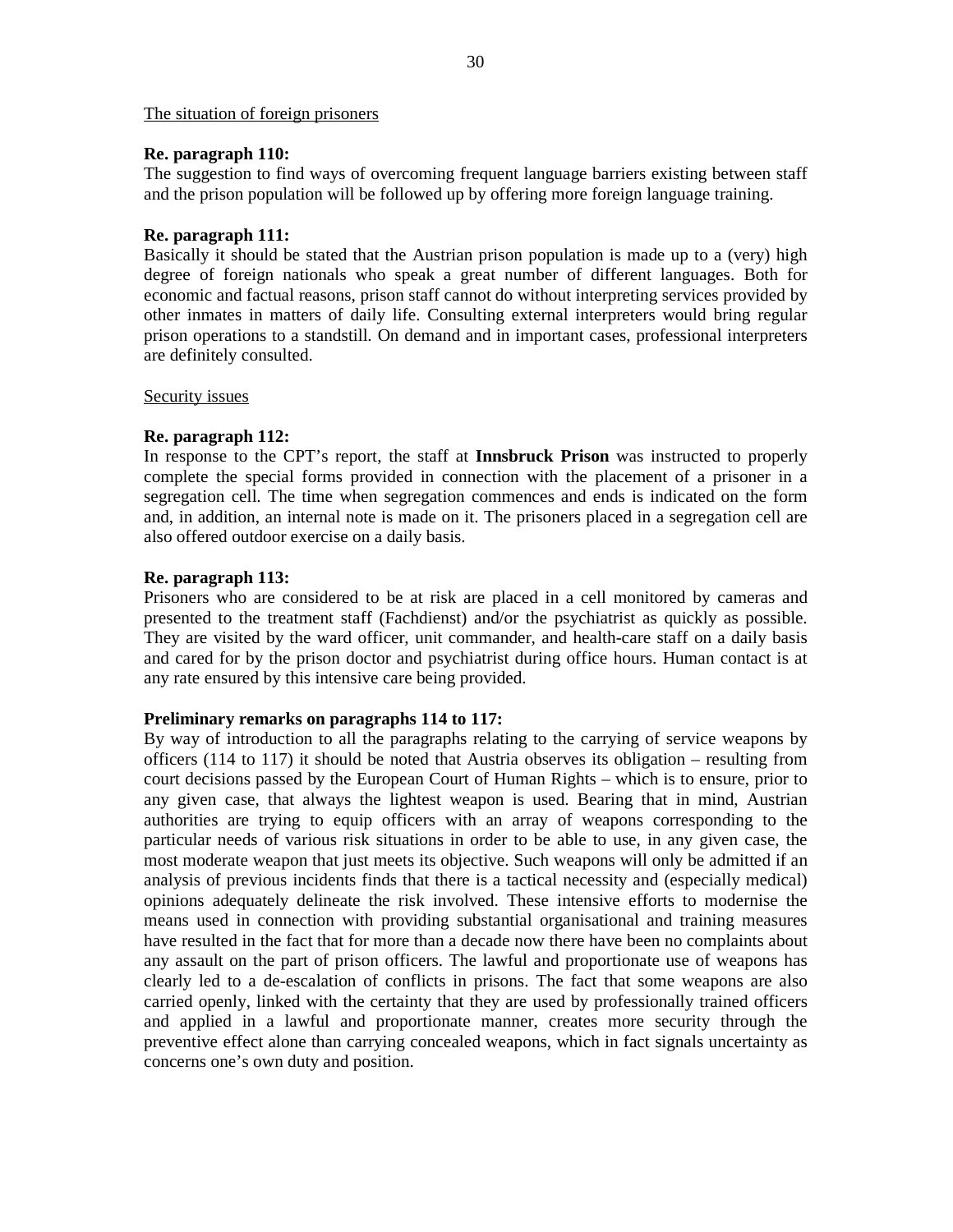## **Re. paragraph 114:**

In this connection Austrian prison authorities see no reason to change the time-tested practice regarding the carrying of handguns by prison officers on night duty and would like to refer to the response to the previous CPT's report. In supplement thereto it should be noted that the carrying of handguns by staff on night duty when opening the cell doors especially of multioccupancy cells always constitutes a security risk and thus an emergency due to the low number of prison officers on night duty. The correctional officer carrying the firearm is not in direct contact with inmates but only covers the escape route and holds the keys to the detention area. Moreover, he/she positions himself/herself at a safe distance (if possible behind the bars closing off the detention area or a unit door next to an alarm button) so as to be able to call for help in an emergency.

This practice has always been followed in Austria. There has never been a high-risk situation so that the view expressed by the CPT cannot be supported on the basis of previous experience made in Austria. It should rather be assumed that the prisoners' awareness of the existence of an officer carrying a handgun has a preventive effect, thus keeping inmates from attempting to break from prison or revolting during night duty.

# **Re. paragraph 115:**

The truncheons, called *Rettungsmehrzweckstock* (RMS, "multi-purpose rescue baton"), are carried visibly by the members of custodial intervention units *(Einsatzgruppen)*. These truncheons cannot be hidden from view because of their design (side-handled batons, the handle is fixed at a right angle in the upper part of the baton). The RMS batons can be used for self-defence in case of an attack, to rescue injured persons (transport aid) and in case of fire (breaking glass panes and similar materials) and are classified as a "low-risk service weapon" as defined in section 104 of the Execution of Sentences Act. When used as a weapon, they are aimed at the large muscle groups of the extremities, but the batons are not intended exclusively for use as a weapon.

No negative developments have been observed with respect to the relationship between members of the custodial intervention teams and inmates following the introduction of the RMS batons in 1996. This is mainly due to the fact that the intervention team members are integrated in all routine activities of the institution (e.g. workshops and ward duty) and are not assigned security tasks only.

To be entitled to carry an RMS baton, the members of the intervention team have to participate in a two-week training course which concludes with a final test. Moreover, all intervention team members are familiarised with the principles of affect control training (ACT) as part of their general training curriculum. In the ACT module, officers learn to reflect on their own attitude and the view they take of their job, as well as the role conflicts this creates. The aim is to build skills in dealing with difficult-to-control affective impulses, contradictory emotional forces and conflicts and to teach officers how to prevent and control destructive processes.

#### **Re. paragraph 116:**

**Pepper spray** is part of the standard equipment of Austrian prison officers. It is particularly suitable for use in confined spaces. Pepper spray is effective at a distance and can prevent physical conflicts which carry a high risk of injury both for officers and for inmates.

Pepper spray comes in the form of canisters which contain the active agent *oleoresin capsicum* (OC) in suspension and a propellant. The active agent *oleoresin capsicum* is a pure organic substance (chilli) and is released as a spray.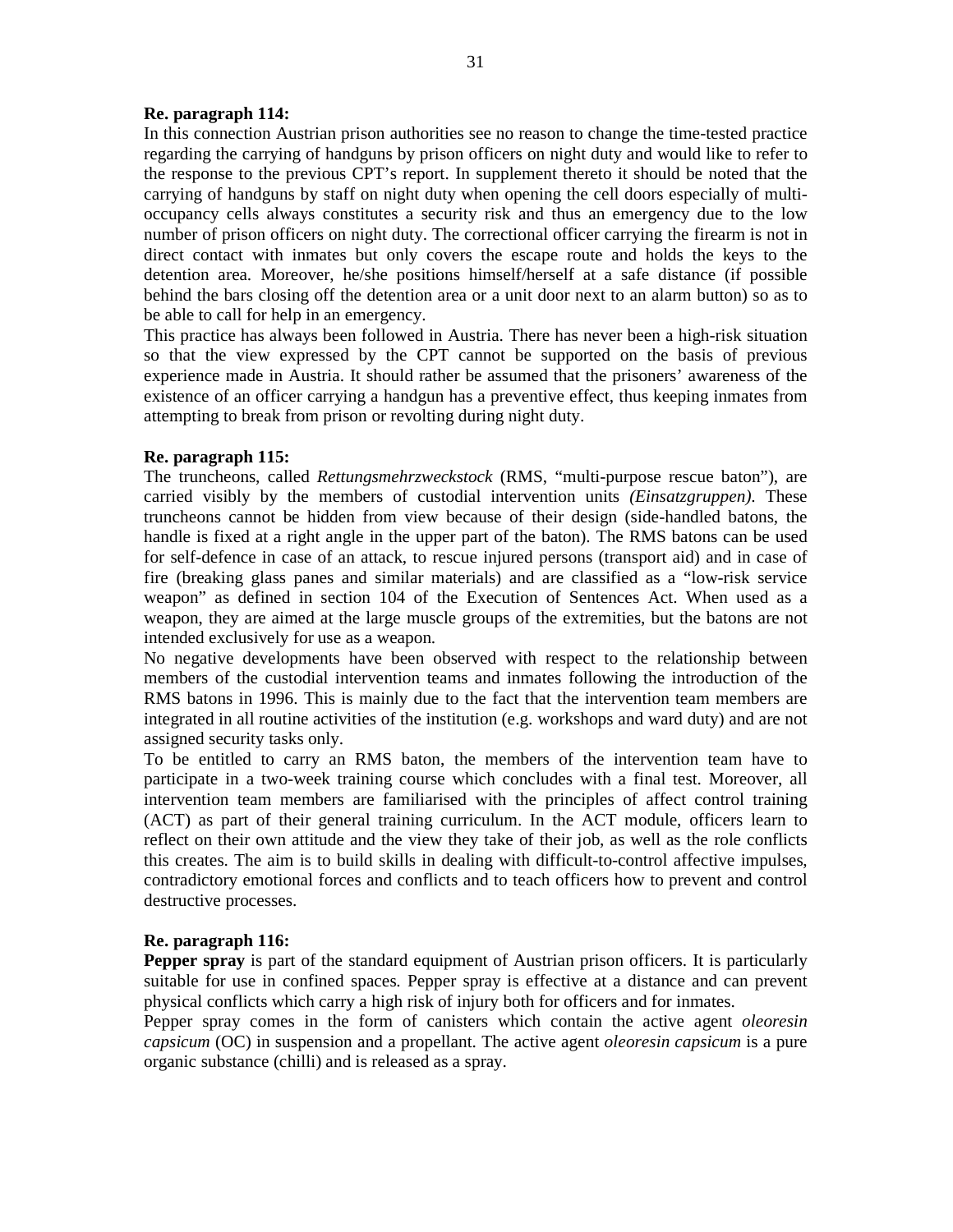Prior to its approval, several expert reports – particularly by medical experts – were commissioned, and none of the reports voiced any reservations concerning the use of pepper spray in confined spaces.

There is a clear and detailed ordinance on how to proceed before and after the use of pepper spray. Among other provisions, it mandates that inmates who have been affected by pepper spray must be given First Aid and presented to the prison ward physician or brought to a hospital.

After a therapist was killed by an inmate in a prison in the mid-1990s, pepper spray has also been offered as a self-defence weapon to other prison employees besides the custodial staff. There is currently no reason why pepper spray should not be part of the standard equipment.

# **Re. paragraph 117:**

The **stun device Taser X26** was re-approved for a final trial period in Austria's prisons as of June 2009. Prior to this trial period, a detailed evaluation was carried out by external experts (doctors and weapons experts) to analyse all previous incidents in which the stun gun was used in Austrian prisons (the Taser stun device was used in a total of 12 cases between 2005 and 2008). In their final reports, the experts concluded that no evidence of wrongful use of the stun device had been found – on the contrary, the experts expressly commended the prison staff for their professionalism and high level of training.

The measures requested by the CPT have been implemented by the Austrian prisons administration: The electric stun device Taser X26 shall be used subject to the principle of proportionality and is intended for use only in situations which would also justify the use of lethal weapons under Austrian law. Use of the stun device is restricted to those prison officers who have been trained in the handling of this weapon in special training courses. The level of training of each officer is tested once every year in an obligatory test.

In addition, every officer who is trained in handling the stun device Taser X26 has to receive an additional 8-hour course in First Aid. This training course is specifically designed to enable officers to cope with First Aid situations which may arise from the use of the stun device in prison. Moreover, all participants in this training course are also trained in defibrillation. A defibrillator has to be on site wherever the stun device Taser X26 is used. The First Aid training course has to be repeated after five years.

The ordinance now in force has been drafted in cooperation with the expert service providers in Austria's prisons (physicians, psychologists, social workers, and healthcare experts) and with external experts from the fields of medicine and weapons technology. Eleven events were organised to present the content of the ordinance to staff in supervisory functions and discuss it with them. The responsible representatives of the Austrian penal system are convinced that the stun device Taser X26 is a ranged weapon which, if adequately used, can help prevent grievous bodily harm, both among prison personnel and among inmates. Notably, the strong deterrent effect of the stun device should be underlined.

Representatives of Amnesty International in Austria received a copy of the ordinance issued at the start of the final trial operation period in summer 2009. Amnesty International Austria acknowledged the ordinance positively and saw it as an example of good regulatory practice.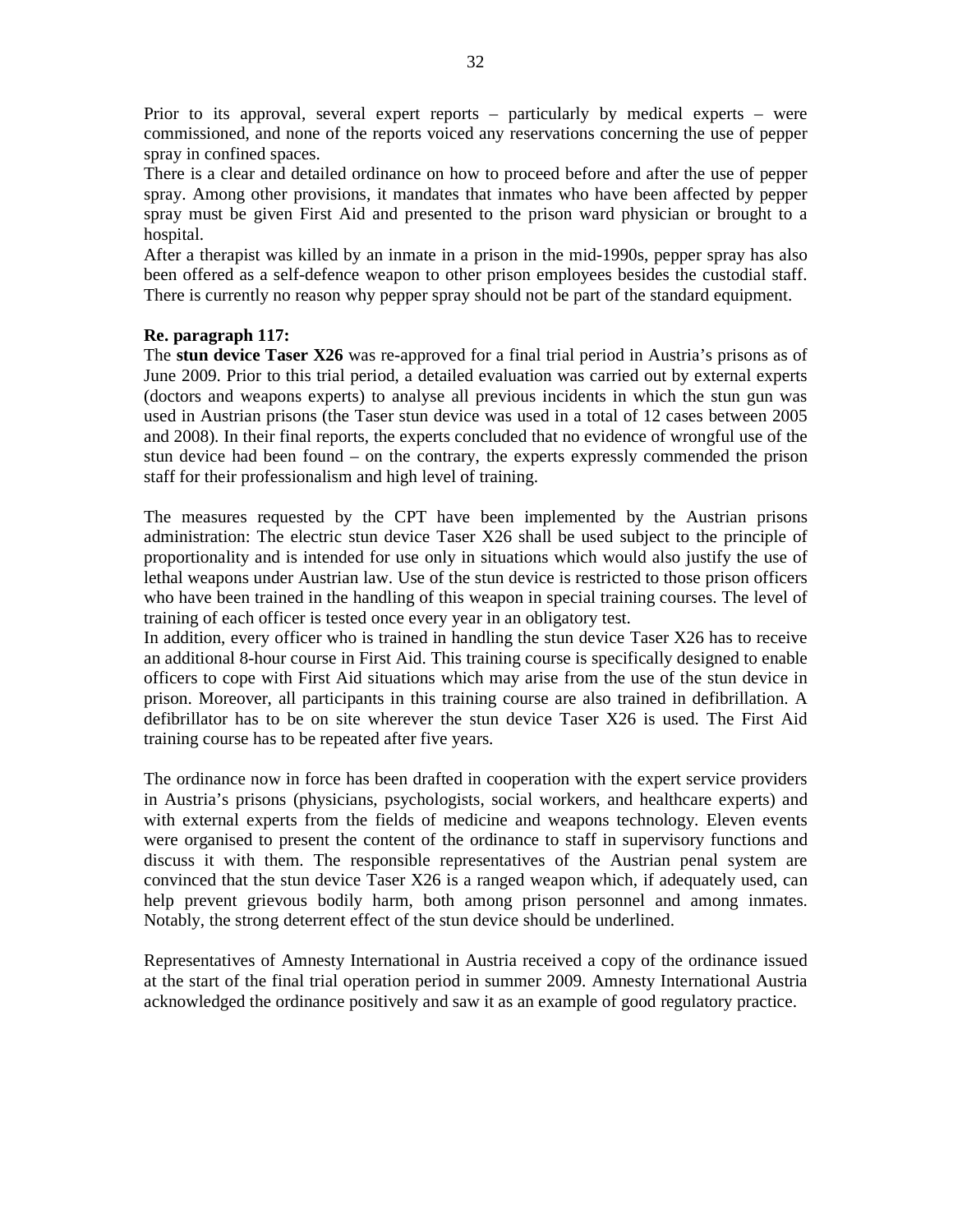# **Psychiatric and social welfare establishments**

## **Living conditions**

# **Re. paragraph 123:**

Criticism with respect to the material condition of patients' rooms have been taken into account at the *Sigmund Freud Psychiatric Hospital* (Landesnervenklinikum Sigmund Freud, LSF), Graz, in planning for improvements over the last few years. The step-by-step efforts to provide aesthetically pleasing and personalised rooms to patients will continue in the years to come. Solving this problem is one of the focus areas of the "LSF 2020" project.

It was already some time ago that the Chief Physician of the hospital issued instructions to all employees of the hospital not to keep beds in reserve if they are not currently needed.

#### **Re. paragraph 124:**

At the *Johannes von Gott Nursing Centre*, Kainbach, completion of the 3rd construction phase (northern building with three units) is scheduled for March 2010. After completion of the works, the number of residents per unit will be reduced.

Current planning for future improvements and extensions of the existing infrastructure has been concluded with the support of a construction management consultancy company (Delta).

The result of this planning exercise is a master plan for the next five years which was presented to the regional heads of the Brothers Hospitallers of St. John of God in September 2009.

The objectives of the infrastructure improvement measures are:

• reduction of the number of residents per unit

• increasing the homogeneity of the groups

• approximation, in all living units, activity and working areas, to the standards concerning performance of services and remuneration annexed to the Disabled Persons Act (*Behindertengesetz* ) of the province of Styria

• comprehensive and individualised care for all residents

## **Re. paragraph 126:**

Actions which were discussed in the May 2009 statement submitted by the *Johannes von Gott Nursing Centre* in relation to the "immediate observations" of the 2009 CPT report, have been fully implemented in the interim:

• Residents living in units with gardens are taken into the garden every day according to the daily care schedule.

• Residents living in units without immediate garden access are taken for walks and receive other pedagogic services as alternatives to staying inside the unit.

The following documents are annexed as evidence of these actions:

• instructions to all units:

• one example of a computerised medical file (N.Ca.Sol. software) of the care plan and care documentation for a resident who lives in unit Johannes, and

• a list of all the pedagogic services provided to residents who live in units without garden access.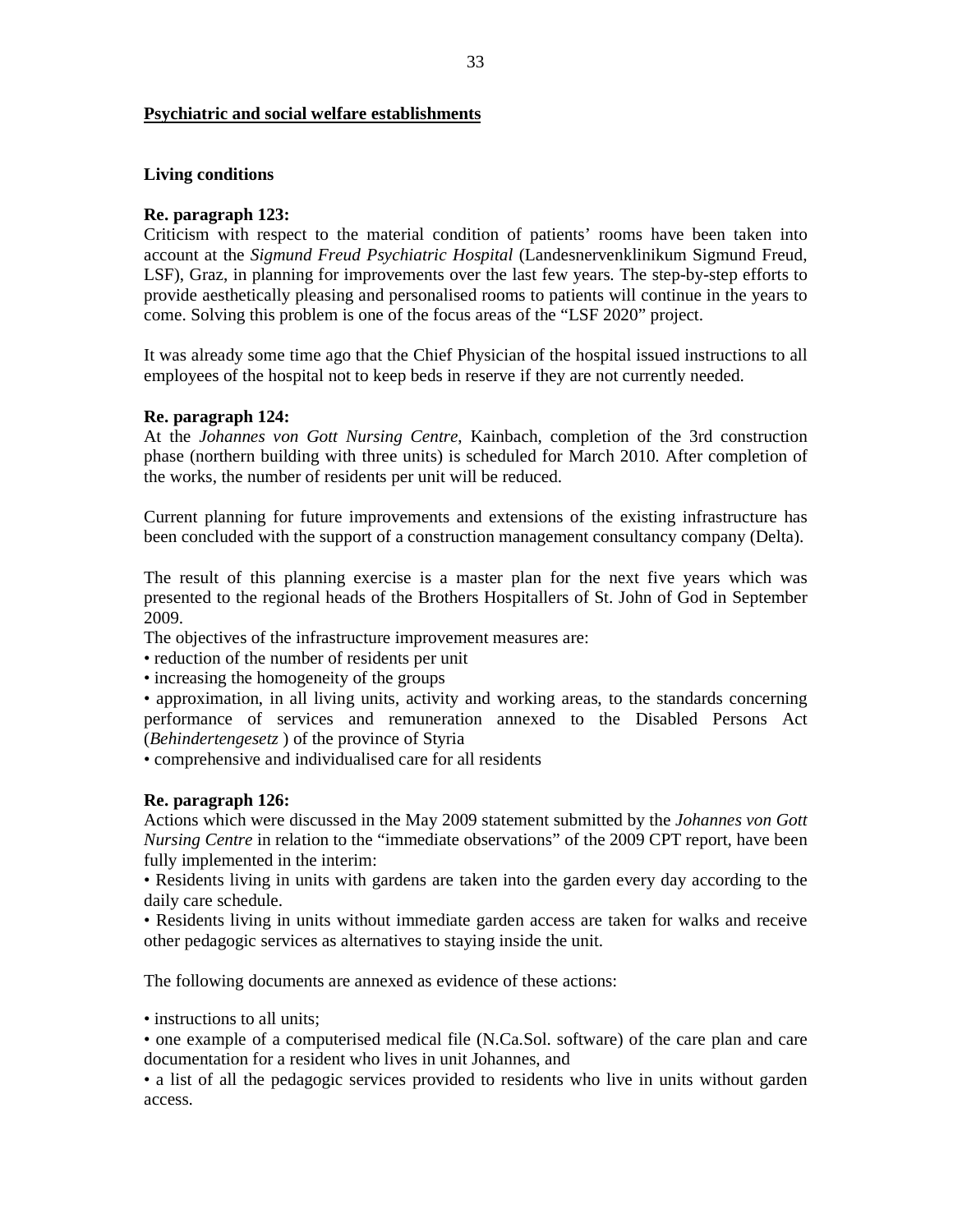This resulted in additional personnel requirements, which were met by the immediate transfer of 1.5 full-time equivalents to unit Markus and additional hiring of two persons for unit Vinzenz.

# **Staff**

# **Re. paragraph 128:**

Since 2008, the position of a second psychiatrist at the *Johannes von Gott Nursing Centre* has been continually advertised. Because of the current market situation (the number of available psychiatrists has been insufficient for several years), it has not been possible to fill the position until now. However, the position is budgeted for and further efforts are being made to recruit a second psychiatrist.

## **Treatment**

# **Re. paragraph 130:**

The duty of physicians to fully inform patients about their medical treatment is the subject of thorough and systematic discussions with medical staff at the *Sigmund Freud Psychiatric Hospital*, by way of the head physicians.

# **Re. paragraph 131:**

Along with the infrastructure improvement measures, a comprehensive new care master plan has been launched on the basis of the LEVO standards set by the province Styria (LEVO: Regulation on service performance and remuneration in connection with the province of Styria's Disabled Persons Act).

Moreover, two training and quality assurance programmes have been introduced to ensure an even balance in the amount of care given to the residents. These programmes are: *KIBB – Kommunikations- und Informationssystem Berufliche Bildung* ("Vocational Training Communication and Information System", following the example of a German programme), and *KTQ – Kooperation für Transparenz und Qualität im Gesundheitswesen* ("Cooperation for Transparency and Quality in Healthcare", a certificate which is also modelled on a similar programme in Germany). Both programmes have been instituted with a view to improving the therapeutic activities in the units mentioned.

## **Re. paragraph 132:**

The 1992 Styrian Burial Act *(Steiermärkisches Leichenbestattungsgesetz 1992)* stipulates in section 3 paragraph 1 that the body of any deceased person, unless provided otherwise in paragraph 4, shall be examined by the district physician who is responsible for providing community public health services, or the physicians appointed for this purpose by the authorities of the provincial capital Graz and the local communities.

Under section 3 paragraph 4 of this Act, the body of a person who died in a public or private, for-profit or charitable hospital, shall be examined by the Chief Physician of that hospital, or by a physician whom the Chief Physician has appointed for this task and who must be entitled to work independently as a physician.

As the *Johannes von Gott Nursing Centre* is a private, non-profit hospital within the meaning of this provision, examining the dead is not the duty of the district or community doctor, but primarily incumbent on the Chief Physician of the Nursing Centre. The Chief Physician may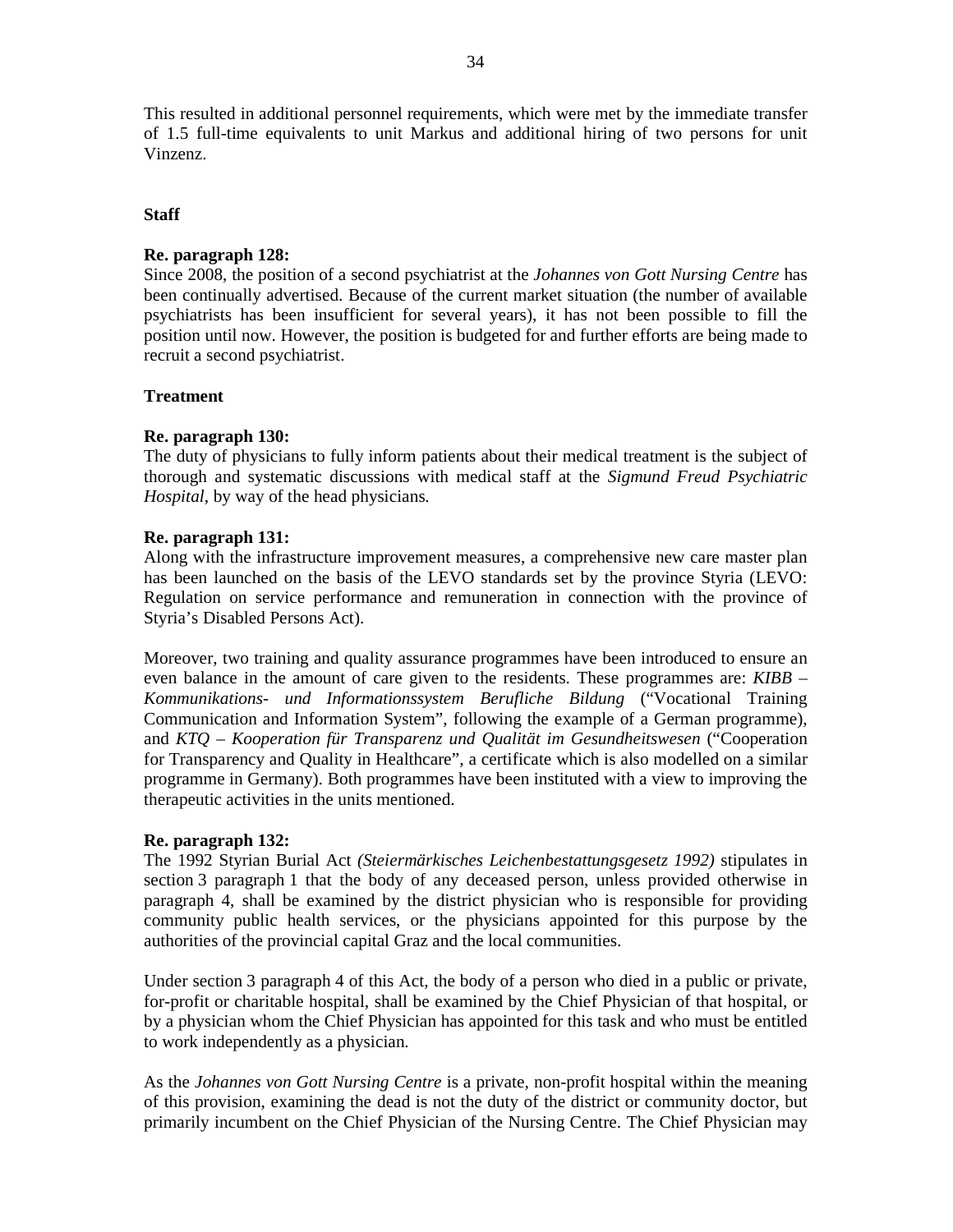appoint another physician who has the right to practice independently *(ius practicandii)* to conduct the examination. This may well be the district or community doctor, but one of the hospital's physicians may also be appointed for this task.

The competent public health authority of the province of Styria shall ensure, with immediate effect, that examinations of the bodies of deceased persons are conducted as prescribed by the above-quoted legislation, so that the physicians of the institution in question shall receive full information.

If the examination or other circumstances give rise to any suspicion of a criminal act in connection with the death of a resident, the competent public prosecutor's office shall be notified immediately; the latter will then request an autopsy to be performed.

# **Means of restraint**

# Sigmund Freud Psychiatric Hospital

## **Re. paragraph 134:**

Under article 12, paragraph 1(1) of the Federal Constitution, the federal government regulates "hospitals and nursing homes" only in principle, while the legislation that implements these principles, as well as its enforcement, is reserved for the provinces *(Länder)*. The latter have exclusive competence in all matters relating to the organisation of nursing establishments.

The Federal Ministry of Health has therefore informed the provinces of the CPT's views in respect of the use of net beds and the necessity of continuous and direct supervision of the patients *(Sitzwache).* It should be noted that net beds are not used at all in several provinces. In Styria, net beds are used in individual cases and in compliance with the provisions of the Act on Involuntary Placement*.* The provincial government is aware of the problem and has taken measures for some time to minimise the use of net beds (see paragraphs 137 and 138 below).

## **Re. paragraphs 135 and 137:**

To comply with the recommendation that patients in net beds and mechanically restrained patients be better supervised, while taking into account the availability of staff, mechanically restrained patients are treated jointly in one unit to ensure continuous observation and keep them separated from non-restrained patients. To comply equally with both recommendations is not feasible because of the additional manpower that would be needed for separate supervision (individual *Sitzwachen*).

# **Re. paragraph 136:**

It has been agreed with the nursing management to pay particular attention to dress, also with respect to restrained patients*.* There is certainly no general practice in the institution of restraining patients only in light clothing. However, the psychiatric state of gerontopsychiatric patients poses the daily challenge to care-givers to give restless and confused patients as much room for activity as possible, which may result in their repeatedly undressing themselves.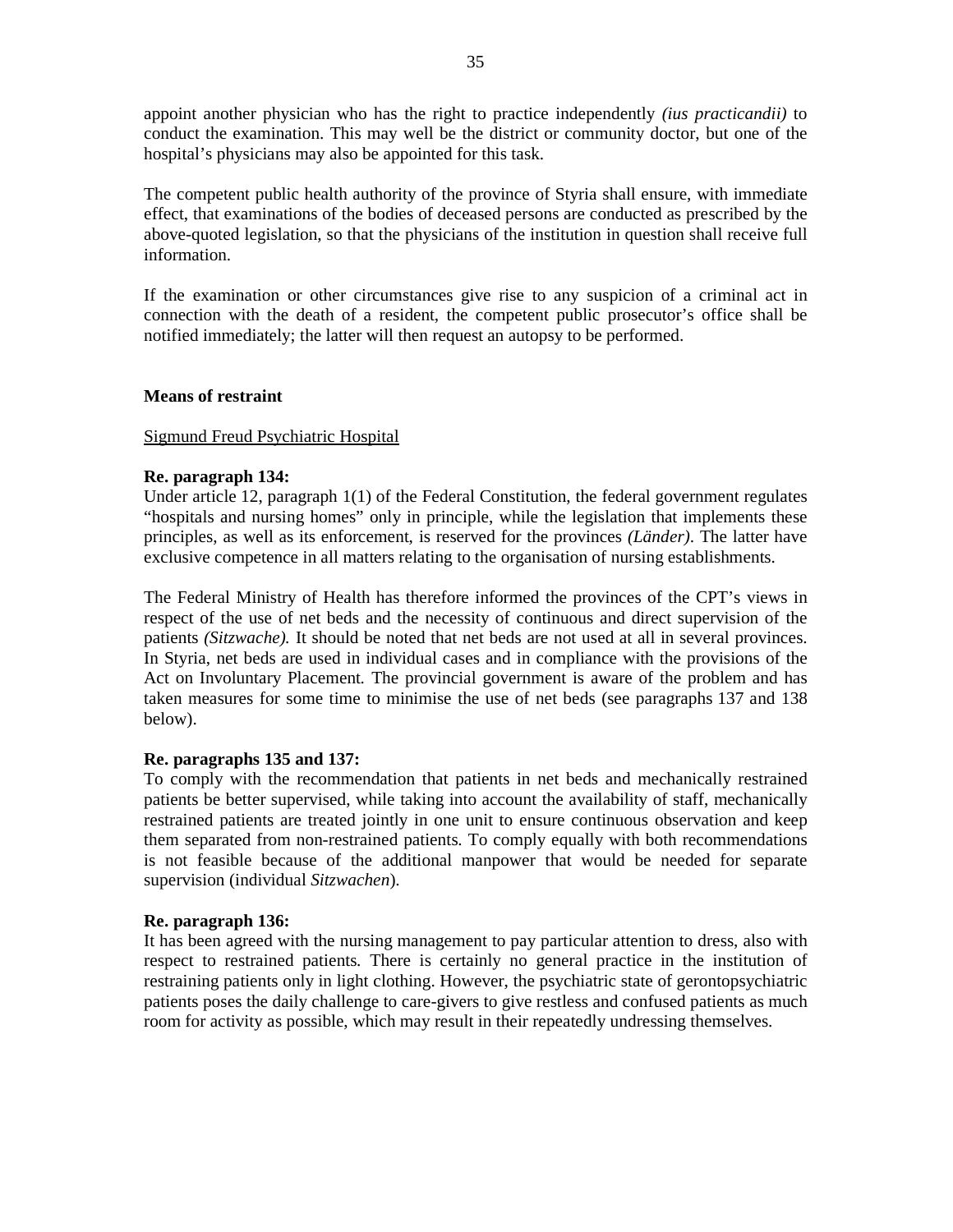# **Re. paragraph 138:**

In the unit for addicted persons at the *Sigmund Freud Psychiatric Hospital,* net beds are used only for patients subject to involuntary placement, who fulfil the criteria for further restraint; the patients' representatives are notified of these patients accordingly.

There is no regular practice of using open net beds for patients who are not subject to involuntary placement. However, the lack of space in the closed units for acute cases (one room plus bathroom for each unit) sometimes leads to overcrowding, and staff resort to placing the patients in net beds in the adjacent open areas. However, concrete steps are being taken to change admission management in such a way as to allow a continuous reduction of the number of net beds, which will help to gradually improve the oppressive atmosphere described by the CPT delegation. Immediate removal of all net beds is not feasible because of the structural and space situation of the closed units.

The Styrian regional health authority (*Landessanitätsbehörde*) wishes to point out that several meetings have meanwhile been held at the *Sigmund Freud Psychiatric Hospital*, in which members of the regional health authority participated, and which dealt, *inter alia,* with the desired reduction of the net beds. At a jour fixe on patient safety held at the *Sigmund Freud Psychiatric Hospital* on 7 July 2009, the regional health authority was specifically informed about action taken (improvements with respect to net beds).

On 24 September 2009, a jour fixe on cooperation with the law enforcement authorities took place at the *Sigmund Freud Psychiatric Hospital*, which the regional health authority also used to discuss the net bed issue with hospital staff.

Most recently, the regional health authority used a meeting on 24 November 2009 to point out, with great emphasis, which improvement measures have been proposed by the CPT (general reduction of restraint by belts/straps, monitoring of patients by a professional caregiver as a *Sitzwache* who can offer human contact with the patient and reduce his/her anxiety, and the issue of net beds in general).

Finally, the regional health authority plans to hold a meeting with representatives of the Brothers Hospitallers of St. John of God who run the Kainbach Nursing Centre, and of the *Sigmund Freud Psychiatric Hospital*, to use the good practice example of the Kainbach Nursing Centre to induce progress with the reduction of net bed use at the *Sigmund Freud Psychiatric Hospital*.

## **Re. paragraph 139:**

A central register has been introduced at the *Sigmund Freud Psychiatric Hospital* and is currently in the pilot stage. An evaluation is planned for 2010.

## Johannes von Gott Nursing Centre

## **Re. paragraphs 141 to 144:**

With respect to the comments in connection with chemical restraint (medication), it should be noted that under section 3 paragraph 1 of the Act on the Residence in Welfare Homes (*Heimaufenthaltsgesetz*), a restriction of freedom within the meaning of the law takes place if a resident is prevented from changing his/her location, against or without the resident's will, by the application of physical means, in particular mechanical, electronic or medication measures, or the threat of such measures.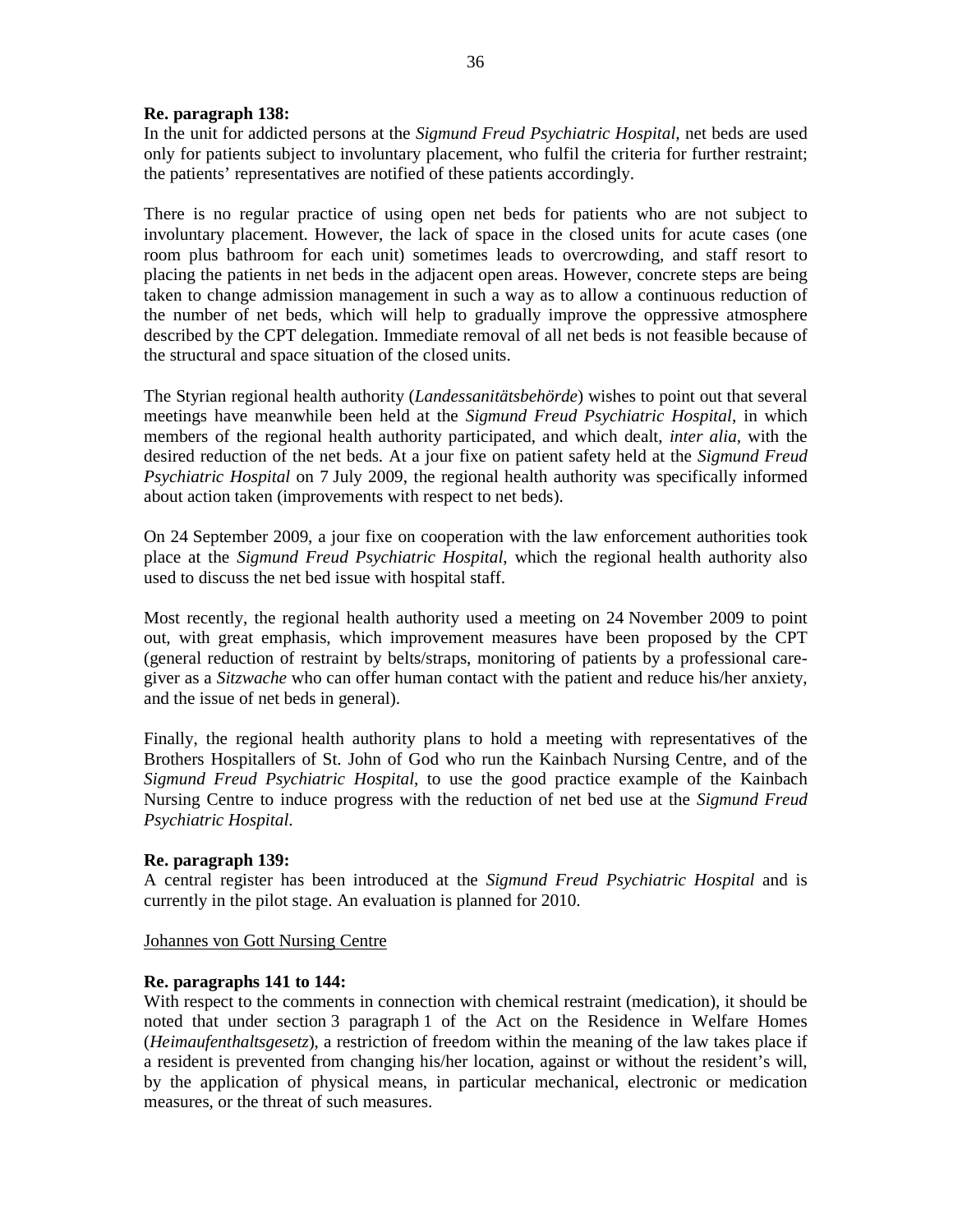The administration of medication may therefore constitute a restriction of freedom if the other conditions apply as well. A number of court decisions (to some of which the CPT report refers) have yielded indicators capable of generalisation with respect to the definition of restriction of freedom by medication as follows:

According to the court decisions, the crucial question is whether a treatment is applied with the direct aim of suppressing the resident's urge to move about, for example to prevent her/him from endangering him/herself or others by throwing objects. This constitutes a restriction of freedom by medication *(medikamentöse Freiheitsbeschränkung),* irrespective of any additional therapeutic considerations and objectives which may be pursued at the same time (see for example a decision by Austria's Supreme Court: *Oberster Gerichtshof 7 Ob 186/06p iFamZ 18/07 = EF-Z 2007/16 = EvBl 2007/18 = Zak 2006/673)*. The Ministry of Justice takes the view that the medication in this case also constitutes a "severe medical intervention" (*schwerwiegende medizinische Behandlung*) within the meaning of section 283 of the Civil Code *(ABGB),* which requires approval by the court-appointed guardian *(Sachwalter)* of the resident if the latter is unable to give a valid consent. (see: *Erläuternde Bemerkungen zur Regierungsvorlage 353 BlgNR 22. GP, Seite 11–* "Explanatory notes on Government Bill 353, submitted to parliament in the 22nd legislation period, page 11").

The administration of medication may also constitute a restriction of freedom if the resident is not completely immobilised by it (Regional Court (*Landesgericht*) Steyr, 1 R 194/07h). Medication is held to be purely medical treatment and constitute no restriction of freedom only in those cases where the medication serves a strictly therapeutic function, i.e. when the only purpose is to improve the resident's health – for example, when sedating medication is administered in the evening to improve a resident's sleeping disorder (day-night reversal). (Regional Court Ried, 6 R 115/07i; Regional Court Wels 21 R 45/07b.)

Whether an administration of medication constitutes a restriction of freedom or only medical treatment, has to be judged in each individual case on the basis of what the direct purpose of the medication was. If the medication is administered in response to a potentially dangerous scenario, this will always (though not only) constitute a restriction of freedom. The Federal Ministry of Justice takes the view that the court decisions have resulted in sufficiently clear criteria for what constitutes a restriction of freedom by medication. This fundamental standard will prevail, even though courts may in individual cases reach diverging conclusions. However, the Federal Ministry of Justice has initiated the establishment of a multidisciplinary working group headed by the Lower Austrian association for guardianship and residents' representation, which has been charged with drafting guidelines on how to deal with restriction of freedom by medication. The working group has not yet reported on the results of its deliberations.

## **Re. paragraph 148:**

Under section 5 paragraph 2 of the Act on the Residence in Welfare Homes, means of restraint – other than medication – have to be ordered by a doctor if their application is expected to last longer than 24 hours or to be *repeatedly* required. In practice, there will be only very rare cases in which restraining measures, which become necessary at short notice, will have to be taken only once and not repeatedly (see Hofinger et al., *Rechtsschutz und Pflegekultur – Effekte des Heimaufenthaltsgesetzes* (2008), p. 124 – "Legal safeguards and culture of care – impacts of the Act on the Residence in Welfare Homes"). For smaller nursing homes and establishments for disabled persons in general, this means that they have to make organisational preparations to have a doctor available who can order the means of restraint if the necessity arises.

This has resulted in some problems in the past – among other reasons because physicians are often not able to fully judge the implications which an order will have for the care of a resident, including pedagogic care of persons with mental disabilities (a more detailed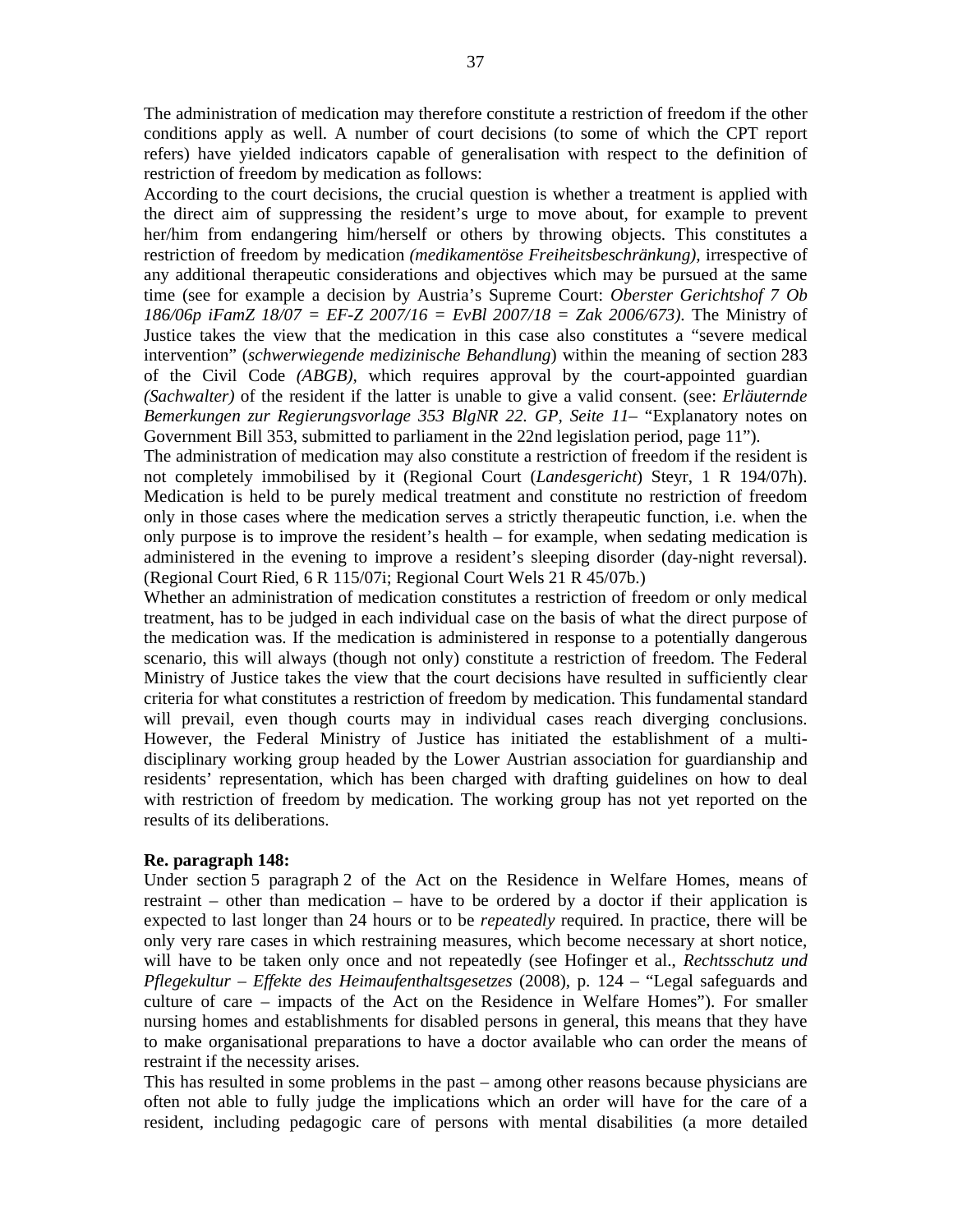discussion is contained in Hofinger et al., Op. cit. 124 et seq.). In those cases which are covered by section 5 paragraph 1(2,3) of the Act on the Residence in Welfare Homes, those who manage care and pedagogic services are in much closer contact with the resident and may therefore be in a much better position to judge the necessity of means of restraint, as well as the most suitable method of restraint, than an outside physician who does not know the patient. Many of the institutions covered by the Act on the Residence in Welfare Homes do not focus first and foremost on medical treatment of the residents; rather, they are geared to providing assistance and care for residents in their everyday lives, a function which is fulfilled by non-medical staff who are in very close contact with the residents and know their needs very well. The Federal Ministry of Justice has therefore proposed in a draft bill which is currently being discussed to restrict doctor's orders to those cases which require medical expertise; however, a physician's report or comparable document shall continue to be required as evidence in all cases of mental illness or mental disability.

## **Safeguards**

Initial placement of a civil nature and discharge procedures

## **Re. paragraph 152:**

It has now been ensured that long-term patients at the *Sigmund Freud Psychiatric Hospital* are awarded the status of patients in open care.

## Safeguards during the stay in psychiatric/social welfare establishments

#### **Re paragraph 157:**

By way of introduction, it should be pointed out that pursuant to article 15, paragraph 1 of the Federal Constitution, the provinces are responsible for regulating the construction, maintenance and operation of nursing/welfare establishments for persons who need constant care, but only intermittent medical attention (relevant Constitutional Court decision: VfSlg  $13237/1992 = JBl. 1993, 382$ . This applies also to the supervision of such establishments, with the only exception – which has been clarified by the Constitutional Court – of regulations in respect of measures in this area which deprive persons of their freedom.

In this area, the Act on the Residence in Welfare Homes defines extensive rights and duties of the residents' representatives. In particular, section 9 paragraph 1 of the Act on the Residence in Welfare Homes stipulates that the residents' representative has the right to visit the establishment unannounced, to form a personal impression of the residents, to discuss with the management and staff of the establishment whether criteria are met for restricting a resident's personal freedom, to question those who represent the interests of residents or clients of the establishment, and to have access to the medical files, care documentation and other written records on the residents to the extent this is necessary to fulfil his/her duties. Under section 3 of the Act on the Residence in Welfare Homes*,* the residents' representative has the right to contact those institutions which are charged with the supervision of the establishment or the processing of complaints and to inform them about the observations he/she has made in the context of his/her work; further, the residents' representative has the duty to provide information to these institutions to the extent that this is required by them in the performance of their duties.

Under section 8 paragraph 3 of the Act on the Residence in Welfare Homes*,* it is incumbent upon the Federal Minister of Justice to determine, by government regulation, the suitability of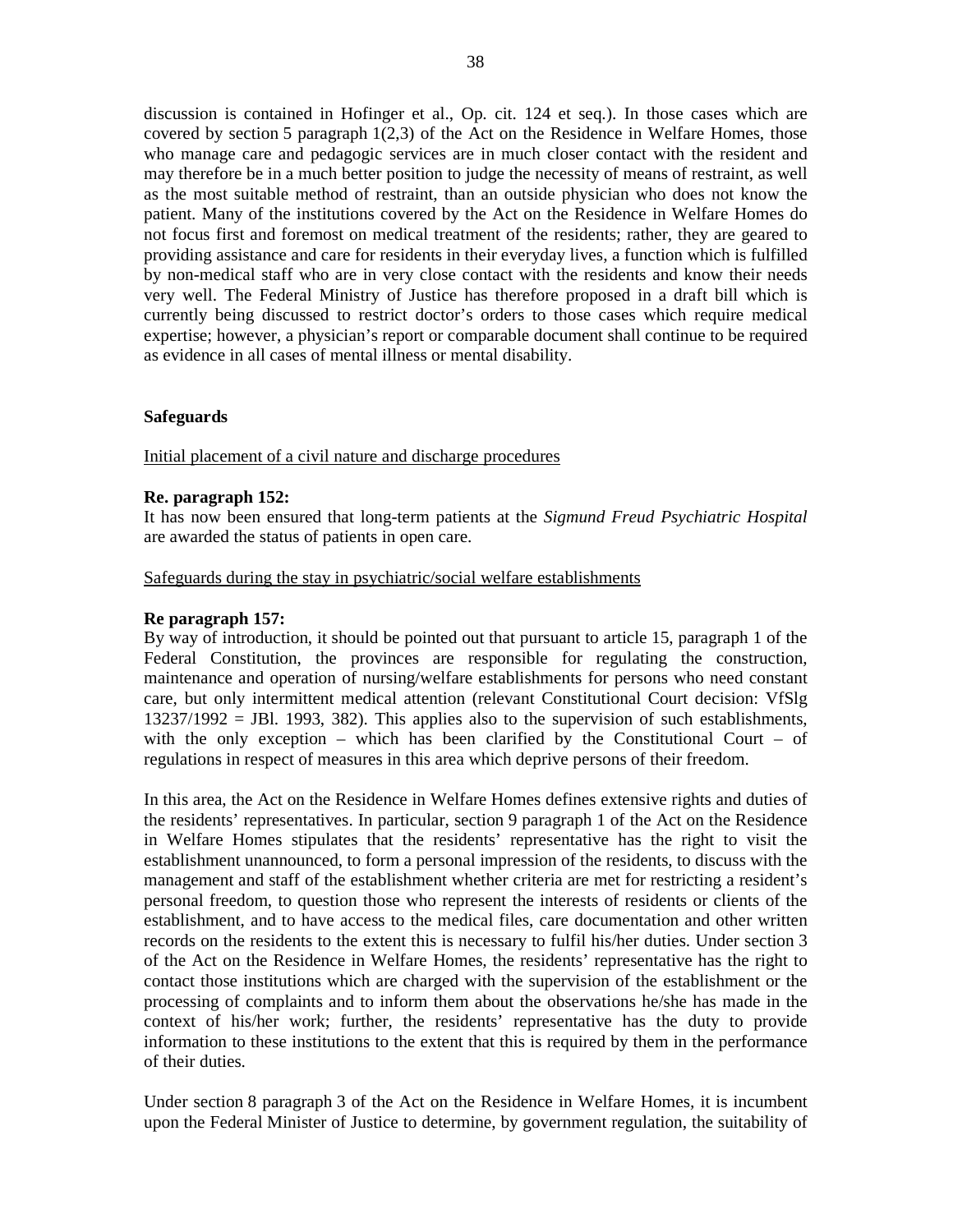an association for providing residents' representatives under section 8, paragraph 3 of the Act on the Residence in Welfare Homes. The associations are subject to expert supervision by the Minister of Justice and have to produce annual reports about their activities, experiences and observations; the annual report for any given calendar year must be submitted by 30 April of the following year. The associations are paid for their representation and counselling activities out of the federal budget as provided in the Federal Finance Act *(Bundesfinanzgesetz)* for each year.

With respect to the staff and financial situation of the residents' representatives associations, it should be noted that the regulations implementing the Act on the Residence in Welfare Homes originally foresaw 50 positions for residents' representatives nationwide. Currently, the four associations involved in these activities are able to finance some 54 positions.

However, currently existing capacities do not suffice; the main reason being that the number of establishments which come under the provisions of the Act on the Residence in Welfare Homes has increased significantly – more than 50% above the original assumptions – since the coming into force of the Act. At the moment, a total of 2,335 establishments across Austria are covered by the Act on the Residence in Welfare Homes*.*

The Federal Ministry of Justice has repeatedly pointed out the need to extend residents' representation, most recently at the time of submission of requests for the two-year budget period 2009/2010. However, the financial means made available to the Ministry of Justice in the 2009 and 2010 federal budgets have been insufficient to increase the residents' representation capacities.

As has been noted in the CPT's report, patients who are subject to involuntary placement in a psychiatric hospital or unit (i.e. who are deprived of liberty), enjoy free-of-charge representation by a patients' advocate from the time of admission to the time of discharge from the institution (section 14 of the Act on Involuntary Placement). Moreover, every involuntary placement has to be examined by an independent court which rules on the admissibility of the involuntary placement (sections 17 et seq. of the Act on Involuntary Placement*)*. If so requested, the court also has to rule on further interventions (further restriction of the patient's liberty, medical treatments, restrictions of contact with the outside world: section 33 et seq. of such Act*).* The court procedure includes an oral hearing of the patient (sections 19 and 25 of such Act*).* The cost of the proceedings is covered by the federal budget (section 40 of such Act). Under section 38c of the Hospitals and Sanatoria Act *(Krankenanstalten- und Kuranstaltengesetz),* the hospital statutes have to ensure that patients' advocates and courts can fulfil their legal functions and that adequate rooms are available to them for this purpose.

Thus, each case of involuntary placement in Austria is subject to independent examination by an external institution – the independent courts. Furthermore, the patients' advocates – and the residents' advocates within the meaning of the Act on the Residence in Welfare Homes – are drawn from associations which have been determined as suitable under the provisions of the relevant law (Act on Court-Appointed Guardians from Associations, Patients' Representatives and Residents' Representatives [*Vereinssachwalter-, Patientenanwalts- und Bewohnervertretergesetz]*); they are subject to supervision by the Ministry of Justice and have to submit annual reports on their activities, experiences and observations. If the patients' advocates note grievances in psychiatric institutions, they have to include those in the report. By virtue of their position as legal representatives of the patients, the patients' advocates have the right to make regular unannounced visits to psychiatric institutions that restrict patients'